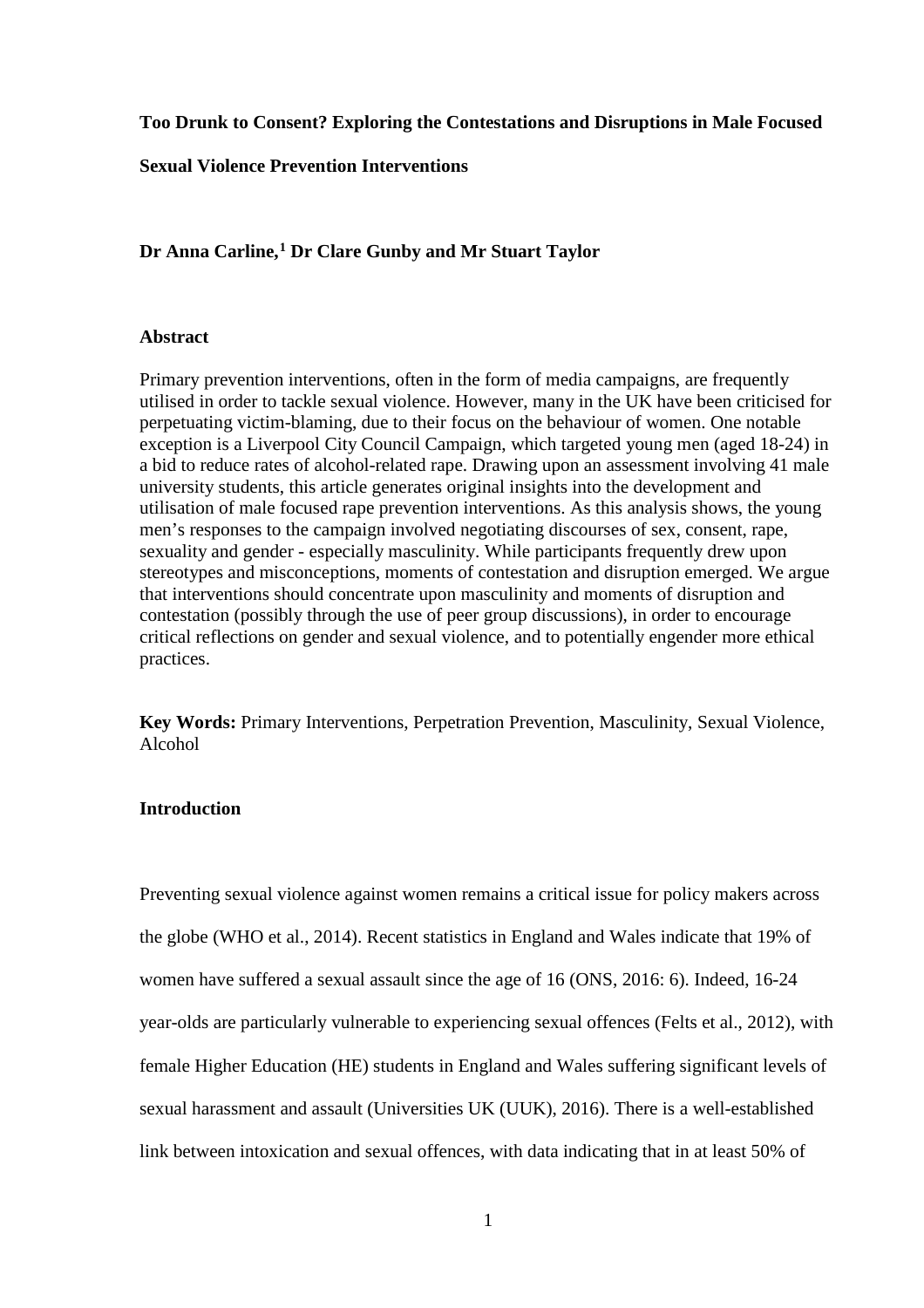rapes reported to the police alcohol had been consumed by either the victim and/or perpetrator (Abbey et al., 2004). However, the inability of the criminal justice system to effectively deter and respond to sexual violence – particularly in cases involving alcohol - is well documented (Hohl and Stanko, 2015). Accordingly, there is an ongoing need and governmental commitment to develop additional methods for reducing sexual violence (HM Government, 2016), with the use of primary prevention campaigns being one such approach (Stern, 2010).

Primary prevention interventions can be distinguished from, but are often used alongside, secondary and tertiary interventions, both of which intercede post assault (WHO and London School of Hygiene and Tropical Medicine, 2010). While internationally there has been a proliferation of sexual violence primary interventions which target their messages at men (DeGue et al., 2014), in the UK these remain in the minority, compared to the ubiquity of campaigns focused on women (Stern, 2010). One notable exception is a Liverpool City Council Campaign, which specifically targeted young men (aged 18-24) in a bid to reduce incidents of alcohol-related rape.

In order to generate original insights into the development and utilisation of male focused interventions, this article provides a critical analysis of the Liverpool campaign, by scrutinising the opinions of 41 young male HE students, collated through six focus groups. To the authors' knowledge, no other U.K. research has critically analysed young male, HE students' perspectives regarding a bespoke and specifically targeted intervention, which is undoubtedly due to the sheer novelty of the campaign approach. The article explores how participants' reactions and responses to the campaign involved negotiating discourses of sex, consent, rape, sexuality and gender - especially masculinity. Male participants frequently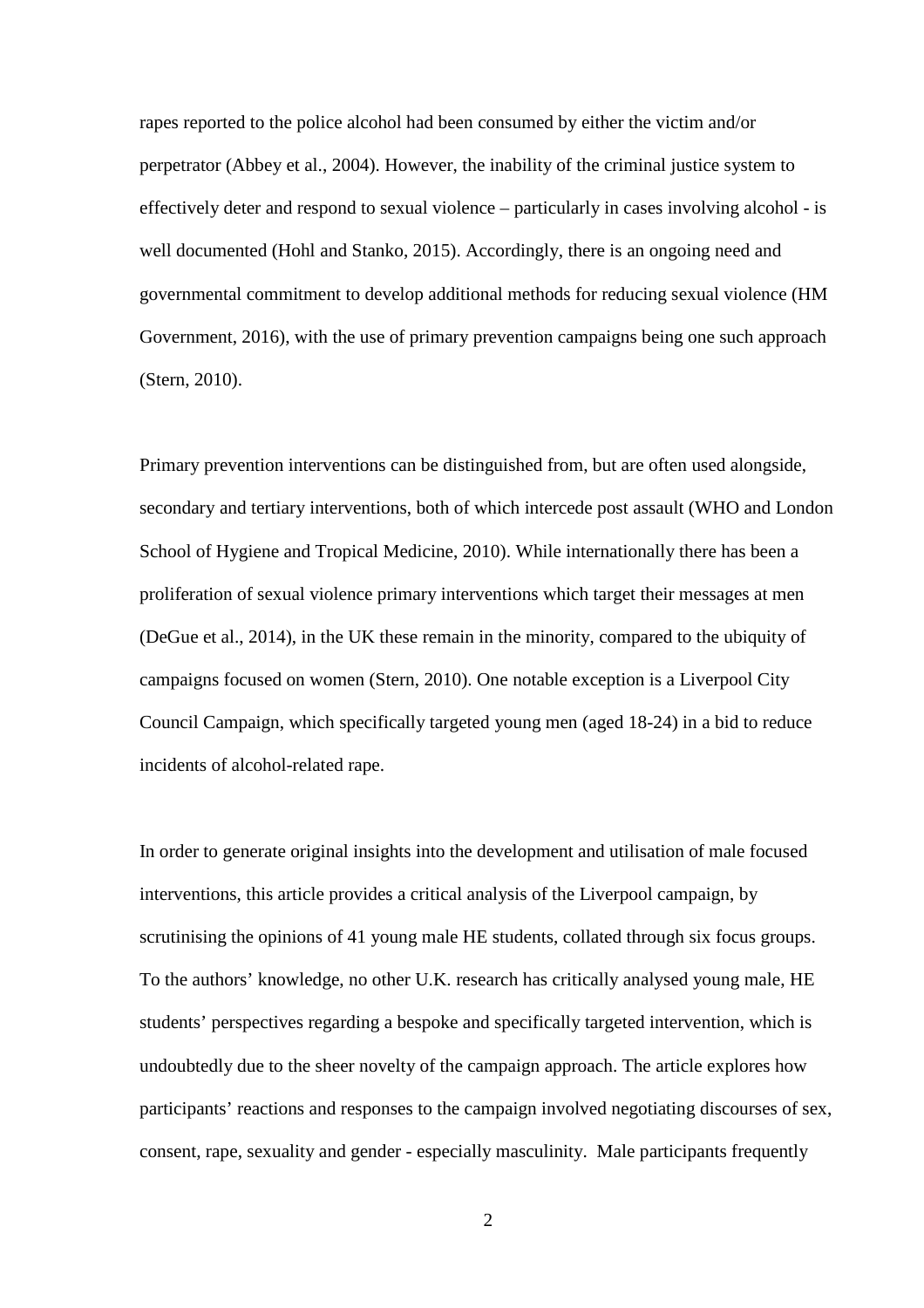drew on dominant gender discourses and stereotypes, and at times voiced opinions which could be considered 'problematic'. At the same time, their views were often nuanced and paradoxical. Tensions frequently emerged and stereotypical perspectives did not remain unchallenged, with participants often contradicting themselves. In concluding, we make two key recommendations: a) future interventions should concentrate upon masculinity and moments of contestation and disruption and b) peer group discussions should be an integral part of an intervention, as opposed to a mechanism that simply assesses campaign impact.

# **From Victimisation Prevention to Perpetration Prevention: Threat Campaigns and Public Health Interventions**

Utilising primary prevention interventions in order to reduce offending behaviour is not uncommon in the UK (Home Office, 2016). However, sexual violence campaigns have been criticised for 'providing safety and awareness messages to women' which places 'the responsibility for being raped' solely onto females (Stern, 2010: 52). With such interventions, the actions, motives and intentions of the perpetrator are constructed as irrelevant, and rape is placed outside of politics and socially constructed gender relations (Pease, 2014). The reality of abuse is also misrepresented and following the safety advice does not render women impervious to victimisation (Powell and Henry, 2014). While not widespread in the UK, male focused campaigns do exist, including a Home Office intervention which aimed to raise awareness amongst young men (aged 18-24) that sex without consent is a serious sexual offence (Temkin and Krahe, 2008), as well as the Rape Crisis Scotland campaign, 'This is not an invitation to rape me' (Progressive, 2009). Nonetheless, public bodies persist in the use of victimisation interventions. A recent example includes a poster by Sussex Police which informed women that '[m]any sexual assaults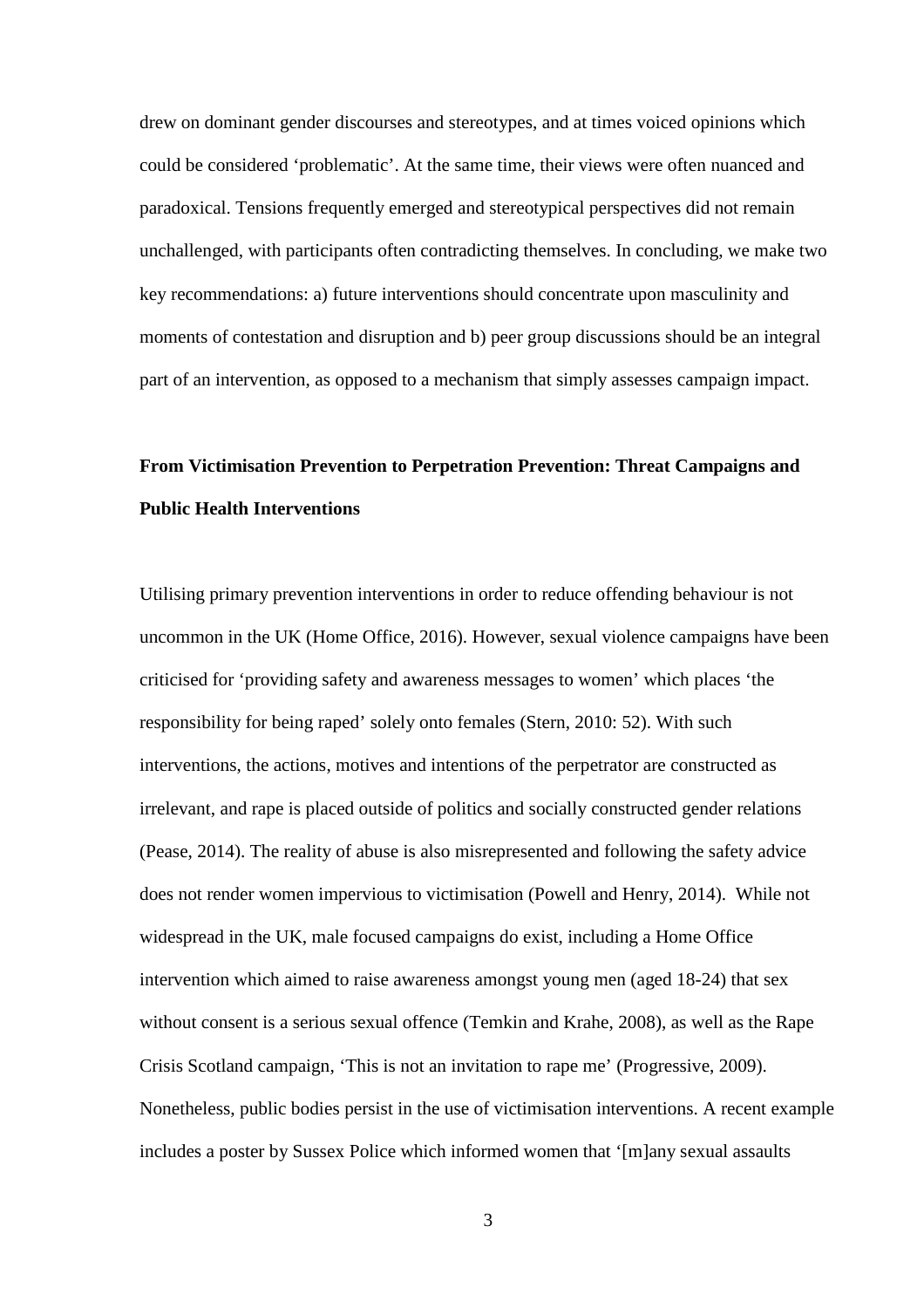could be prevented' and advised them to '[s]tick together and don't let your friend leave with a stranger or go off on their own' (Sanghani, 2015. See further Brooks, 2011; Campbell, 2005; Gunby et al., 2016).

Whether victim or perpetrator focused, interventions may take the form of threat campaigns. These aim to produce behavioural change by engendering fear via emphasising the detrimental consequences that may flow from engaging in the activity – such as negative health and/or legal repercussions (Cauberghe et al., 2009; Lee and Krogh, 2005). They are frequently used in relation to substance abuse (Wolburg, 2006), dangerous and/or drink driving (Rossiter and Thornton, 2004), unsafe sex and the contraction of sexually transmitted infections (Terblanche-Smit and Terblanche, 2011). They can, however, be critiqued as being overly individualistic and obscuring the wider social structures which are causative of 'problematic' behaviour. It has also been argued that it is never ethical to purposely cause people to feel fear or anxiety (Hastings et al., 2004). Furthermore, they can be perceived as accusatory and may produce a 'boomerang effect': eliciting the very behaviour they were designed to inhibit (Brehm, 1966). Carmody (2000) also argues that the prevalence of sexual violence *per se* demonstrates that the threat of criminal sanctions is an inadequate prevention mechanism.

In contrast, 'public health' interventions are premised upon a social-ecological understanding of behaviour and offending, which comprises four levels: individual personal history (microsystem), family and peer influences (exosystem), community level influences (mesosystem) and societal/structural level influence (macrosystem) (Bronfenbrenner, 1977, 1979). Hence, an emphasis is placed on the broader cultural, social and structural factors. While not prevalent in the UK, perpetrator focused public health interventions are widely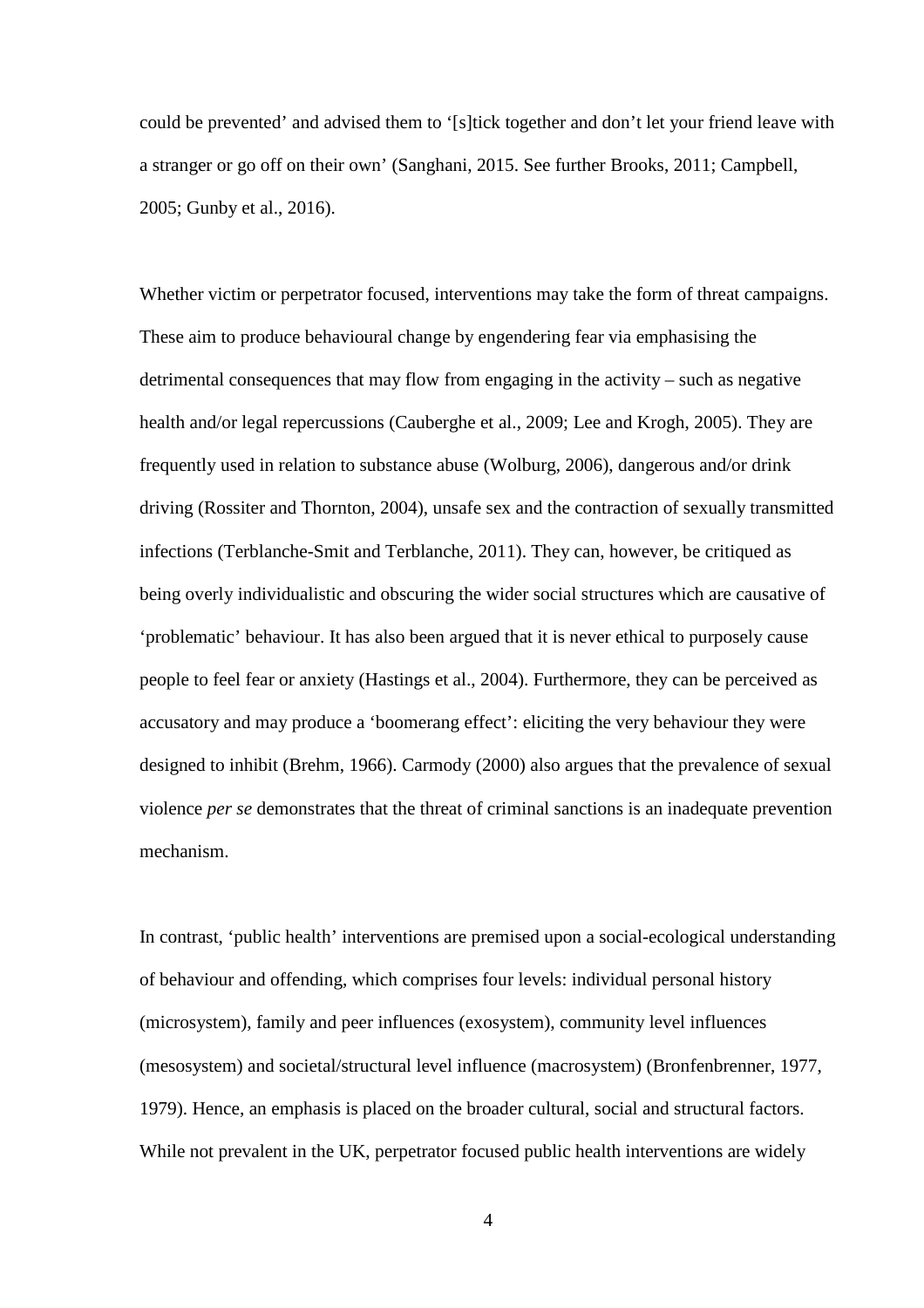used in other jurisdictions, particularly the  $US<sup>2</sup>$  $US<sup>2</sup>$  $US<sup>2</sup>$  Two prominent examples are social norms and bystander interventions. The former aims to promote ethical sexual practice by emphasising that the majority of peers support and engage in consensual and respectful sexual conduct (Casey and Lindhorst, 2009). The latter encourage third party interventions before, during or after an assault (Casey and Lindhorst, 2009), an approach recently developed in the UK by the University of the West of England (UWE, n.d.). The public health model is not, however, beyond criticism. The biomedical concept of public health assumes a 'discrete identifiable static 'removable cause'' (Fletcher, 2014: 127), which fails to encapsulate the reality of gendered violence, particularly the role of gender processes: i.e. the way in which gender is socially and culturally structured and embodied (Fletcher, 2014: 132). Furthermore, while the multifarious causes of violence are emphasised, interventions which deal with the meso and macro system factors, such as addressing gender inequality, are less well developed (Powell and Henry, 2014: 10).

## **Sexual Violence, Higher Education and Masculinities**

The catalyst for the development of the Liverpool campaign arose from the findings of an earlier online survey examining experiences of alcohol-related sexual violence amongst students in the North West of England (Gunby et al., 2012). While the survey data has been analysed in detail elsewhere (Gunby et al., 2012), it is pertinent to note that 30.7% of 1079 participants had experienced alcohol related non-consensual intercourse, with 60% classifying themselves as 'very drunk' at the time of the incident. The most frequently used tactic to procure sex was to be used sexually after the participant had been drinking alcohol and was conscious, but too intoxicated to give consent or stop the sexual activity. Despite falling within the legal definition of rape, only 21.1% of those victimised classified their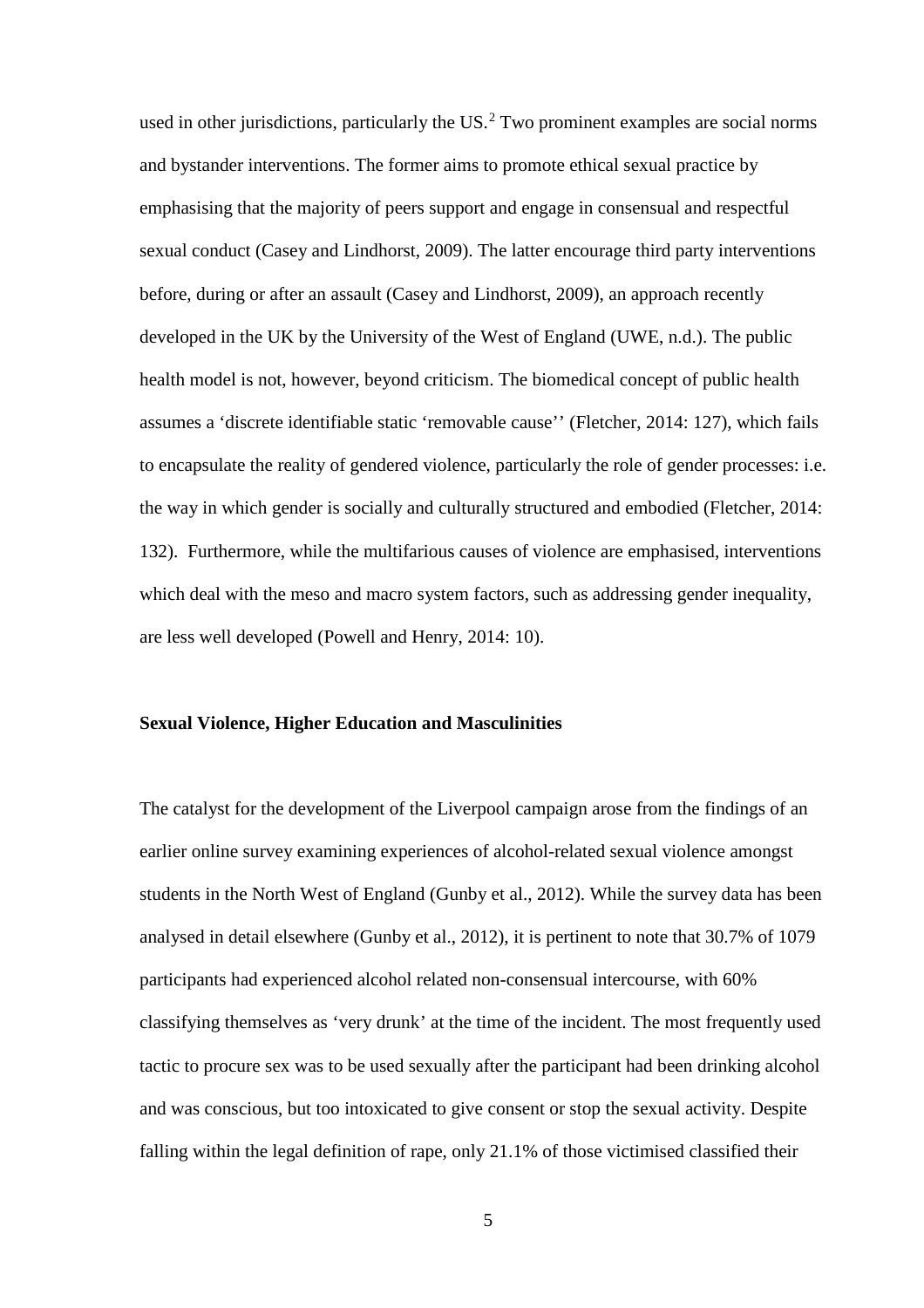experience as such. In line with other studies, the victim/perpetrator dyad was overwhelming female/male.

These findings sit within a field of research which has highlighted UK female students' experiences of sexual harassment and violence on campus (Phipps and Smith, 2012; NUS, 2010; UUK, 2016), leading to the creation of a UUK (Universities United Kingdom) taskforce to tackle its prevalence (UUK, 2016). Survey research indicates that 68% of female students have been verbally or physical harassed on campus, 14% have suffered a serious physical or sexual assault and 54% have experienced sexual harassment on a night out (NUS, 2010; UUK, 2016). Of new students, or 'freshers', 17% experience sexual harassment during their first week of term and 29% report witnessing the sexual harassment of another (UUK, 2016: 19). Research has also shown the existence of a 'lad culture' on campus, which has been defined as 'a group or 'pack' mentality residing in activities such as sport, heavy alcohol consumption and 'banter' which is sexist, misogynistic, or homophobic' (Phipps and Young, 2013: 28). This definition is not unproblematic, nor is it possible to assert a causal link between lad culture and sexual violence (Phipps, 2016; UUK, 2016). Nevertheless, 'lad culture' tends to normalise sexist attitudes and sexual misconduct, which ultimately impacts negatively upon female students' experiences of University life (Phipps and Young, 2015; UUK, 2016).

While space does not permit a detailed analysis, 'lad culture' can be understood as a culturally specific form of masculinity which endeavours to (re)assert the dominance of men (Phipps, 2016; Phipps and Young, 2013). Masculinities are, of course, socially constructed, relational, diverse, fluid and, significantly, hierarchical (Connell, 1995; Connell and Messerschmidt, 2005). Hegemonic masculinity refers to the most powerful (although not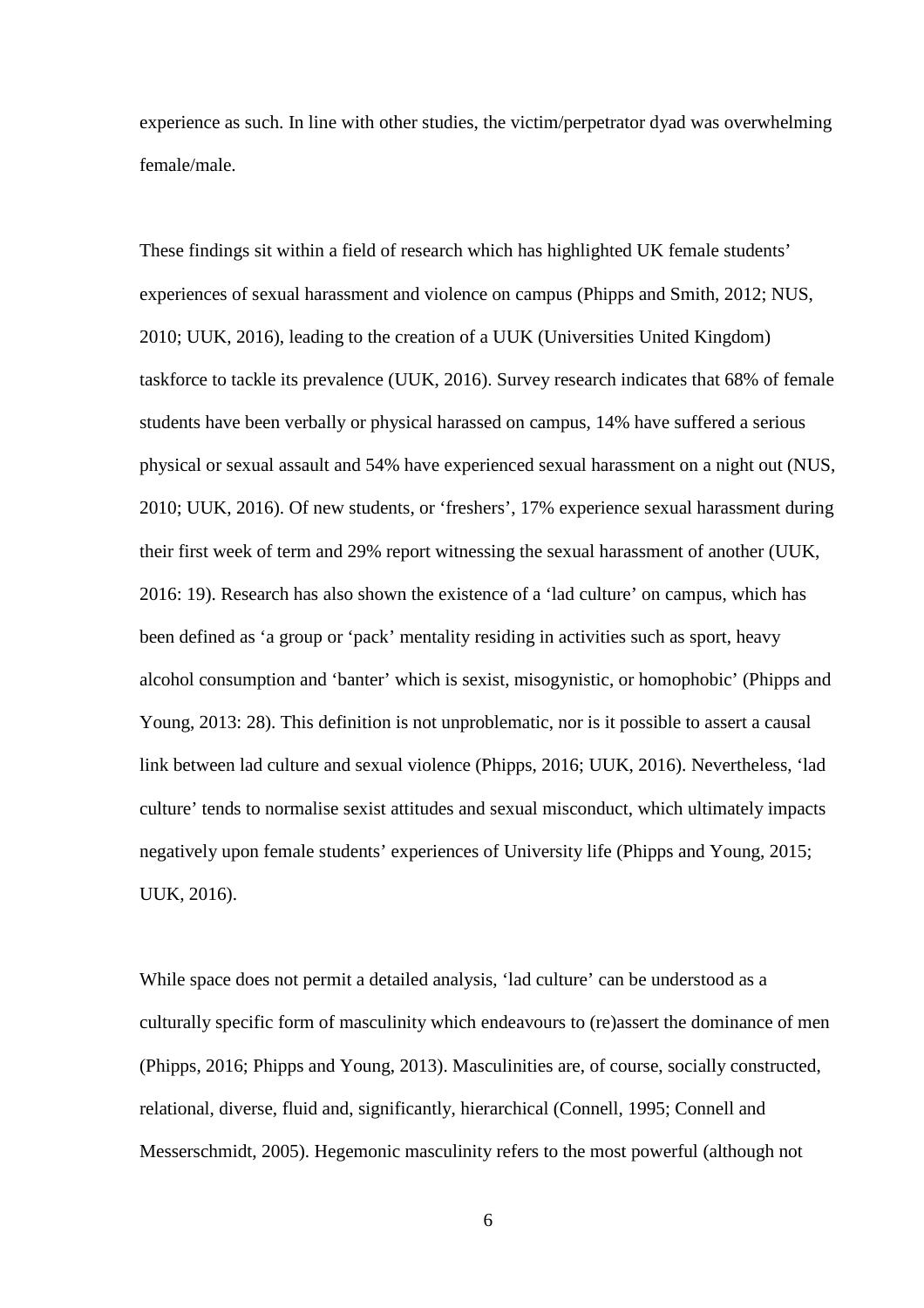necessarily the most common) and idealised version of masculinity, and is said to encompass a 'set of values established by men in power that functions to include and exclude, and to organize society in gender unequal ways' (Jewkes and Morrell, 2012: 40). While culturally specific, and thus imbued with race, ethnicity and class (hence it is more appropriate to refer to hegemonic masculinities) (Connell and Messerschmidt, 2005), these values include heterosexuality, 'strength, stoicism and aggressiveness' (Doull et al., 2013: 330). Hence, femininity and non-idealised versions of masculinity are subordinated, and not all men are able to embody the ideals of hegemonic masculinity. As such, 'lad culture' can be constructed as one way in which some young men aspire to hegemonic masculinity. At the same time, as men are able to occupy multiple positions of masculinity simultaneously (Jewkes et al., 2015: 113), socially powerful young men can, and do, engage in aspects of lad culture (Phipps, 2016), bolstering its proliferation on campus and further supporting its construction as a way of achieving dominance.

It is, however, important to note that the relationship between hegemonic masculinities and gender violence is complex (Hearn, 2012; Phipps, 2016). Further, 'not all harmful masculinities are hegemonic' (Jewkes et al., 2015: 114), and it should not be assumed that hegemonic masculinities comprise only negative values (Connell and Messerschmidt, 2005). Recent research and interventions have endeavoured to promote the performance of 'positive masculinity' amongst young men, which focuses upon the healthy and inclusive aspects of masculine gender identity (see for example Englar-Carlson and Kiselica, 201[3](#page-44-2)).<sup>3</sup> Relatedly, research has noted the emergence of 'equality masculinities', which 'legitimate an egalitarian relationship' (Messerschmidt, 2012: 73) between men and women. Ideally, interventions should aim to produce gender equity (Jewkes et al., 2015). However, fundamentally transforming hegemonic masculinities is exceptionally challenging (Duncanson, 2015;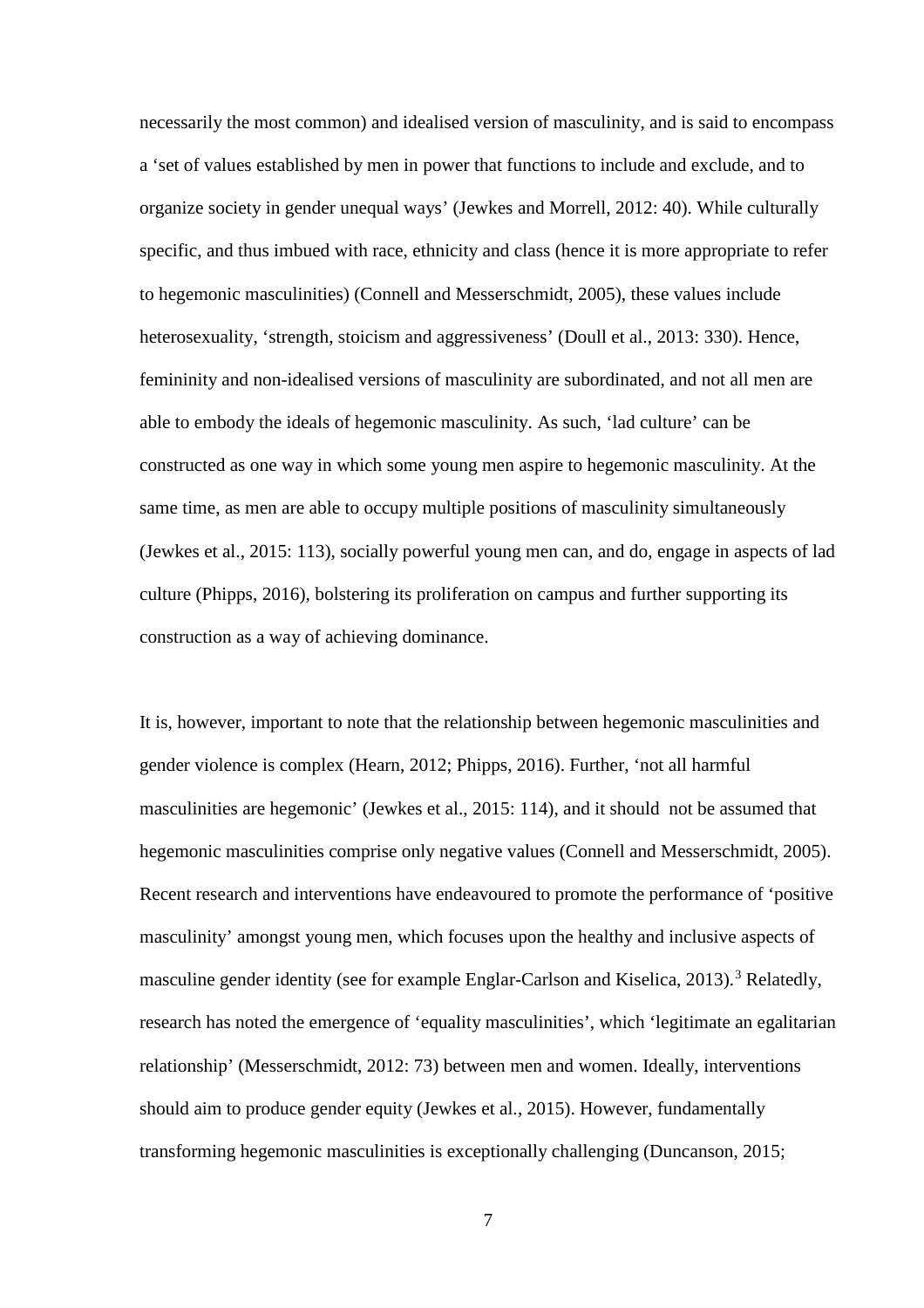Jewkes et al., 2015). Dominant discourses which afford certain groups of men power are difficult to disrupt and, as the analysis below will show, problematic stereotypes relating to masculinity, femininity and sexuality endure, even when challenged.

#### **Can't Answer? Can't Consent - Producing and Assessing a Male Focused Campaign**

The survey findings of North West based students' experiences of alcohol related sexual violence (Gunby et al., 2012) were presented to the then Liverpool CitySafe Crime Reduction Partnership. Soon after, the council developed a prevention campaign which specifically targeted male students and nighttime economy users aged 18-24: the demographic most likely to perpetrate sexual offences (Abbey et al., 2004; UUK, 2016). [4](#page-44-3) The campaign aimed to: clarify that engaging in sexual activity with someone unable to consent - either through voluntary or involuntary intoxication - is rape, reduce and prevent the offences of rape and sexual assault and raise awareness of the impact of non-consensual sex against young women and girls (Nowack, 2012: 2). The intervention comprised campaign posters, placed in male toilets, and beer mats placed in the city's universities' Student Unions and in various youth-focused city centre bars and clubs. The campaign poster contained the strap-line: 'Can't answer? Can't consent – sex without consent is rape', while the tagline on the beer mats stated: 'sex without consent is a crime'. A link to information detailing the legal position on rape (and contact information for support services) was included on the materials. While the local nature of the campaign (and subsequent assessment of its impact) may be seen as a limitation, research demonstrates that interventions need to be tailored to reflect and respond to 'localized world views' (Casey and Lindhorst, 2009: 100). Hence, it is important that both the campaign and assessment were geographically and demographically specific.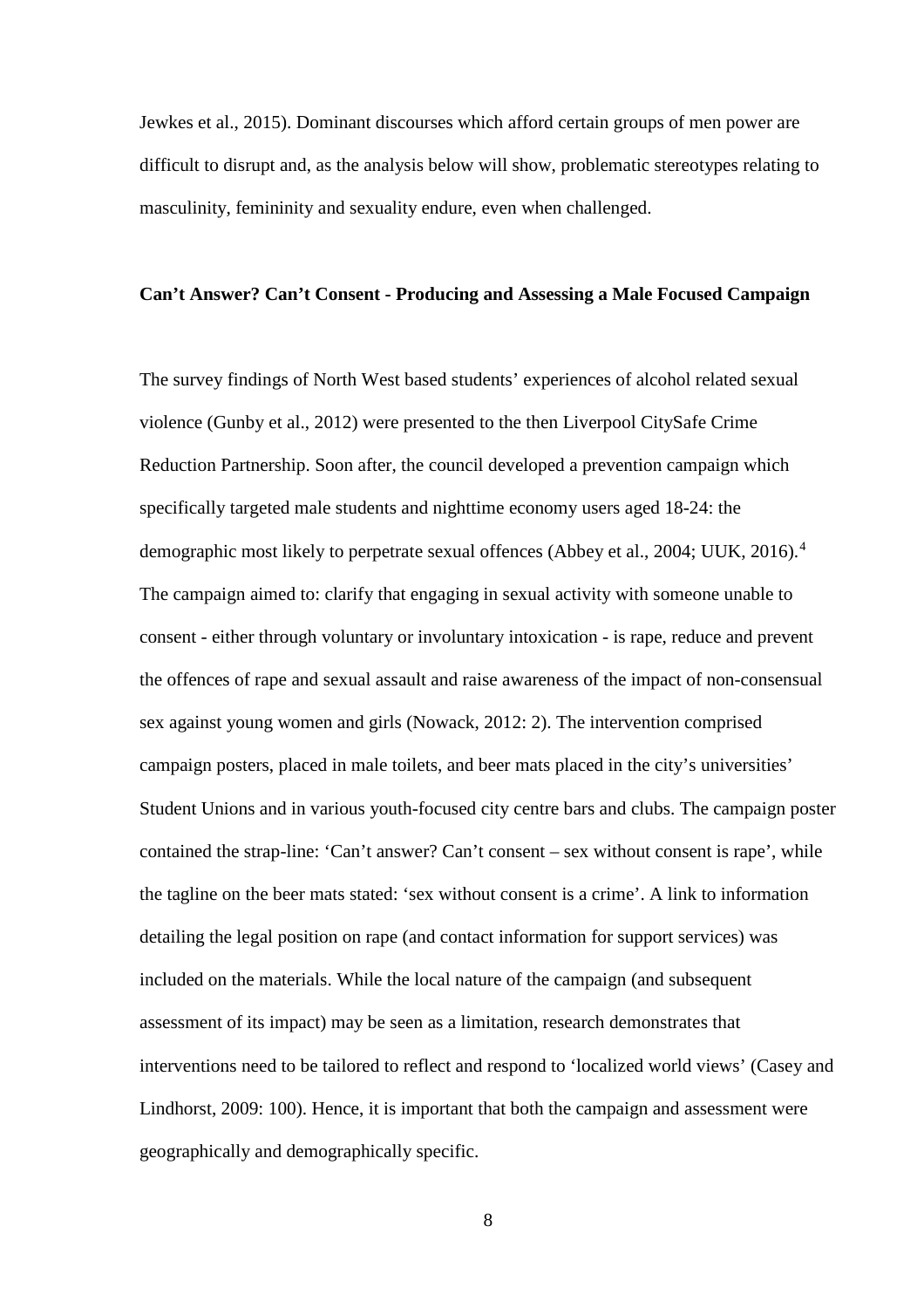(Insert figure 1 here).

The impact of the Liverpool campaign was assessed via two means: six focusing groups with 41 male students and an on-street survey of 321 student and non-student male participants. All participants were aged 18-24. The authors led on the focus groups while the City Council designed, organised and analysed the on-street interviews (Nowack, 2012). In what follows, we discuss the focus group data, as the discursive approach enabled the development of more nuanced insights. Due to the campaign targeting men, it made intuitive sense to use male only focus groups, and utilise a male facilitator, to identify the impacts of the campaign. Whilst some research suggests that men may feel more at ease discussing personal issues with a female facilitator (Yager et al., 2013), it is also accepted that men and women interact differently in group situations (and talk differently about sex) depending on the group's gender composition (Beres, 2007; Hollander, 2004; Lawrence et al., 2009). It is also acknowledged that relatively homogeneous groups are more likely to lead to disclosure, particularly on topics of a sensitive nature, as participants feel more comfortable (Stewart and Shamdasani, 2015). Hence, it was rationalised that the presence of women – whether as participants or as facilitator - may hinder the flow of discussion, thus justifying the use of single-sex focus groups in the current research.

However, it is recognised that there are disadvantages of using exclusively male groups for research. Given the hegemonic nature of masculinity, it can be argued that males in focus group contexts 'are more concerned with status and competition' (Stewart and Shamdasani, 2015: 27), more likely to conform to stereotypical gendered expectations and to avoid narratives which appear to undermine their masculinity (Hollander, 2004). As such, it has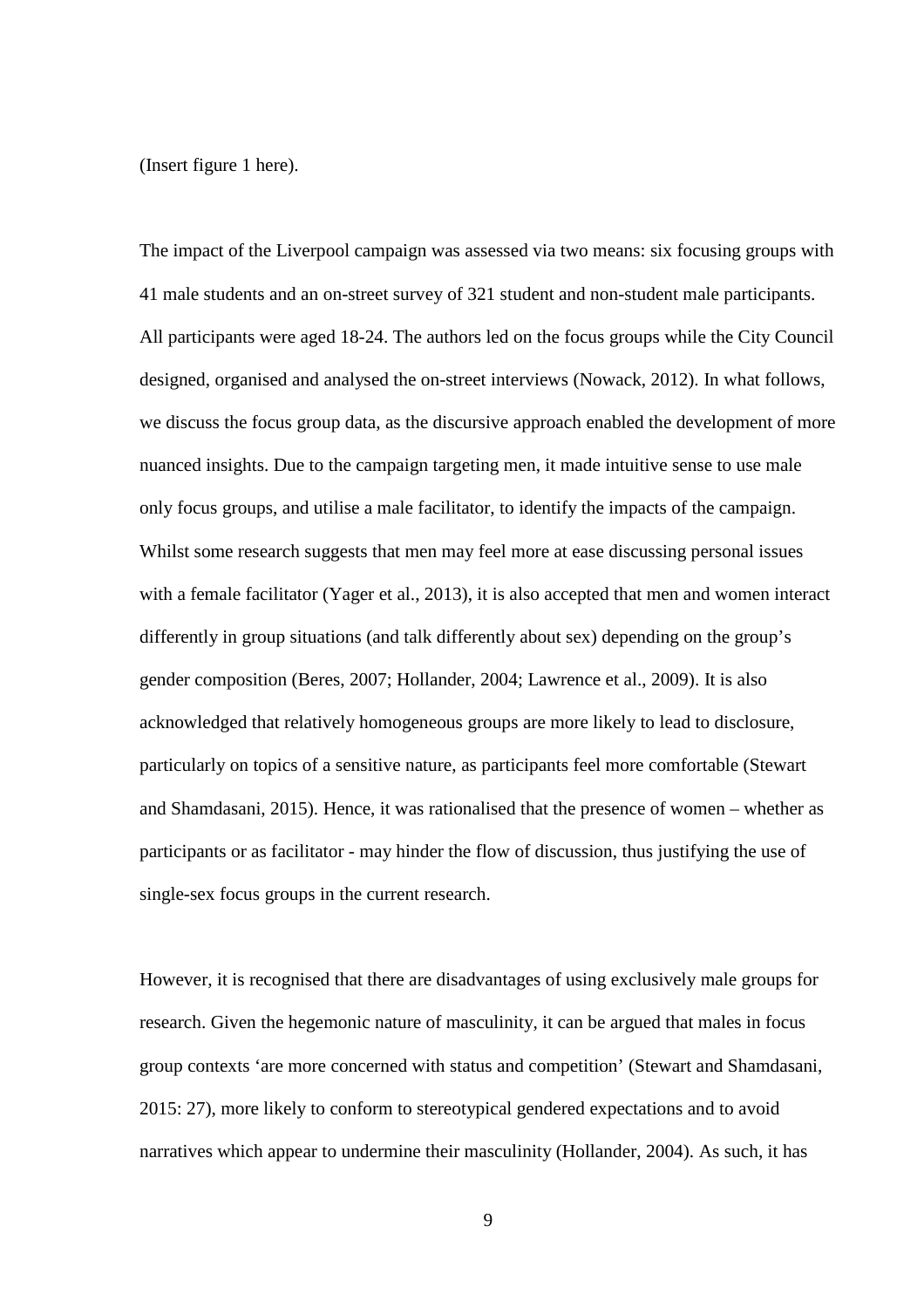been argued that men will strive to produce a normative 'masculine self', which eclipses their own perspectives. However, this presupposes the existence of an essentialised self which is hidden behind the public display, as opposed to recognising that gender identity, including sexuality, is performatively constituted (Allen, 2005). Hence, rather than being deemed counterproductive, the production of masculinity within the focus group setting 'offers a valuable first hand glimpse of male sexuality in action' - the same sexuality that is performed in the real world (Allen, 2005: 35).

In order to engage a diverse range of male participants, focus group recruitment comprised a two-prong process, with involvement being incentivised with the offer of a £20 gift voucher. First, male participants who completed the on-street survey were asked to take part in a focus group, and those who answered affirmatively were later re-contacted. Despite three email attempts, none of these men ultimately volunteered. Second, a non-probability sample of students studying across two faculties within Liverpool's two main universities was invited to take part. These students were contacted via faculty-level email distribution lists. Consequently, the focus groups comprised entirely HE students recruited via this means. Findings cannot therefore be read as representing the views of a significant part of the target audience – those of non-students. Furthermore, the majority – although not all of the students who volunteered - were white (however, as highlighted below, this was proportionate to the ethnicity make-up of the two HE institutions). The lack of diversity is acknowledged to be a significant limitation. It is not possible to ignore the relevance of ethnicity, race, class and education with regards to masculinity and male identity, especially when considering the ways these factors will influence young men's discussions about sex (Lawrence et al., 2009; Nagel et al., 2005). Non-students and/or black and minority ethnic men may endorse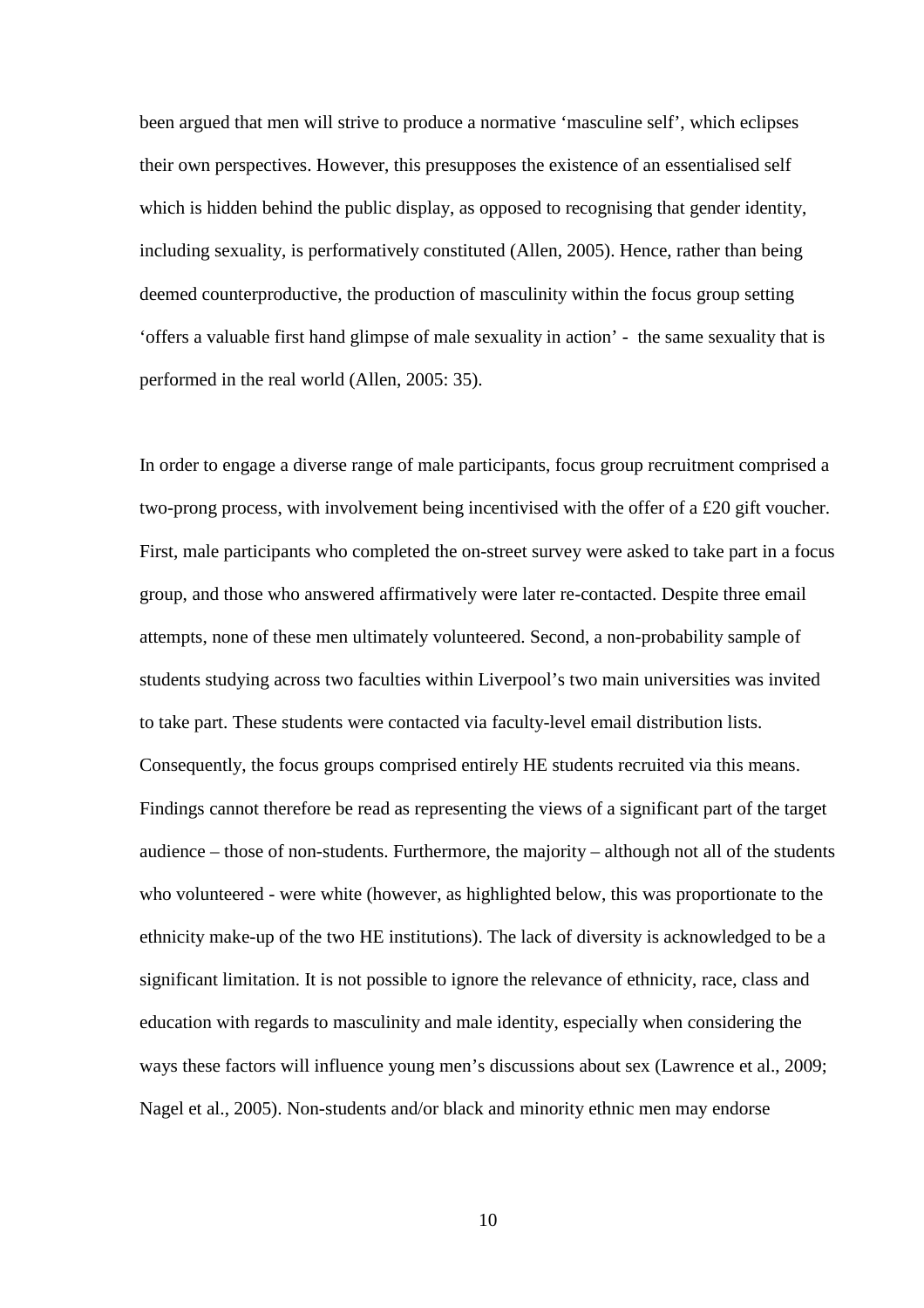different perspectives and their inclusion may have altered the content and dynamics of the group discussions.

Given these limitations, it is not possible to generalise from the findings of the study, and we do not claim to do so. At the same time, as the analysis below illustrates, the findings do resonate with the wider student and non-student literature in this area, thus suggesting that the research has a broader – although not universal – significance. It is also important to highlight that students are not a homogenous group, with the two participating universities having unique and intersecting populations. For example, in 2014/2015, 95.4% of undergraduate students in institution A were from the UK, with 1% from the EU and 3.6% from non-EU countries; 76% were school leavers, with 96.6% of those previously attending a state school. Overall, 44% of institution A's student population was drawn from Liverpool and surrounding regions, with 10.3% being from a BME background (OFFA, 2017; What Uni, 2017). In contrast, institution B had a high number of non-UK students, comprising 25.3% non-EU and 1.8% other-EU, and a higher percentage of BME students: 14.3%. In addition, 85% were school leavers and 12.3% had attended a private school (OFFA, 2017; What Uni, 2017). Thus, the views of these students may well be reflective of wider, nonstudent based perspectives.

During the focus groups participants were asked about their knowledge of the campaign and their reflections on the campaign image. Following discussions based upon unprompted recall, participants were shown the campaign images to facilitate further debate. Participants were also asked about their personal understandings of rape and consent and how the campaign could be improved. The qualitative data were fully transcribed and scrutinised,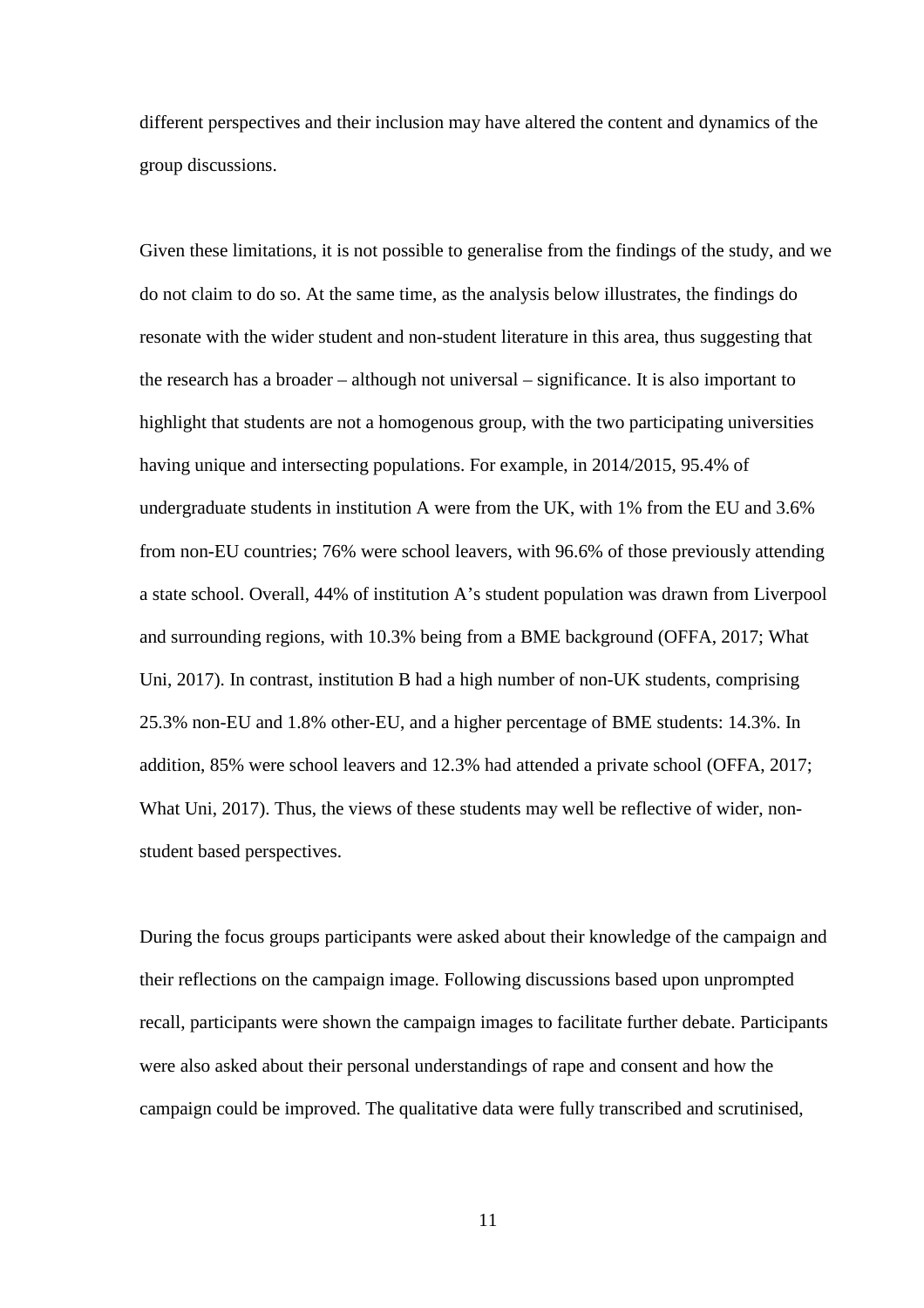using thematic analysis: a systematic approach to the categorisation and consolidation of study findings (Howarth, 2002), in conjunction with the data analysis software NVivo.

It is acknowledged that the assessment does not amount to an evaluation. This would have required substantial pre and post testing and involved measuring *behavioural*, and not just attitudinal, change. The difficulties of developing and implementing such an evaluation strategy are well documented (Powell and Henry, 2014: 11), despite recognition of the practical, financial and time factors which impede evaluative work (DeGue et al., 2014). Nevertheless, the research provides original insights into a sub-set of the target audiences' responses to, and reflections on the intervention, which will aid the development of future campaigns. To this end, we examine participants' perspectives around the campaign under the following three themes: 'constructing consent', 'constructing rape and rapists' and 'constructing the campaign'.

## **Constructing Consent: Understanding the Campaign Message**

## *'She Couldn't Consent to a Cup of Tea…': Intoxication and Consent*

Participants generally demonstrated a sound appreciation of the campaign's key message, with it being noted that the image effectively conveyed that the individual was too intoxicated to consent: 'she couldn't consent to a cup of tea, never mind sex' (FG3). It was further recognised that the campaign aimed to raise awareness that 'people are taking advantage of incredibly drunk people' (FG1) and that this amounted to rape. Numerous participants also noted that the absence of a verbal refusal should not be taken to indicate consent: 'it's trying to highlight the point that just because they can't say no [it] doesn't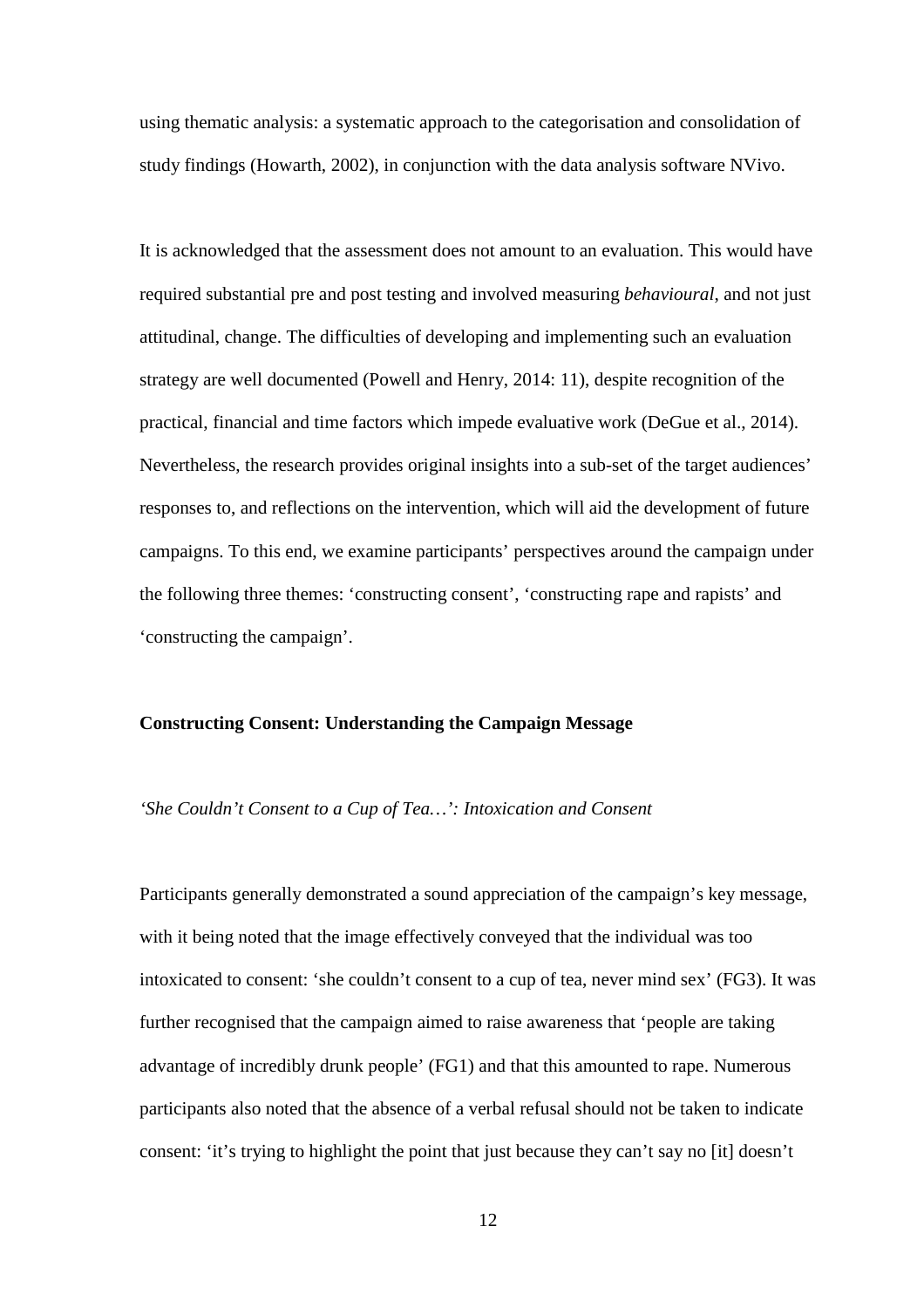mean it's not rape' (FG4). Indeed, one respondent emphasised the importance of challenging those who might believe 'if she hasn't answered, [she] still might be consenting' (FG2), particularly within the context of intoxication. This finding is interesting, as young men and women often *report* that they would expect a lack of consent to be verbalised, while also indicating the frequent use, and understanding of, implicit rejections and non-verbal refusals (Beres, 2010; Jozkowski et al., 2014; O'Byrne et al., 2008). The expectation of a verbal refusal could be an unanticipated consequence of the prevalence of the 'no means no' missive (Burkett and Hamilton, 2012). Undoubtedly, there remains a need to challenge the perspective that women's refusals are insincere, particularly given the reported use of problematic refrains such as 'no means yes, and yes means anal' on US University campuses (Fleishmann, 2010). However, within the neoliberal context the 'no means no' message has had the unfortunate consequence of reinforcing heteronormative sexual scripts which construct women as sexual gatekeepers (Burkett and Hamilton, 2012; Gavey, 2005).

Nevertheless, a potential for misunderstanding was identified, due to the use of the phrase 'can't answer', with it being contemplated that this could be interpreted to suggest that 'as soon as they answer … they've given consent' (FG5). This, however, is not the case - as one participant noted: 'like even if she's, you know, pissed out of her head but still saying yeah, you'd think about it and just go, oh, it's not worth it' (FG6). These young men, thus, appeared to appreciate that an intoxicated individual may respond, even affirmatively, but may still be incapable of consenting. Hence, there was some appreciation of the complex nature of intoxication and how it impacts upon a person's cognitive ability and behaviour. Accordingly, a significant proportion of men demonstrated a remarkable 'literacy' (Beres, 2010: 5) with respects to consent and intoxication, thus contesting and disrupting other problematic views. As the research did not involve pre and post campaign testing, it is not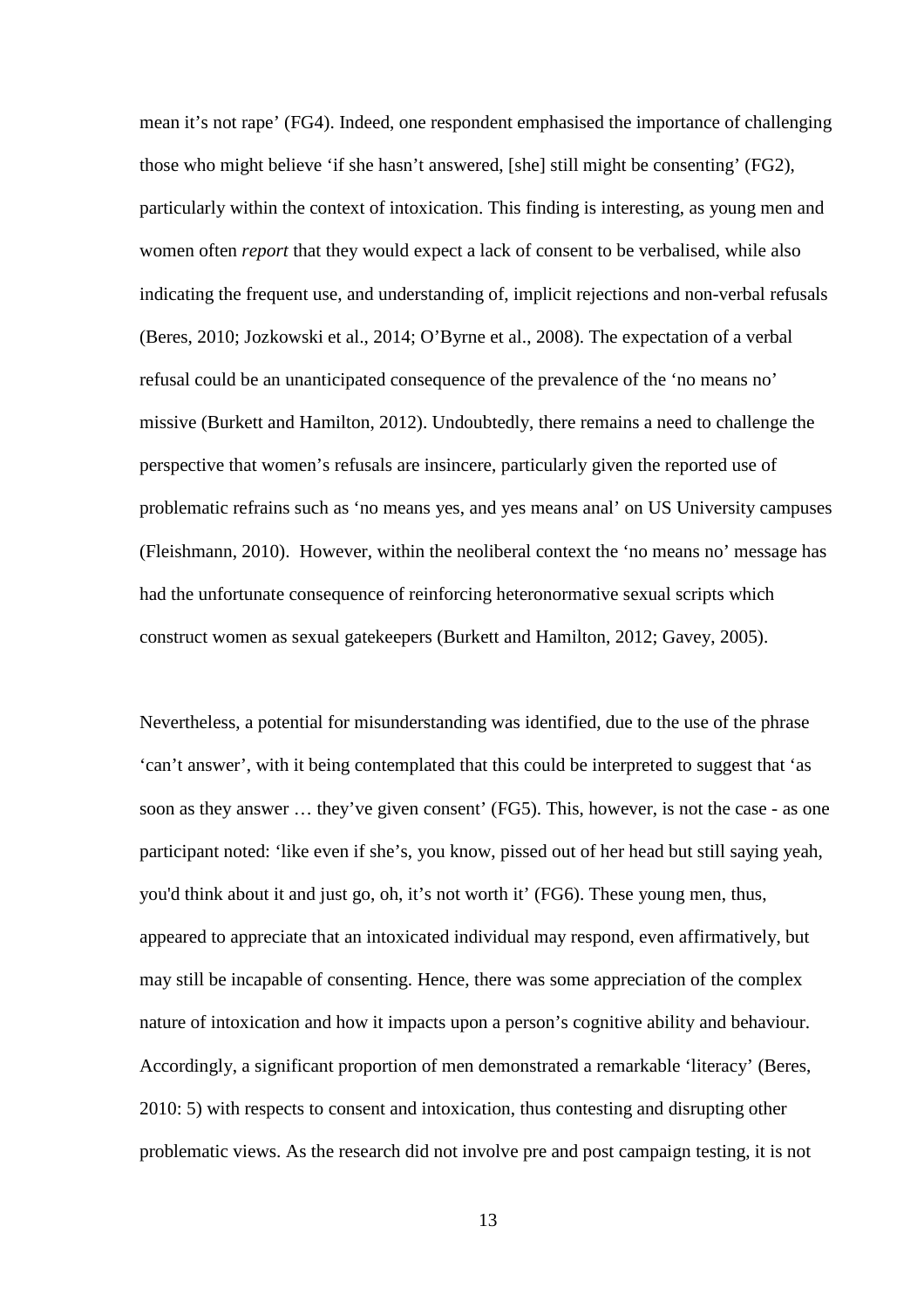possible to ascertain whether these more enlightened opinions were linked in some way to viewing the poster; although in the least it does appear that the image supported discerning perspectives. At the same time, it is recognised that the use of the phrase 'can't answer' potentially perpetuates the (problematic) discourse that (non)consent will be, or should be, verbalised. This is perhaps an unwitting negative consequence of the attempt to represent, in an uncomplicated and noticeable manner, when an intoxicated individual is incapable of consenting.

#### *Resignifying Rape as Consensual Sex? Blurred Lines and Guilty Consciences*

The above findings suggest that the image was effective in communicating the impact of extreme intoxication and highlights the existence of enlightened perspectives. At the same time problematic views transpired, with it being suggested that in the situation depicted 'the lines are like blurred' (FG2). For a minority, this was linked to the complexities of intoxication - specifically that losing the capacity to consent is dependent upon 'how drunk you are' (FG3). Nevertheless, a significant proportion of participants sought to destabilise the boundary between consensual sex and rape, which was considered to be 'a bit of a grey area' (FG4):

Not at all to excuse someone that has had sex with someone without their consent – but it's not always, I should imagine, the case where it can be so black and white that it's rape, not rape, you know, um, which these adverts make it … sort of are making it as though it is sort of black and white … it's a lot greyer (FG5).

It was further argued: 'people could think that, well I didn't have consent but it wasn't rape, you know' (FG5), which completely undermines the campaign message. Numerous participants endeavoured to interpret the scenario as depicting a potentially consensual encounter. It was contemplated that the image could represent a situation in which 'they're getting quite close and then she does fall asleep' and then 'it's just kind of a guilty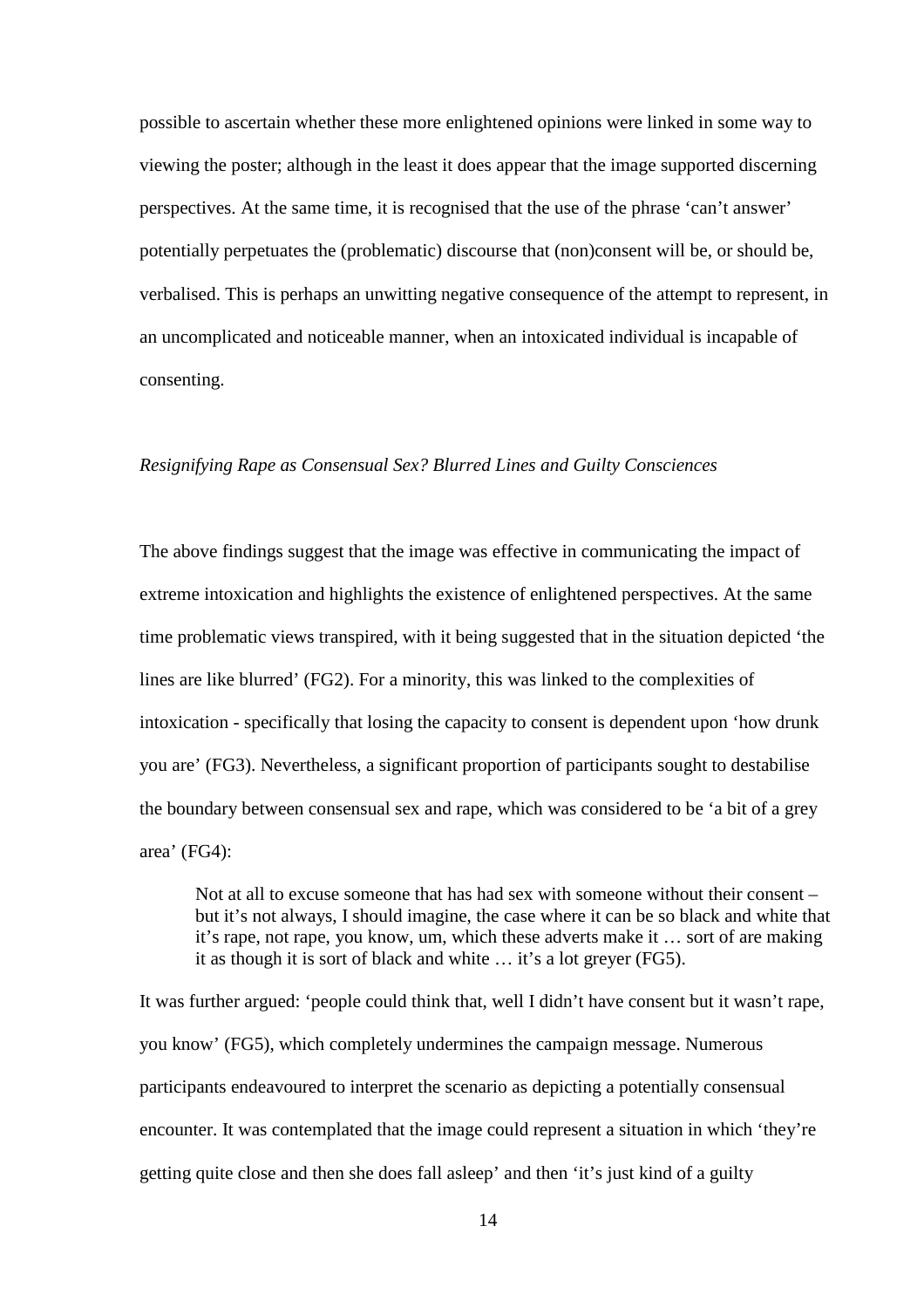conscience, do you, don't you?' (FG1). Similarly, in FG2 it was considered to be 'a fine line', but that 'you've got to make the call in the end', as to whether or not you engage in sexual intercourse.

Constructing the situation as a 'fine line' or a matter of 'guilty conscience' suggests that, while considered to be inappropriate and unethical, having sexual intercourse in such circumstances would not constitute a serious sexual offence; a finding with resonates with other research (see Gunby et al., 2013). It was also suggested that some men might pursue an encounter in the hope of a successful outcome: 'like he could start kissing her, she could wake up and freak out, or she could wake up and be like happy days' (FG3). This fails to recognise that kissing someone when they are asleep amounts to a sexual assault (Sexual Offences Act 2003, section 3) and illustrates the pervasive influence of dominant heteronormative scripts of masculinity which situate men as tenacious 'initiators' (Murphy, 2009: 121). It was also suggested that consent may be inferred from the surrounding context: 'what if she said something to him earlier in the night, like, oh, come back to mine … I'll wait for you' (FG2) and that the relationships would be of significance: 'it could even be his girlfriend and they've been going out for two years … always have sex, so I just had sex with her again last night' (FG2). Such views fail to recognise that consent can be withdrawn at any time, should not be inferred from earlier actions and must be given anew to every sexual encounter.

#### *Women as Sexual Gatekeepers and Cock Teasers: Perspectives on Consent*

The majority of participants expressed that they were aware that 'sex without consent was rape'. Nevertheless, it became apparent that there was considerable uncertainty regarding the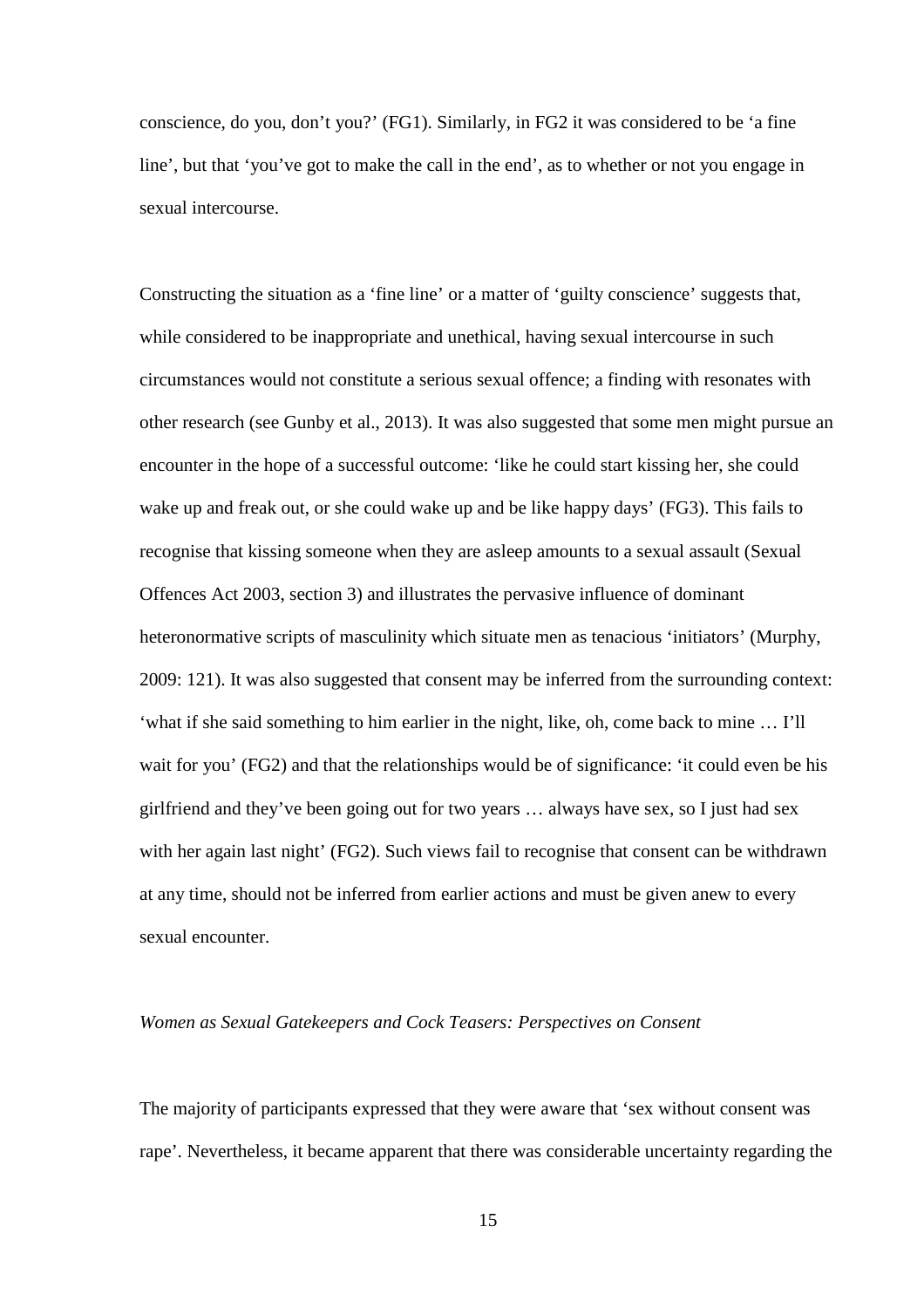meaning of consent. Indeed, the intervention's omission to 'tell you what constitutes consent' (FG5) was considered a weakness, implicating that future interventions should concentrate on clarify the legal meaning of consent, particularly in cases involving alcohol (Beres, 2010). This should not be read as overestimating the ability of the law to deter sexual offending, nor as promoting an overly individualistic approach to prevention which disregards the wider social and cultural factors. The causes of sexual offending are multifaceted, as highlighted by the public health model. Nevertheless, law and policies 'are only as effective as peoples' understanding and use of them' (Borges et al., 2008: 85) and an understanding of the law is one of the prerequisites of deterrence (Robinson and Darley, 2004).<sup>[5](#page-44-4)</sup> Research has also identified that a 'lack of understanding of consent' is one of the pathways to sexual violence (Warren et al., 2015: 907) and consciousness raising is a recognised (although not sufficient) element of engendering behavioural change (Quadara and Wall, 2012: 5). Thus, interventions could explore meanings of consent during group discussions. This approach is supported by research which indicates that male homosociality plays a key role in the construction of masculinity, male sexuality and sexual violence against women. As Flood notes: 'male-peer relations have a profound influence on some men's heterosexual involvements' (Flood, 2008: 339). Accordingly, peer group discussions have the potential to invoke shifts beyond the individual and effect wider local community and cultural change.

Participants offered various conceptualisations of consent. At the more positive end of the spectrum, and reflective of affirmative consent models, one participant suggested that consent was 'basically an agreement between both [the] male and female to perform sexual intercourse' (FG4). However, the majority of young men drew on more implicit models and conceptualised consent in terms of 'tacit understanding' (Beres, 2010: 5): 'you get a vibe'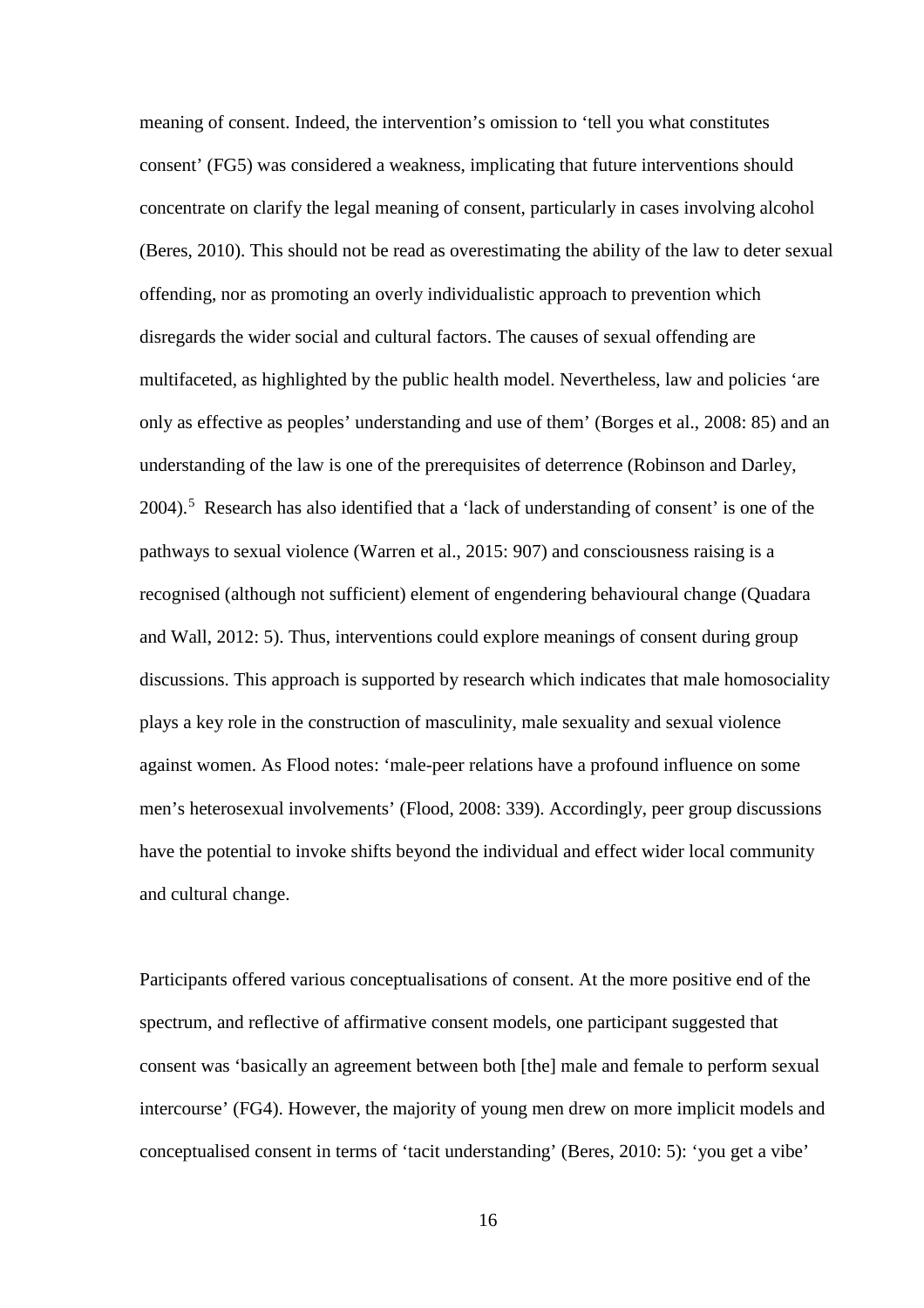(FG1) and 'just feel it in the air' (FG2). Others drew upon notions of 'active participation' (Beres, 2010: 8): 'you can tell if someone's getting on with you' (FG2) and as something that 'sort of just happens' (FG3). However, participants in all focus groups frequently endorsed the discourse of women as sexual gatekeepers (Gavey, 2005). Consent was conceptualised as someone 'agreeing to it' (FG2) or as having 'permission' (FG4), suggesting that the sexual activity will be initiated predominately by one of the parties (read: male). As one participant stated: 'it's more like she allows you … to have sex' (FG4). Even when constructed as a 'mutual encounter', the script of gatekeeper could still be seen.

Here, we see how dominant discourses, which construct idealised performances of sexuality, femininity and hegemonic masculinity, continue to endure. Indeed, the young men's views indicate the continued influence of an active/passive male/female binary, and a correlating presumptive – and negative – conception of consent. Consent is presumed to be present, unless a woman demonstrates otherwise, which fortifies a woman's role as gatekeeper: 'if someone keeps pushing you off …. Then obviously [consent is] not implied' (FG2). This places an expectation upon women to turn down sexual advances and conflicts with the legal reality that consent is a subjective statement of mind which, strictly speaking, does not need to be displayed (*R v Hysa*, 2007). Furthermore, as young women sometimes feel the pressure to submit to unwanted sex due to fears of disappointing men and fears of being raped (Burkett and Hamilton, 2012), there is a need for interventions to foster mutual encounters. It is recognised that the campaign could have been improved in this respect.

Disconcertingly, the 'women as gatekeepers' discourse developed into more problematic views when a minority of men spoke frankly about how they might persuade a woman to engage in sex. It was noted that 'there's ways of sort of, um, bringing someone round to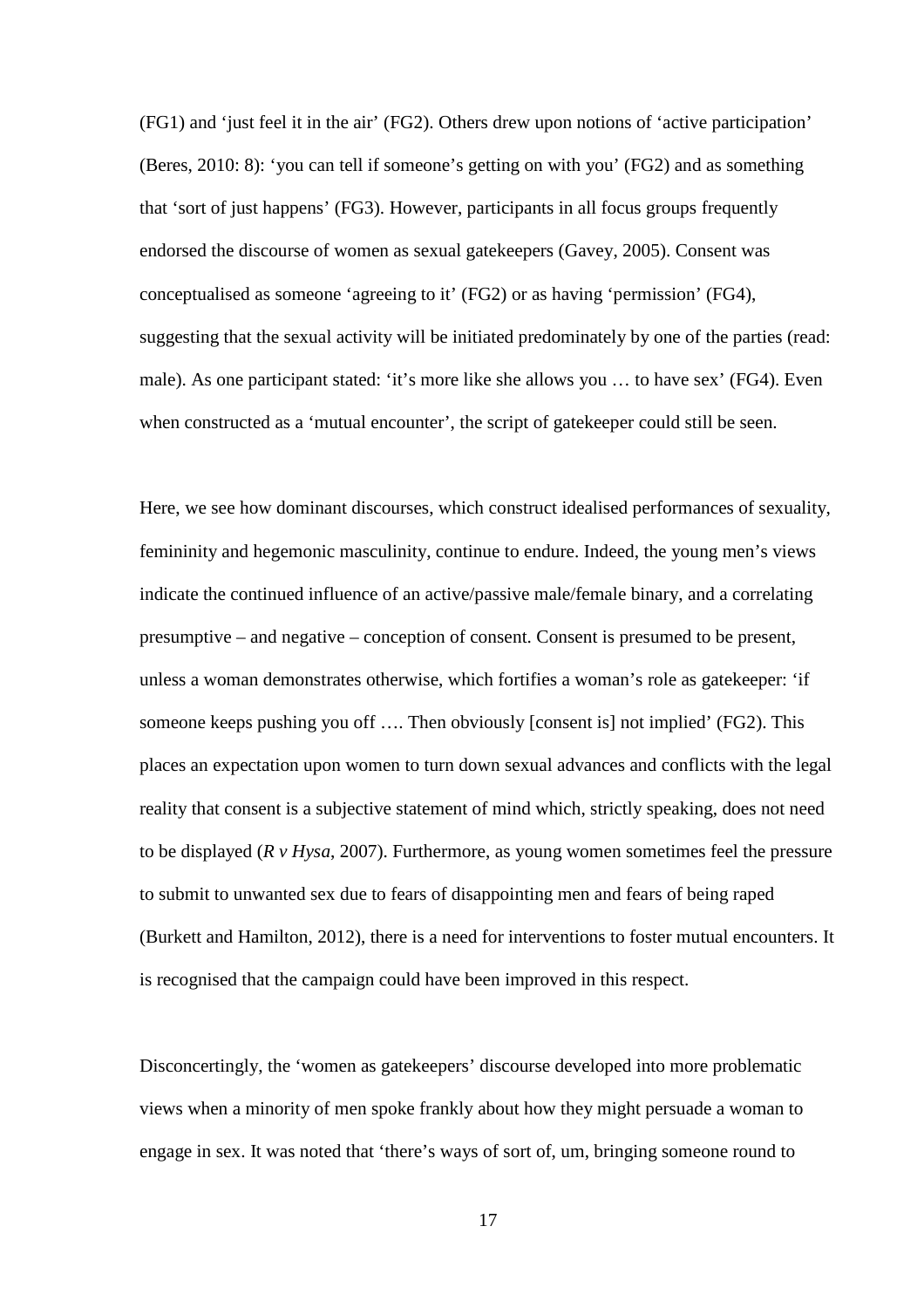wanting to have sex' (FG3). While it was recognised by some that 'persuasion could become coercion' (FG3), others justified their techniques:

Like I've bought girls back before and they're like not too sure, and you're like, oh, like persuade them, and then eventually they give ... if they agree in the end, then I think it's alright (FG4).

Such perspectives construct sex as something that young men endeavour to get from young women (Gavey, 2005), justifying the use of pressure and structuring a woman's refusal as an 'opportunity to continue' (Muehlenhard et al., 2016: 471; Jozkowski and Peterson, 2013). As one participant noted: 'yeah, it's pressure ... but as long as you say yeah, that's fair enough' (FG4). Such views fail to acknowledge that 'non-physical forms of pressure and coercion' amount to a 'violation of sexual autonomy' (Burkett and Hamilton, 2012: 820). Subsequently, some participants espoused worrying views of female sexuality:

But then there's like gentle persuasion and then there's like other things, whereas it's like they'd be like, oh…they could be saying no, like no means no but like sometimes they're just trying to be a cock tease, basically (FG2).

It can be argued that these minority views do not reflect hegemonic masculinity, but instead display traits of 'hostile' and 'hyper' masculinity which may have been deployed as a means of asserting and trying to achieve dominance. Significantly, both forms of masculinity have been identified as key predictors of sexual aggression (Burk et al., 2004; Malamuth et al., 1991; Mosher and Sirkin, 1984). While hostile masculinity combines 'a desire to be in control and dominant especially in relation to women' as well as 'an insecure, defensive and distrustful orientation' towards females (Quadara, 2014: 59), hyper masculinity concerns men who 'exhibit an exaggeration of the traditional male gender roles' (Burk et al., 2004: 5). Of particular note is the absence of an 'empathic concern for the female's subjective experience' (Mosher and Sirkin, 1984: 151-152), which is arguably present in the endorsement of 'persuasive' tactics. Critics may argue that the young men's displays of hyper-masculinity are simply acts of bravado, as opposed to representing a personal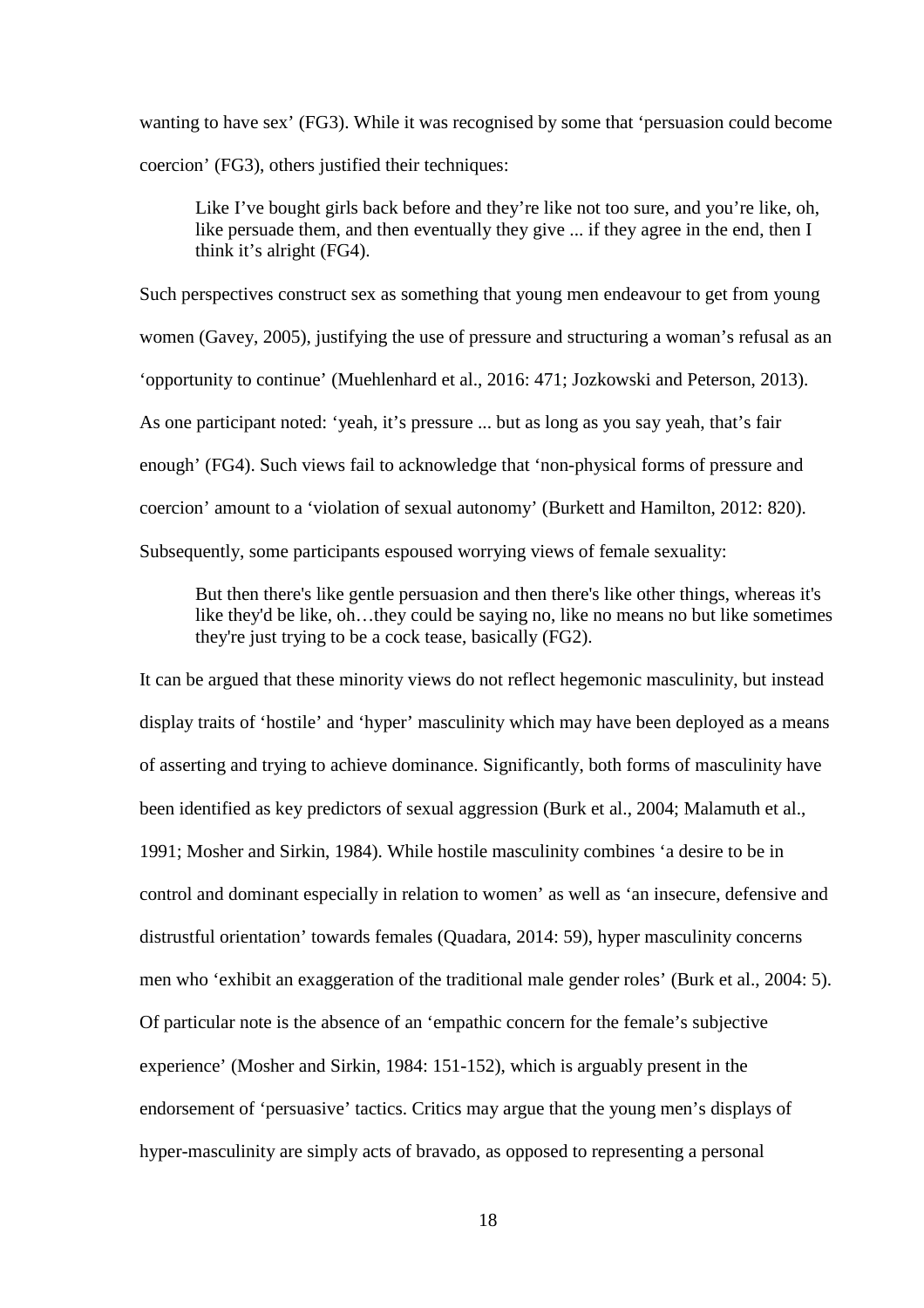perspective, and hence the data should be treated with caution. However, as noted above, this fails to recognise the socially constructed nature of gender identity and sexuality (Allen, 2005).

#### **Constructing Rape and Rapists: Endorsing and Disrupting Myths and Misconceptions**

#### *Endorsing and Challenging the 'Stranger Rape' as 'Real Rape' Myth*

Throughout their discussions, participants in all focus groups frequently drew on the 'stranger rape' as 'real rape' stereotype (Lonsway and Fitzgerald, 1994) and a significant proportion of participants demonstrated very little understanding of the reality of rape. Some, for example, opined that the majority of rapes were committed by strangers: 'obviously the most common kind is probably kind of when you're a bit drunk, down kind of dark alleys' (FG1). Discourses relating to stranger rape could be seen to influence their interpretation of the image: 'he could be an intruder that's just come in while she's asleep on the couch' (FG2). It was also considered that 'a man in an alley with possibly a knife' was 'more of a crime', than the scenario depicted in the campaign (FG5). Relatedly, it was suggested that the relationship between the two parties could change what was occurring in the scenario: 'that could be like the missus though, couldn't it? …then it would be a bit different … most of the time you get consent anyway, it's not really [rape]… (FG4).

These opinions did not remain unchallenged, with participants' contemplating that they – and others – were often unduly influenced by misconceptions:

Everyone has an image in their head like some man in an alley like dragging a girl and like raping them … Whereas stuff like that is just…it's taking advantage but it's still rape, like it's still essentially the same (FG5).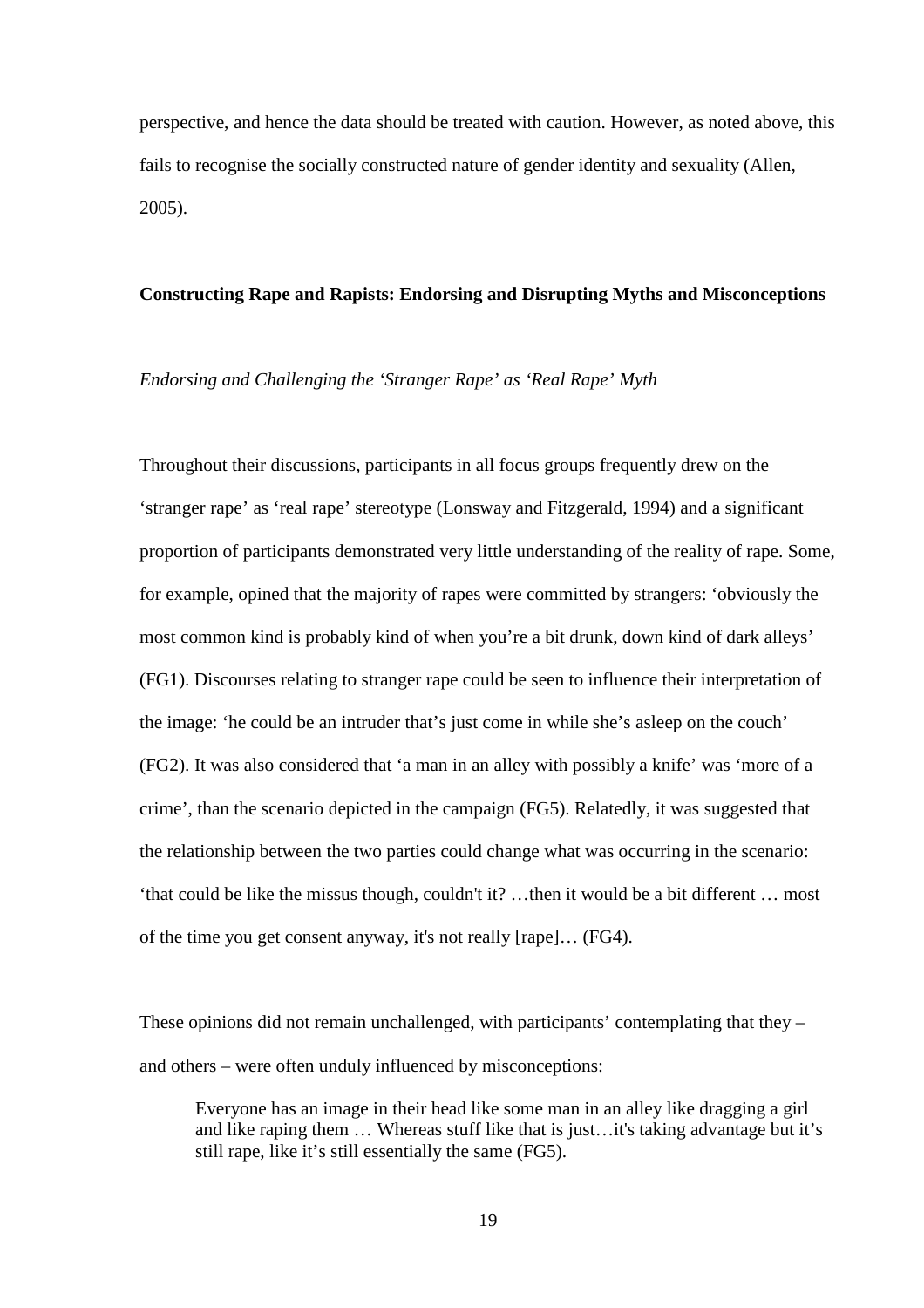Subsequently, a minority of young men reflected that while the situation depicted was 'quite a common situation' (FG6), it frequently did 'not get reported' (FG3) to the police. Hence, the image was considered to be 'striking', and the campaign sent out a 'good message' and was a 'success', as it challenged misconceptions and was effective in raising 'awareness of the reality of rape' (FG3).

#### *Menacing Rapists and Unwitting Men*

The pervasive influence of the 'stranger rape' myth could also be seen when participants discussed the campaign's potential reach and impact. In FG3, for example, it was speculated that the image was not 'aimed at hard core rapists … who are like going out every night and raping people', upon whom it was thought the campaign would have little effect. Subsequently, the majority of young men in all focus groups engaged in processes of othering by promoting an essentialist construction of rapists, whom were considered to be 'menacing' by nature (FG3) and readily identifiable: 'you look at someone, and you say 'they've got a rapist face' (FG3). It is perhaps not surprising that the young men engaged in this othering and demonisation of rapists. The construction of sex offenders as 'monstrous predatory others' (Ducat et al., 2009; Quadara, 2014) is frequently reinforced by the media (O'Hara, 2012) and arguably the criminal justice system, via for example, the Sexual Offenders Register (Ducat et al., 2009). In the context of developing interventions, such othering tactics can be situated as 'identity work' (Allen, 2005), through which young men endeavour to distance themselves from the 'bad' masculinity of the rapist, in order to construct, perform and protect their ''good' 'non-rapist'' 'masculine self' (Masters, 2010: 38).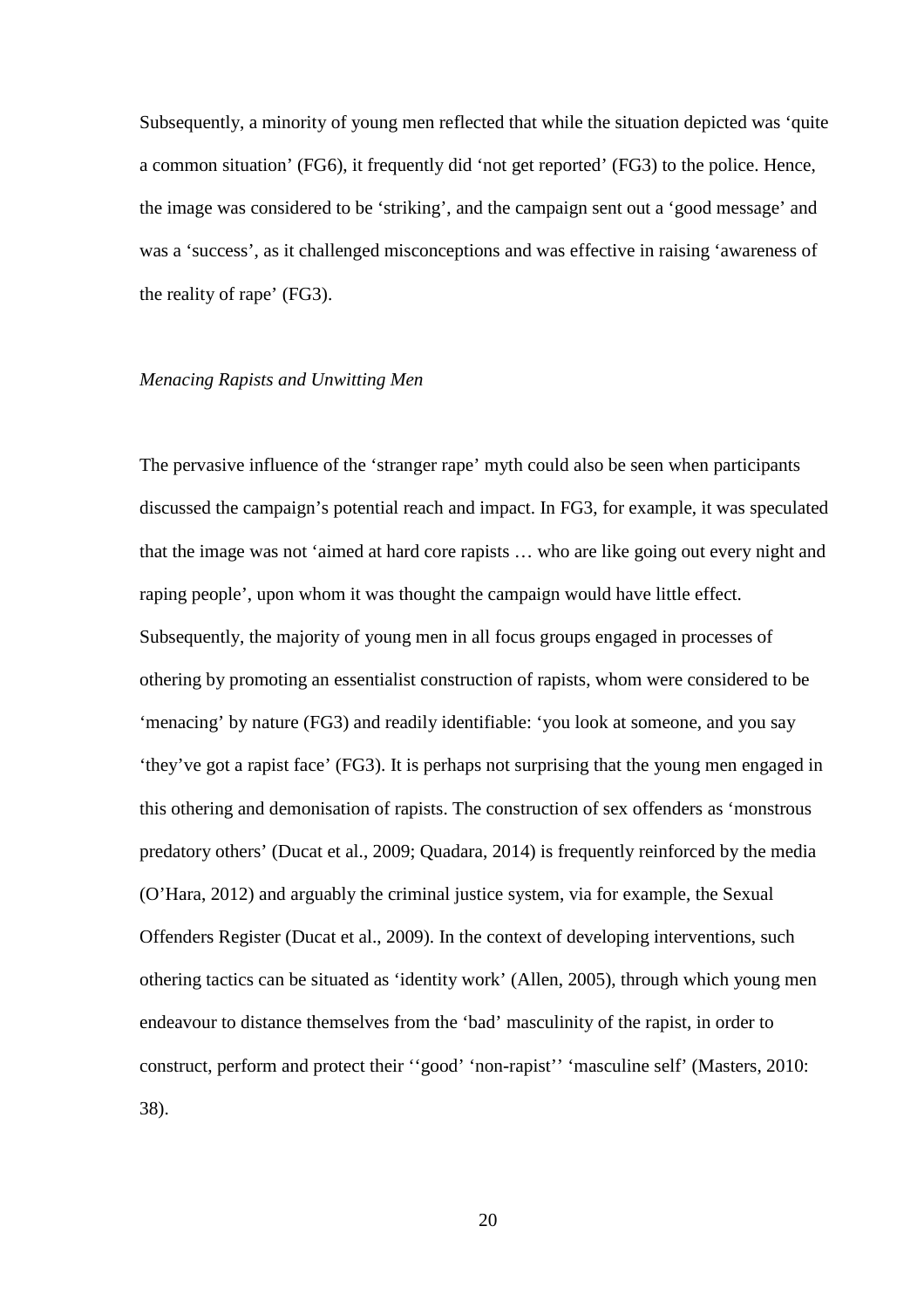Nonetheless, tensions arose as a few participants acknowledged that the 'stranger/menacing rapist' stereotype was appropriately challenged by the campaign image. Indeed, it was noted that the image potentially pertained to the young men themselves: 'wherever you're from, whatever your background is, you can find yourself in that situation' (FG2), thus recognising the 'everdayness' of rape (Quadara, 2014). This is not to suggest that the vast majority of young men commit sexual offences, but rather that sexually abusive behaviour is frequently normalised (Quadara, 2014. See also Gunby et al., 2013), with some studies indicating that up to 43% of men have admitted to engaging in 'some form of sexual coercion or aggression' (Quadara, 2014: 44. See also Jozkowski and Peterson, 2013).

Consequently, young men's othering of rapists frequently conflicted with their awareness of the reality of rape, which can be seen to disrupt the good non-rapist/bad rapist masculinity dichotomy. However, the young men strove to manage this tension by constructing two further categories of potential perpetrators, whom were contrasted to that of the 'menacing rapist'. Firstly, 'those who take advantage and [do] not really think it's rape' (FG5) and secondly, the unwitting (and drunken) man: 'who's not aware that they may become rapists if they continue to crack on' (FG3). In drawing this distinction, the young men indicated that the perpetrator's drunken state (or lack thereof) was relevant to their assessments of culpability: 'it speaks more about him as a person if he's gonna rape someone while sober' (FG2). In contrast, it was argued that the presence of alcohol was considered to potentially lead to 'miscommunication': 'I know I was drunk, I didn't realise' (FG2) and that it may often be the case that young men fail to appreciate what their actions entail: 'you don't know whether you've actually committed rape or not sometimes' (FG1). These perspectives accord with findings which indicate that young adults are reluctant to apportion blame when a perpetrator was inebriated (Gunby et al., 2013. See also Gunby et al., 2012). Nonetheless,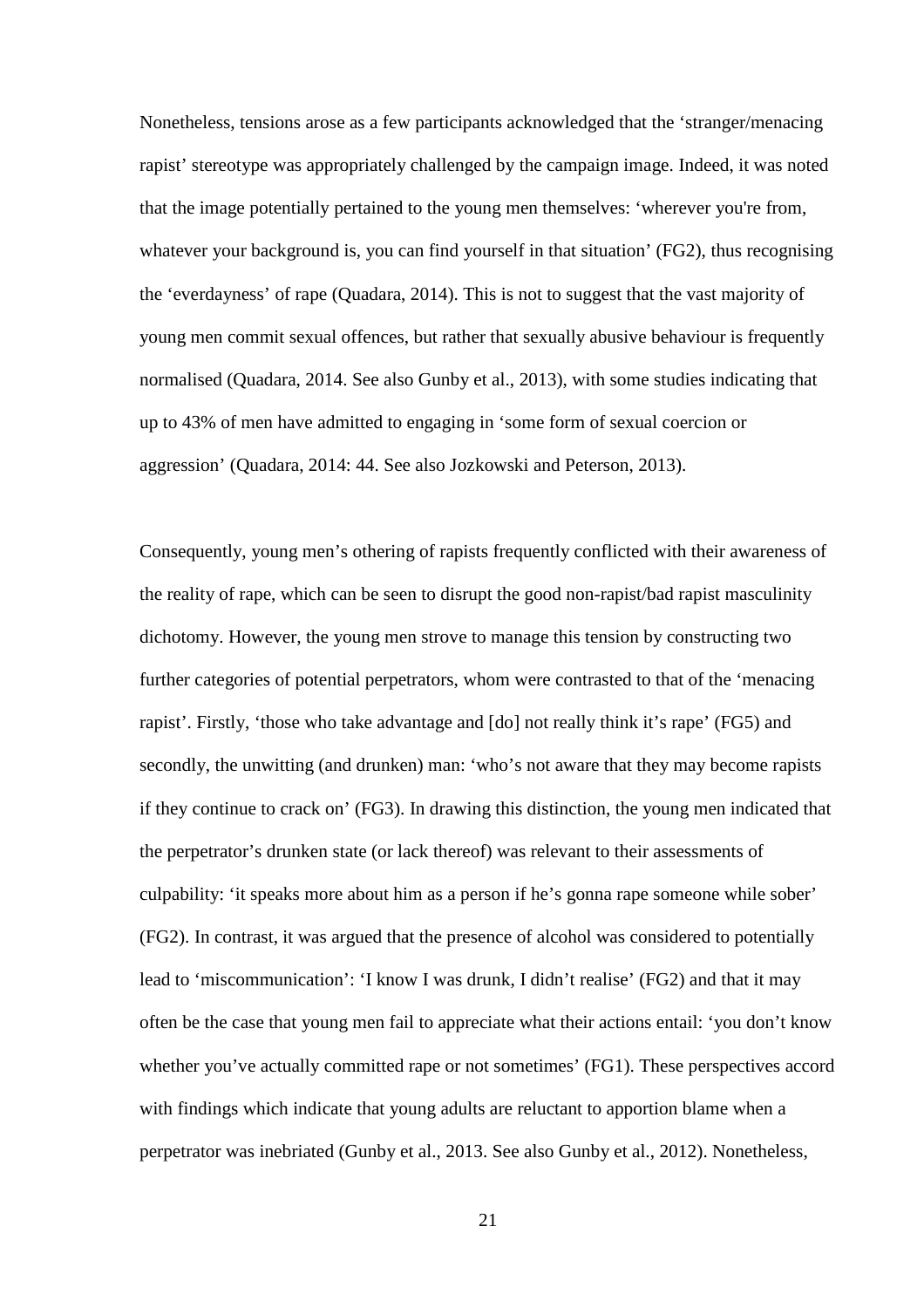they do not accord with the law, as intoxication is irrelevant when assessing the reasonableness of a defendant's belief in consent (*R v Grewal*, 2010).

In contrast to the 'menacing rapist', participants suggested that the above two groups of men would be more amenable to the campaign's message, as it may make them 'think twice' (FG4) and prompt them to 'be careful' (FG2). Accordingly, the intervention was perceived to remind viewers to not 'take advantage of this girl' (FG4) and caused participants to contemplate how a woman may feel in the morning: '[it] makes you conscious that she might … when she wakes up in the morning, be like, fuck it, where am I, what the hell, or this is rape, or something like that' (FG4). Numerous participants spoke about the potential impact of the poster in the first person, suggesting a personal resonance:

Without seeing anything like this, I wouldn't really think about it, it would just be nothing in my head. But then you could sit there and think actually, is she too drunk, then you might be a bit like … even if she isn't, you might just think oh well, she's saying she isn't but she might be (FG6).

Nevertheless, some participants continued to distance themselves from the campaign message: 'I wouldn't think [it had] anything to do with me' (FG4), even while acknowledging that the campaign may influence other men:

I'm not obviously going to have done it but...maybe people when they are about to commit rape … they don't actually realise what it is they're doing. So to make it stand out like that, to make you realise it's wrong, it's dangerous, think about it (FG1).

Such distancing discourses resonate with concerns that perpetrator focused campaigns may be considered irrelevant by many and at worse may lead to alienation (Stanley et al., 2012; Rich et al., 2010). These issues point to the complexities and challenges in developing interventions, a point explored further in the following section. At the same time, the findings also suggest that the image was effective at informing young men about the reality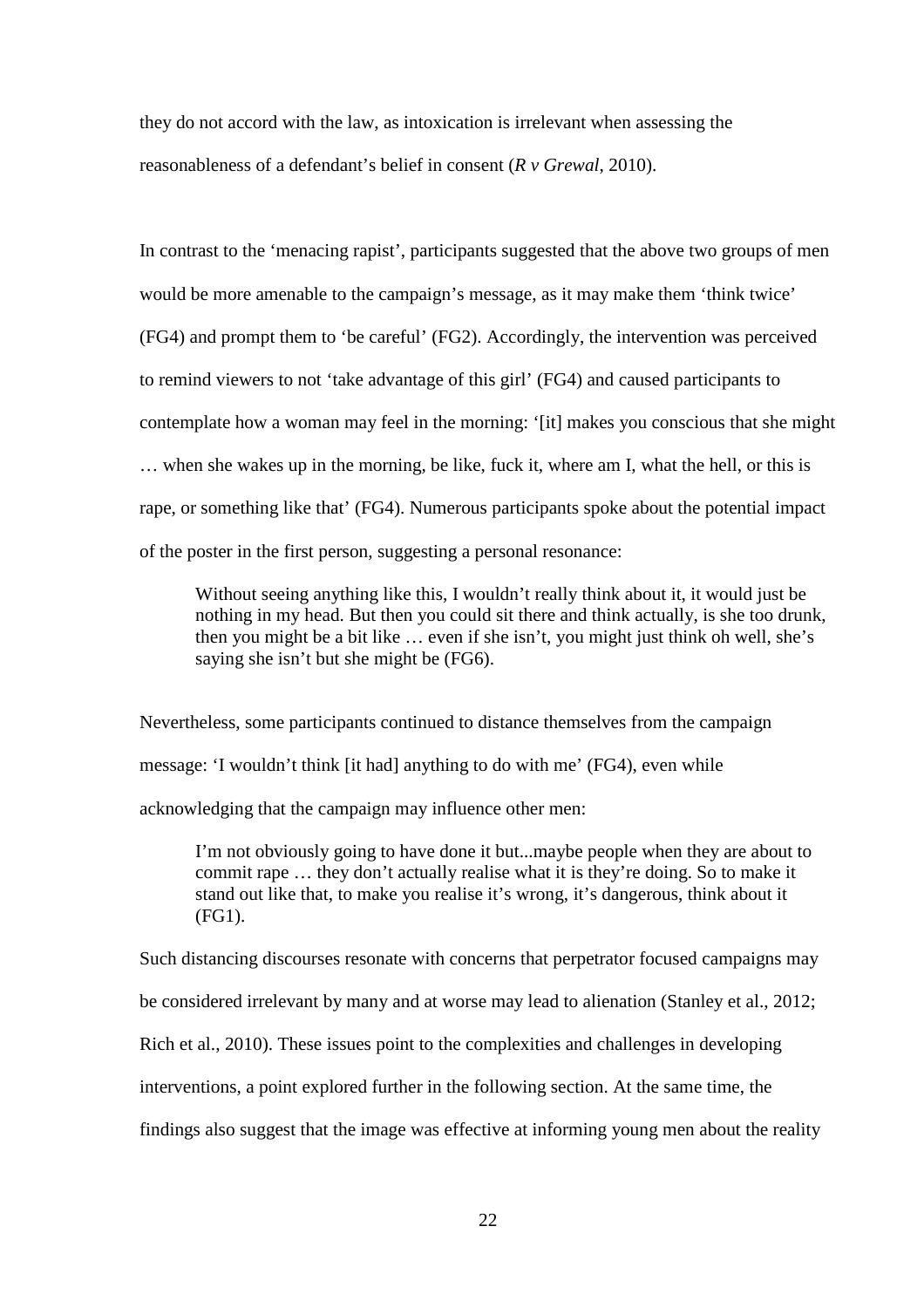of rape, and while the influence of the 'stranger rape/real rape' schema could be seen, moments of contestation emerged.

#### **Constructing the Campaign: Challenging Masculinity and Responsibilising Women**

#### *Demonising Men: The Challenges and Tensions of Male Focused Campaigns*

While the male focus of the campaign is, we argue, an important improvement upon victimcentric models, it is recognised that the intervention was more aligned with threat campaigns and the accusatory tone could be perceived to be problematic. Indeed, a significant minority of participants critiqued the poster for being 'accusing' (FG3), 'a bit harsh' (FG5) and for making them feel 'very uncomfortable' as they would 'never think of doing anything like that' (FG5). It was also considered 'patronising' (FG3), which could impact upon its effectiveness: 'if I'm being told something I already know, I'll just ignore it' (FG3). However, not all participants held such negative opinions. It was also suggested that the poster should explicitly spell out the potential punishment for rape, with one participant admitting ignorance by not knowing 'whether I'd go to jail or whether it would just be a fine' (FG5). It was further suggested that a more punitive image would have a deterrent effect:

If this had maybe an image of him sitting in a cell with his head down or something, that would make you think more like because it appeals to your selfish side then to think, Jesus, I don't want to end…I don't want to deal with the consequences (FG3).

Nonetheless, even amongst those who lamented the accusatory tone, moments of reflection and disruption emerged. For example, one participant remarked: 'people don't tend to think of themselves as bad people … or as a rapist' (FG3), and stressed that the campaign needed to 'make him look less of a villain' as 'then it's easier to say I could be in that position'. Herein, we can see how the young man negotiated the schema of the stereotypical rapist, and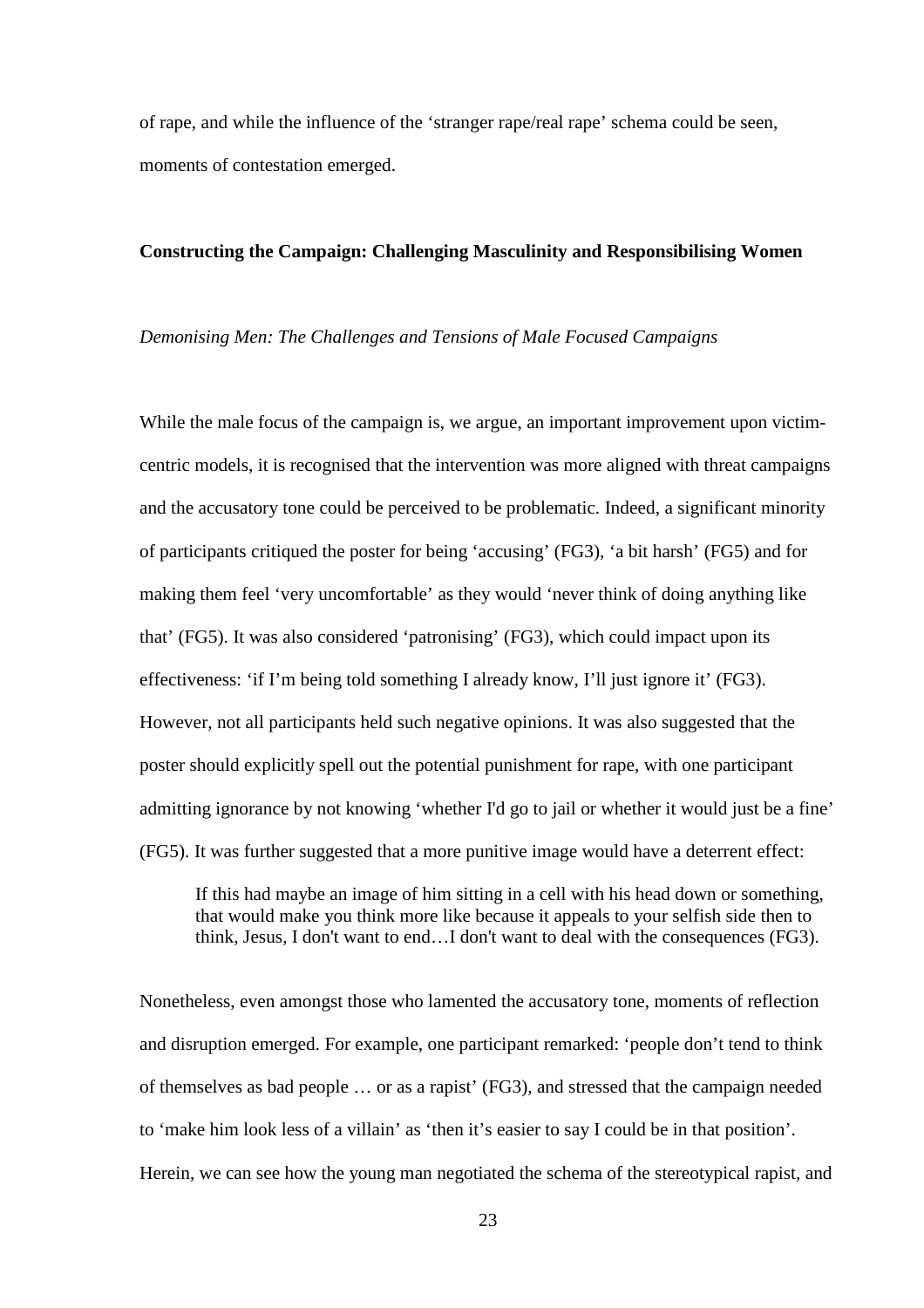the alienating potential of the campaign, but in a manner which ultimately acknowledged the 'everydayness of rape' (Quadara, 2014).

The finding that some participants felt alienated resonates with research which highlights the negative impacts of threat campaigns (Piccigallo, et al., 2012; Stanley et al., 2010) and also with criticisms that many sexual violence campaigns tend to universalise 'men as violent and women as passive recipients' (Carmody, 2003: 201). Subsequently, it has been argued that interventions should construct and promote positive conceptualisations of masculinity (Carmody, 2003). At the same time, such 'positive' campaigns do not necessarily avoid perpetuating stereotypes pertaining to male and female sexuality (Murphy, 2009) and even those which aim to engender ethical sexual relationships may still be subject to opprobrium. For example, one male student at the University of Warwick, upon refusing to attend a consent workshop, produced a sign declaring: 'this is not what a rapist looks like' (Ali, 2015).

However, it is important to remain cognisant of the underlying social problem and reflect upon how it is represented in the intervention. While space does not enable a detailed analysis, the Liverpool campaign is informed by Bacchi's (1999) consideration of 'what is the problem represented to be?' which, as O'Brien succinctly states, 'demands greater reflection of the assumptions that underpin the representation of a problem; who is to blame, who benefits and who is harmed' (2016: 207). Accordingly, it was important that the intervention aimed to portray the tactic of using someone sexually when they were too intoxicated to consent, along with emphasising the gendered nature of the offence (Gunby et al., 2012). Indeed, campaigns which only construct men as 'non-violent 'allies' (Powell and Henry, 2014: 11) problematically reinforce the notion of the rapist as the 'deviant' other,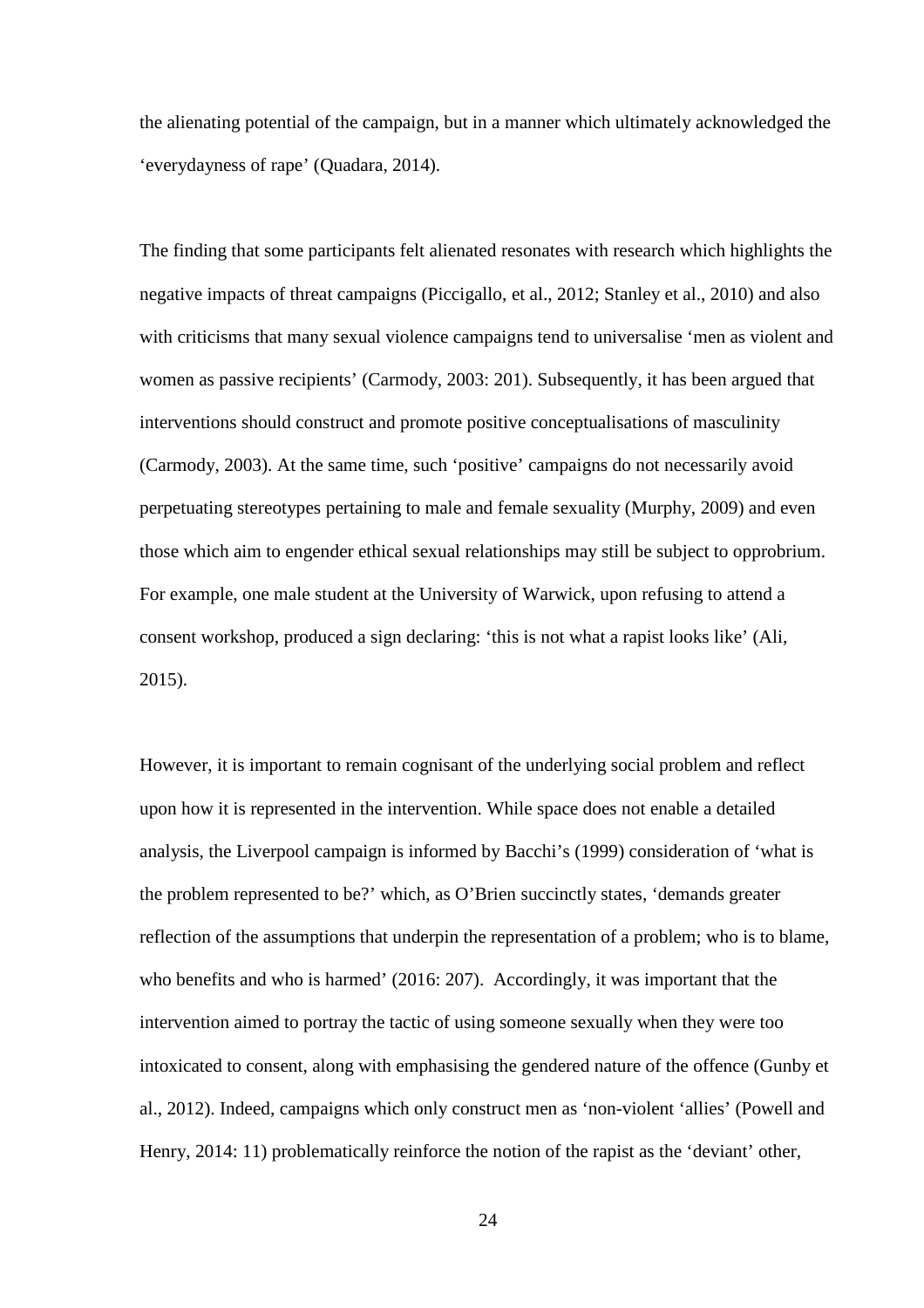which enables men to 'easily distance themselves from the problem and subsequently not assume any responsibility for violence against women' (Rich et al., 2010: 217). Hence, it is important that men recognise and reflect upon their involvement in the perpetuation of a culture in which sexual violence against women is prevalent. As Murphy notes: 'asking too little of men, or effusively responding to their token efforts, perpetuates male privilege... it places the burden on changing rape culture squarely on the shoulders of those most directly affected by it: women' (2009: 127). Further, positioning women as victims, while failing to construct the perpetrator as male, perpetuates the responsibilisation of women (Pease, 2014). Interestingly, a significant proportion of young men argued that campaigns should focus primarily upon the victimisation of the woman. It was suggested that the poster show 'some of the lasting effects that rape can have on women' (FG5), as an image where the victim is in 'some discomfort' may effectively 'trigger a sort of emotional response ... of compassion and concern' (FG1).

#### *Responsibilising Women: Victim Blaming and Female Risk Taking*

The campaign's male-as-perpetrator focus was only supported by a minority of participants, on the basis that 'it's the men raping the women' (FG6). Others, however, argued that the campaign was 'quite sexist' (FG2) and endeavoured to shift some of the responsibility onto the woman: 'that shouldn't just be like, you know, if you've been raped it's totally his fault. I mean, there are other … factors like consumption of alcohol' (FG6). A few participants were also keen to highlight the likelihood of a false allegation: **'**you're insinuating that all rapes happen because of men ... it could possibly happen because they're misled by women and then claim rape' (FG4). This use of victim-blaming and victim-sceptical discourses resonates with other research into prevention campaigns (Rich et al., 2010) and again can be seen to be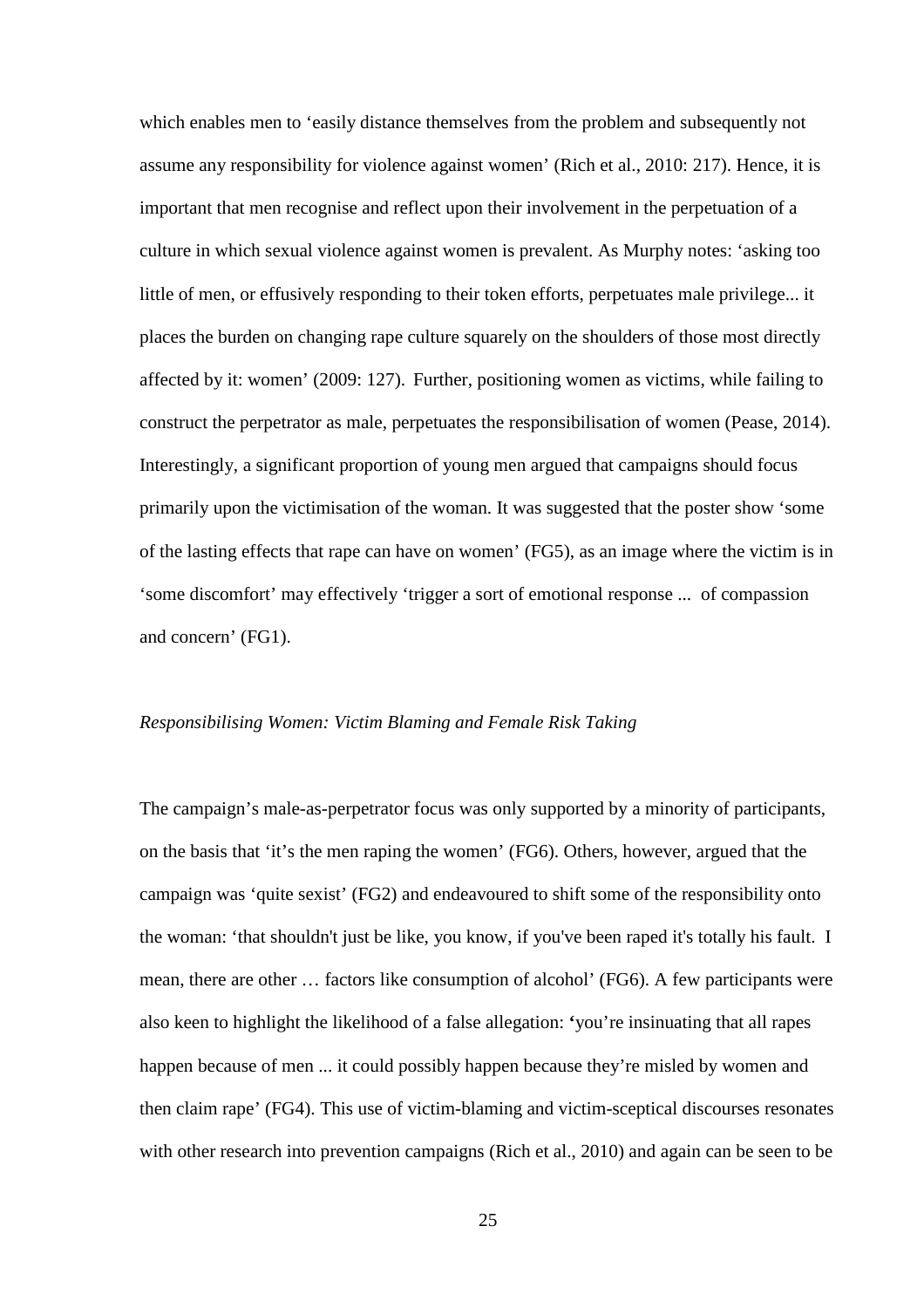an aspect of 'identity work'. The young men attempt to reduce male responsibility for rape and protect their 'masculine self' through their constructions of the culpable and risky female.

The pervasiveness of these discourses further illustrates the difficulties faced in disrupting dominant scripts of sexuality, masculinity and femininity. Indeed, such discourses were particularly prevalent when the young men discussed the campaign's potential audience, with many contending that the intervention did and/or should aim to raise young women's awareness of sexual assault. Some of these comments were relatively anodyne in nature. For example, it was suggested that the campaign may help young women to conceptualise their experience as a crime (FG1) and may encourage reporting (FG5 and FG4). As the project only comprised young men, it is not possible to examine whether the campaign had such, if any, impact upon women. Nevertheless, it does indicate the potential for a positive, unintended consequence, given that many females do not classify their experiences as rape (Gunby et al., 2012).

However, a significant proportion of men conceptualised the campaign as providing a warning to young women. For some participants, the poster was considered to have a dual impact: 'I think it's perfect, like it shows the dangers that can happen when you drink, and it also lets guys know that you shouldn't be doing anything like that' (FG6). Moreover, a minority of men considered the intervention was primarily, if not solely, concerned with the behaviour of young women. It was suggested that the campaign informed young women that some individuals 'purposely go out and find someone who is in that state to try and take advantage of them' (FG6) and subsequently, 'women shouldn't get themselves in that position' (FG4). Concomitantly, women were expected to employ risk avoidance strategies: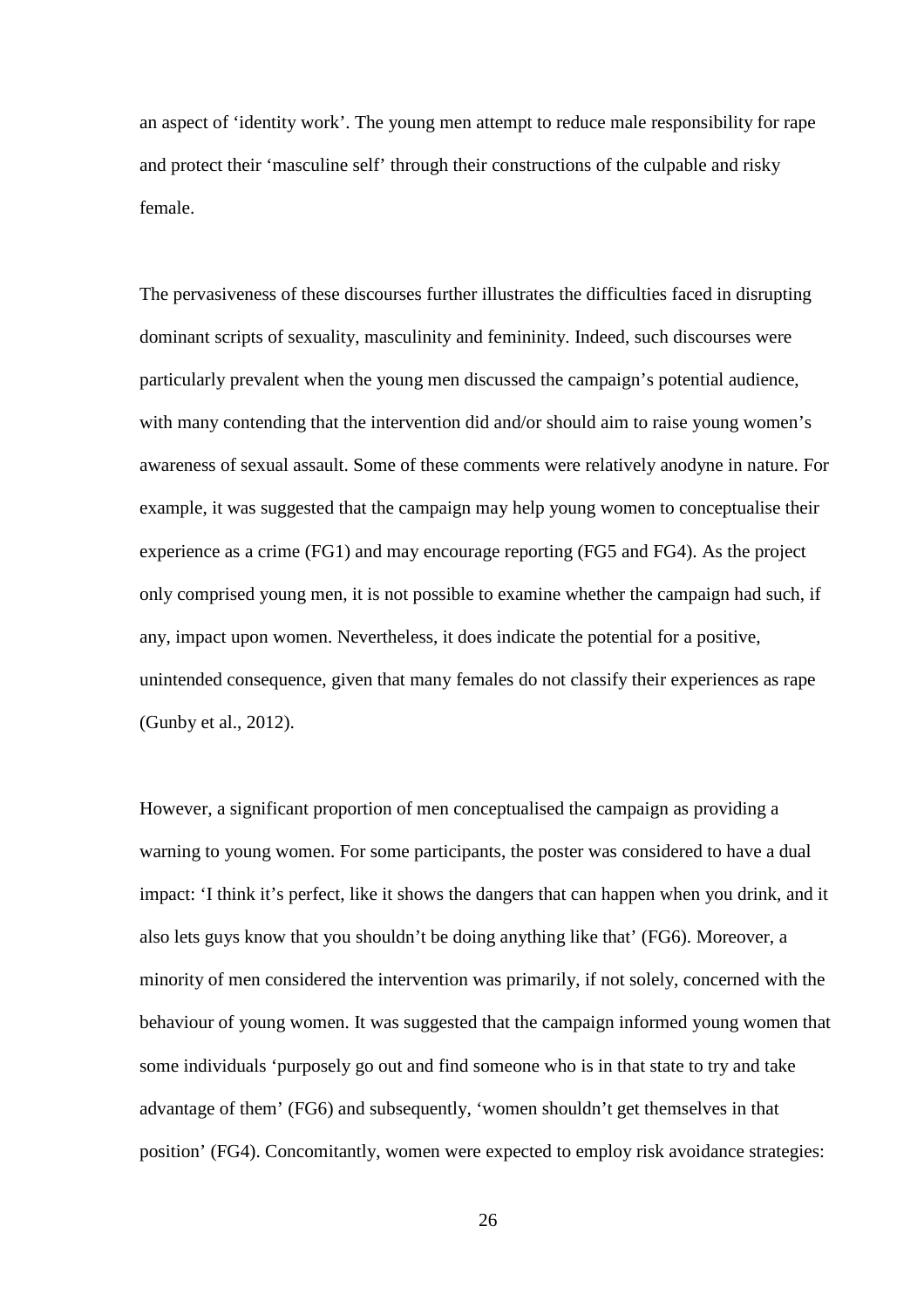If you're going to get drunk, make sure you've bought a friend with you to look after you, safety in numbers and all that malarkey. And then, just to be careful who you're with, what you're surrounded with as to what people you're with, and just like make sure you're alright and not gonna pass out in front of some other suspecting character (FG2).

One group suggested an unrealistic degree of vigilance: 'to watch out, even then they're in their own place, and don't fall asleep on the settee' (FG6).

That the poster was construed in this manner is disheartening, particularly as the explicit aim of the campaign was to shift the focus from the behaviour of women to that of young men. This disappointment was compounded by the use of victim blaming discourses, for example: 'she's in a position to be kind of contributory negligent' (FG5). Consequently, dominant discourses surrounding femininity, female risk taking and the responsibilisation of women clearly informed participants' reading of a perpetrator focused poster. More so, a significant proportion of participants argued that female-as-victim focused campaigns were a logical and essential approach to rape prevention and should also encompass factors beyond intoxication, specifically attire: 'there's um quite a loud argument going on that girls shouldn't have to cover up, they can wear what they want, it's never their fault. But I think a little bit of common sense literature and a bit of crime prevention, a bit of awareness for females' (FG2).

This construction of female-as-victim campaigns as 'common-sense' and as 'crime prevention' perpetuates victim-blaming scripts, which reduces the accountability of the perpetrator and responsibilises women. These perspectives suggest that young men continue to construct sexual assault as predominantly an issue for women. This, in turn, enables them to disregard any role they may play in the continuance of a culture in which sexual violence is not only prevalent, but frequently condoned and trivialised (Gavey, 2005). Moreover,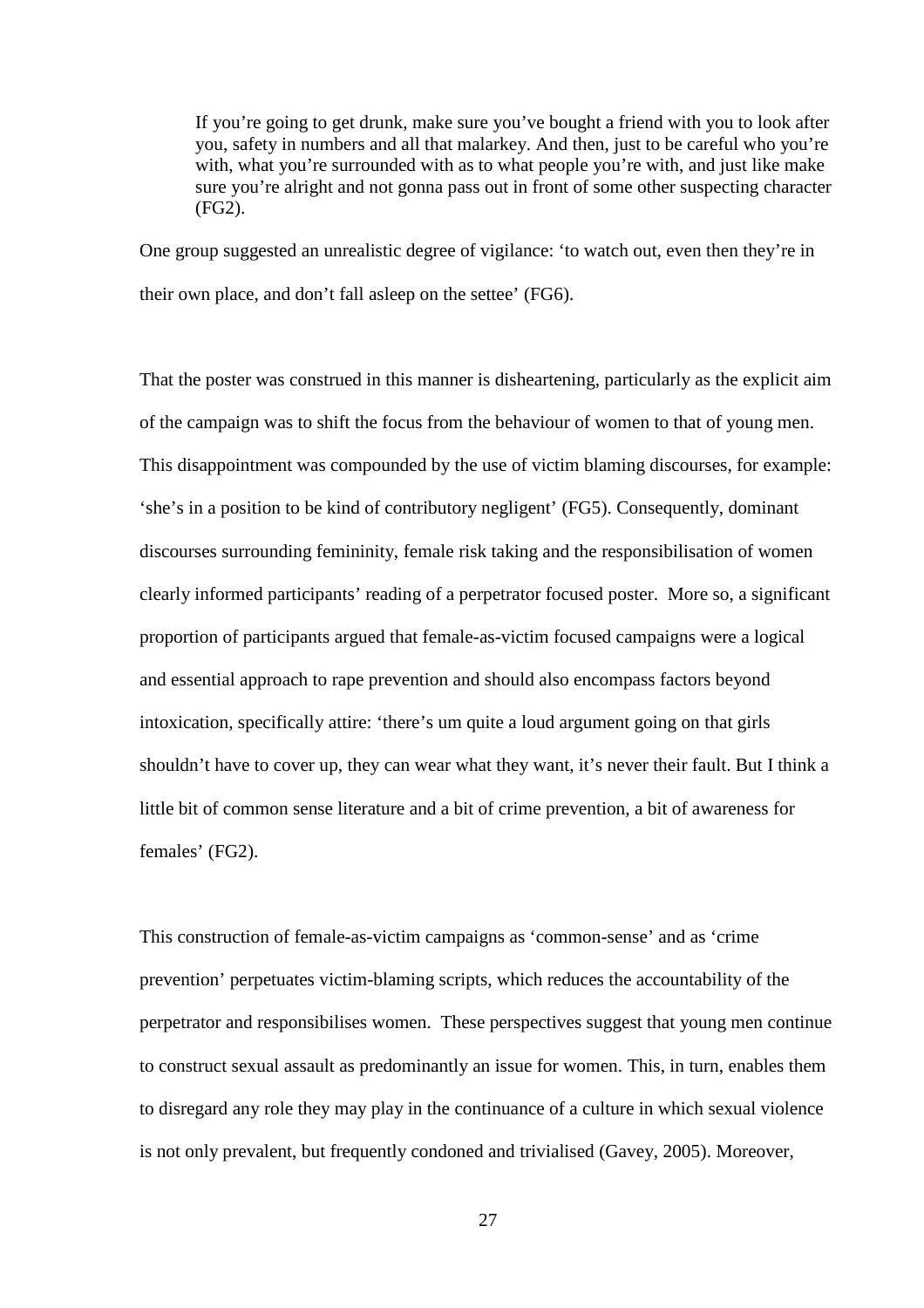women have long been the recipients of such advice, are well aware of their vulnerability and adopt multiple 'risk reducing' strategies (Brooks, 2011; Sheard, 2011). While there was some recognition of this: 'I think girls know what to do anyway' (FG4), the majority of participants appeared to be unaware, which is quite a feat, given the ubiquity of such campaigns. This lack of knowledge may stem from rape not being considered an issue of personal concern, thus highlighting a central challenge in the development and implementation of effective interventions.

#### **Conclusion: Lessons Learnt and Moving Forward**

The male focused Liverpool campaign represents a positive development in the field of sexual violence prevention in the UK, which has tended to focus on the behaviour of women. Female-centric campaigns perpetuate victim blaming attitudes and mistakenly presuppose that engaging in 'risk averse' conduct will prevent abuse. These processes of responsibilisation problematically misconstrue the reality of assault and fundamentally construct and reinforce the message that sexual violence is a female issue. Nevertheless, it is acknowledged that the campaign was far from problem free. The intervention clearly adopts a threat based approach and could be criticised for assuming that the knowledge of the law and the fear of a criminal sanction, *per se*, will be sufficient to prevent abusive behaviour. Correspondingly, critics could argue that the campaign perpetuates stereotypical gender scripts, individualises the causes of sexual violence and does little to tackle the wider exo, meso and macro factors. This, in turn, eschews the state's responsibility for developing effective mechanisms of prevention. The adoption of a time-constrained poster campaign and the lack of an interactive element is also far from ideal. In order to maximise impact and reinforce their message, media campaigns need to be continuous and complemented with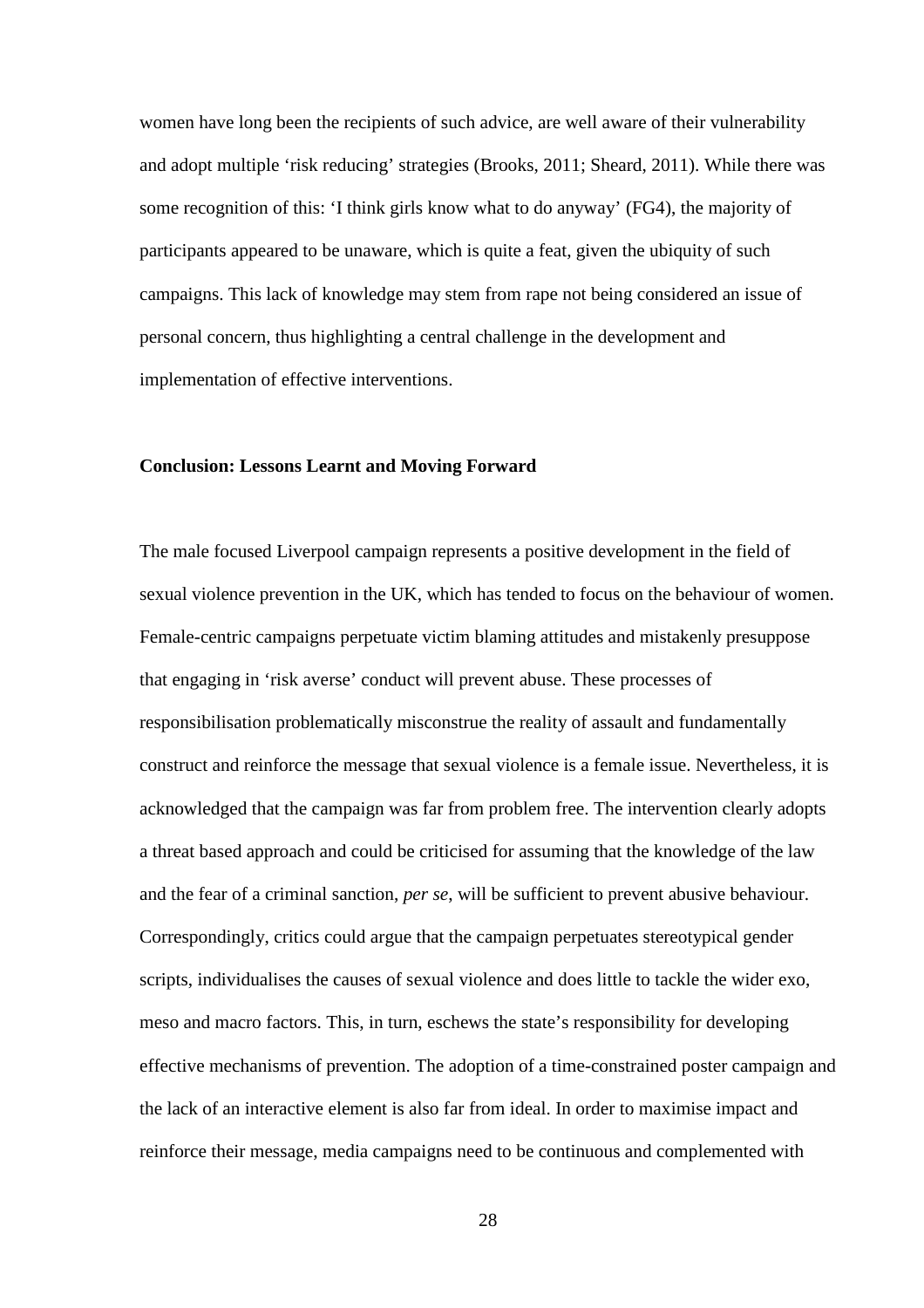other techniques which would ideally involve participant interaction (Casey and Lyndhorst, 2009; DeGue et al., 2014).

Nevertheless, various financial and political factors impact upon the development and implementation of interventions. Campaigns are performative in nature: they send a message to the public as to how the stakeholder conceives of the underlying problem and the perceived solution. Campaigns are fundamentally politicised, as stakeholders are likely to be acutely attentive to the public relations element of an intervention. Here, we once again highlight the importance of Bacchi's considerations regarding the power dynamics that pervade the construction of problems and policy responses (1999). Accordingly, the political (and financial) setting is likely to necessitate certain compromises, however, '[w]hile we have to make political compromises to achieve practical outcomes, we must continue to be reflexive about the political implications of the reforms and practices we advocate' (Pease, 2014: 36).

This in turn leads to a consideration of the gendered nature of the intervention. While it could be argued that a campaign should be less confrontational, we need to consider the representation of the underlying social problem (Bacchi, 1999). It is important to avoid constructing sexual violence as a female issue, or as involving only a few deviant men. Our data, in conjunction with the wider literature, suggests that young men should be encouraged to engage in a critical reflection upon the relationship between gender, specifically masculinity, and sexual violence (Flood, 2008; Pease, 2014; Quadara, 2014). As we have seen, young men's perspectives drew on various stereotypes and misconceptions relating to sex, consent and rape and participants engaged in processes of 'identity work' whereby they strove to protect their good masculine self from that of the menacing rapist. Indeed, the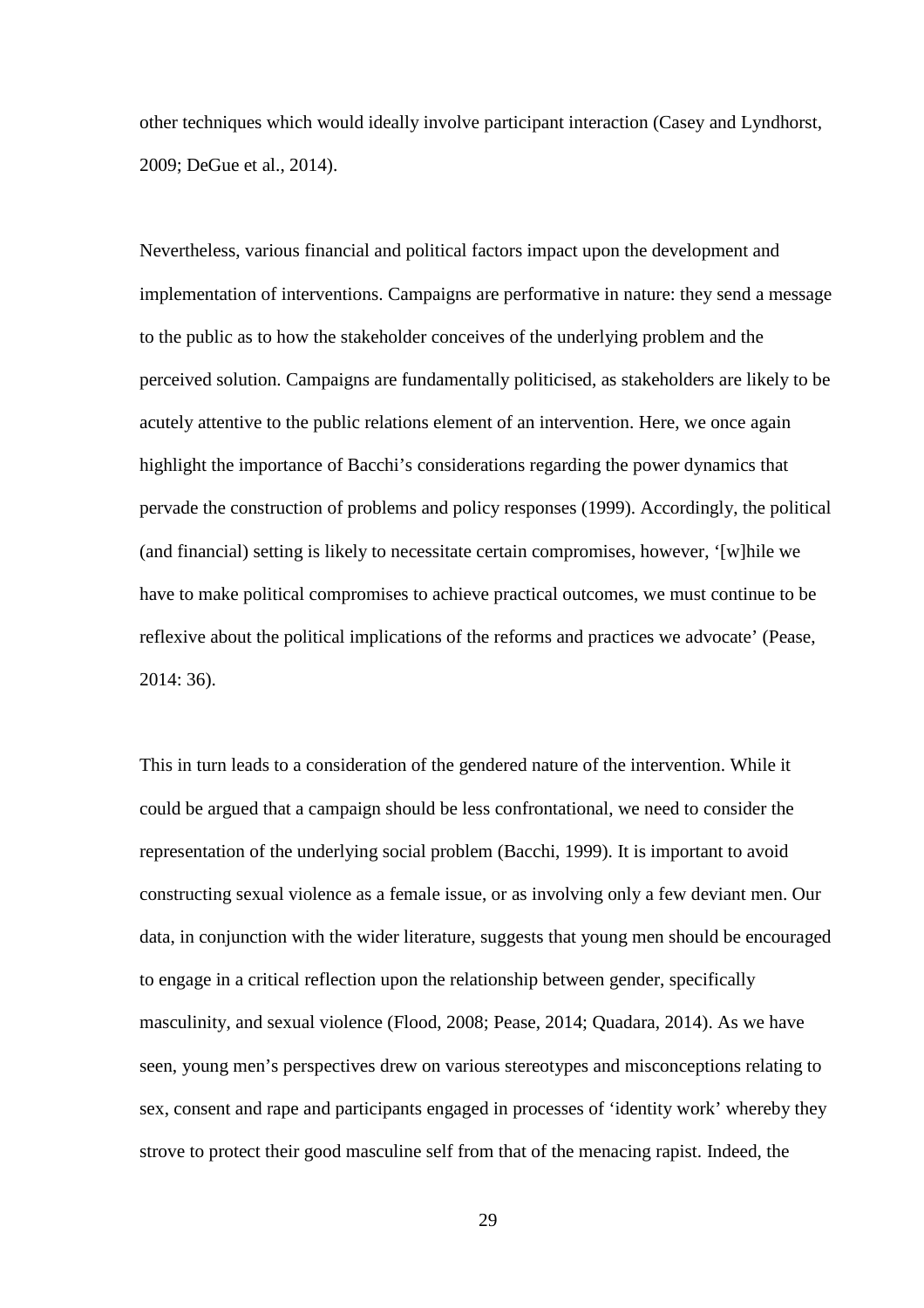research illustrates the pervasive and enduring nature of dominant discourses pertaining to sexuality, masculinity and femininity. Nevertheless, contestations and disruptions frequently emerged and stereotypical perspectives did not go unchallenged.

Without wanting to be unduly prescriptive, as it is recognised that interventions should be appropriately contextualised, we recommend that future campaigns capitalise upon such moments of contestation and disruption. These moments provide an opportunity for the construction and promotion of more ethical views on sex and consent, and for participants to reflect upon and explore scripts of masculinity/ies (and femininity/ies) and sexual violence. While the focus groups were not part of the campaign, the discussions that developed, along with the homosocial nature of masculinity and male sexuality (Flood, 2008), support the contention that peer group interactive sessions should be a vital element of any intervention, as they provided the space for discourses to emerge, be contested and ultimately transformed. If possible, universities should establish a rolling programme of workshops, commencing during freshers' week and running throughout the academic year. Young men would work collaboratively with a peer facilitator to explore issues and perspectives regarding sex, consent and gender relations. In turn, participants would be offered the opportunity to facilitate future groups, in an attempt to engender ownership. Ideally, young men would be involved at all stages: from conception, through to implementation and assessment of the intervention.

The overall aim would be to invoke shifts at the individual, exo and meso levels to promote gender equity (Jewkes et al., 2015). At the same time, it is recognised that disrupting and challenging masculinity, particularly hegemonic masculinity, is an exceptionally difficult process. As the analysis has shown, dominant gender scripts are pervasive and resilient; as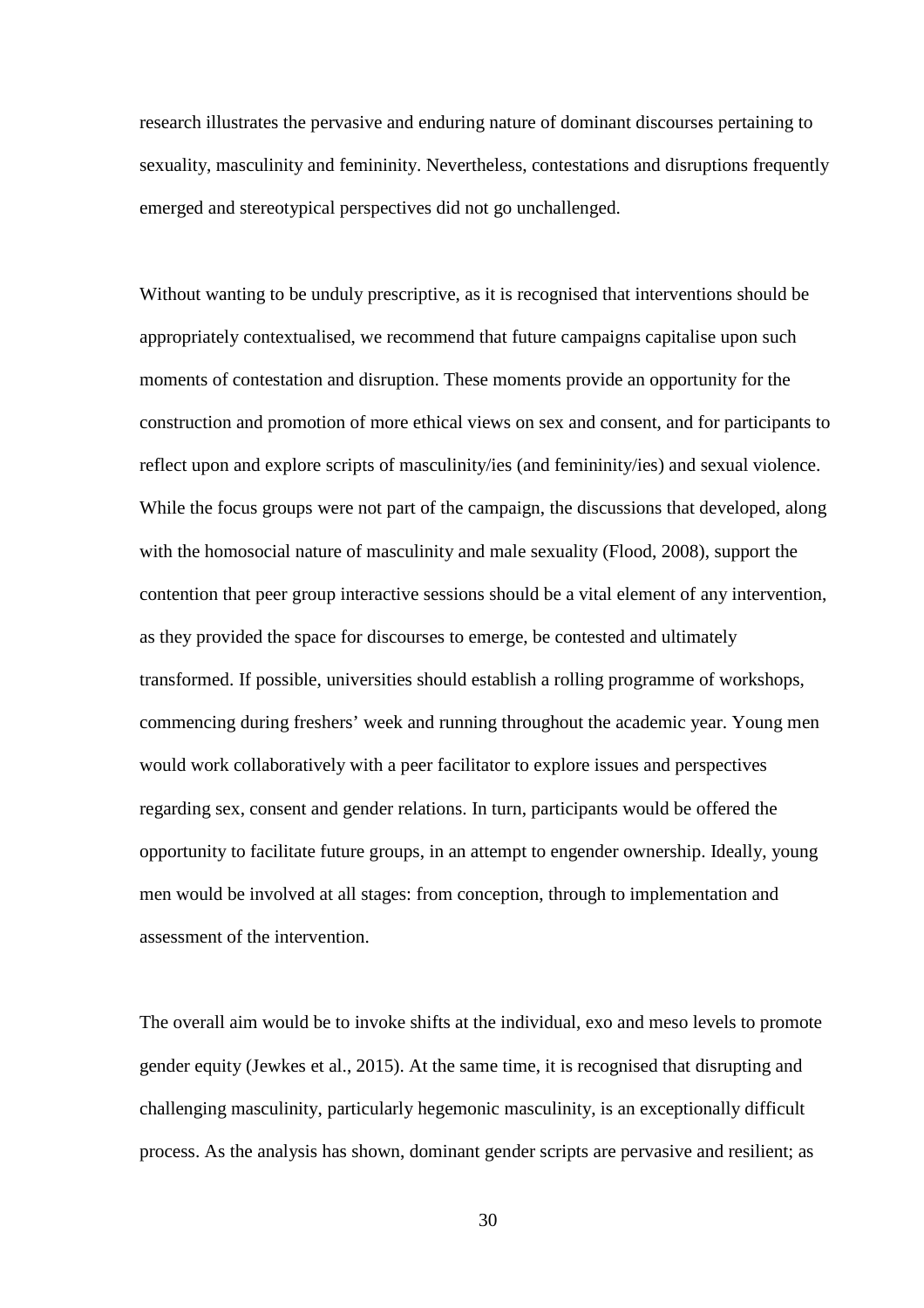Butler notes, 'those who fail to do their gender right are regularly punished' (1988: 522). Hence, it is important to be realistic. A single intervention, however well-conceived, cannot be expected to institute fundamental long term attitudinal, behavioural and cultural change. Nor it is possible for one campaign to encompass the diversity of factors that exist in relation to violence against women. It is, however, important to contest discourses relating to female drunkenness and sexual violence and shift the focus from victim prevention to perpetration prevention.

#### **Acknowledgements**

We would like to thank the editor and the anonymous reviewers for their very helpful feedback and comments.

#### **References**

Abbey A, Zawacki T, Buck PO, Clinton, AM, McAuslan P (2004) Sexual assault and alcohol consumption: what do we know about their relationship and what types of research are still needed? *Aggression and Violent Behaviour* 9: 271- 303.

Ali A (2015) Warwick University student, George Lawlor, divides opinion after opposing Union's sex consent lessons. *Independent.* Available online: [http://www.independent.co.uk/student/news/warwick-university-student-george-lawlor](http://www.independent.co.uk/student/news/warwick-university-student-george-lawlor-divides-opinion-after-opposing-union-s-sex-consent-lessons-a6694781.html)[divides-opinion-after-opposing-union-s-sex-consent-lessons-a6694781.html](http://www.independent.co.uk/student/news/warwick-university-student-george-lawlor-divides-opinion-after-opposing-union-s-sex-consent-lessons-a6694781.html) (last accessed 7 September 2016).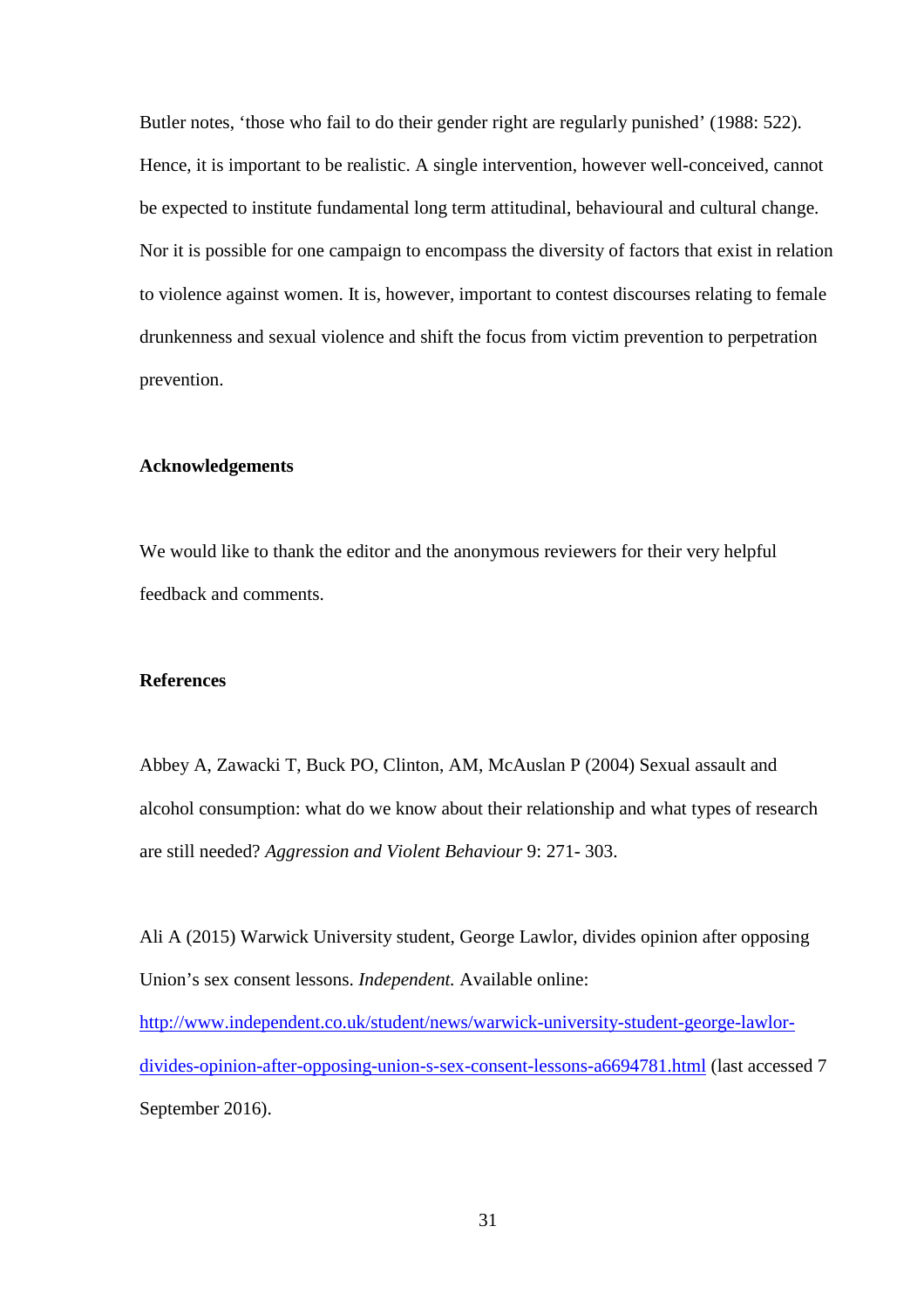Allen L (2005) Managing masculinity: Young men's identity work in focus groups. *Qualitative Research* 5(1): 35-57.

Bacchi C (1999) *Women, Policy and Politics: The Construction of Policy Problems.* London, Sage.

Beres MA (2007) Spontaneous sexual consent: An analysis of sexual consent literature. *Feminism and Psychology* 17(1): 93-108.

Beres M (2010) Sexual miscommunication? Untangling assumptions about sexual communication between casual sexual partners. *Culture, Health and Sexuality* 12(1): 1-14.

Borges AM, Banyard VL and Moynihan MM (2008) Clarifying consent: Primary prevention of sexual assault on a college campus. *Journal of Prevention and Intervention in the Community* 36(1-2): 75-88.

Brehm JW (1966) *A Theory of Psychological Reactance.* New York: Academic Press.

Bronfenbrenner U (1977) Toward an experimental ecology of human development. *American Psychologist* 32: 513-531.

Bronfenbrenner U (1979) *The Ecology of Human Development: Experiments by Nature and Design*. Cambridge, MA: Harvard University Press.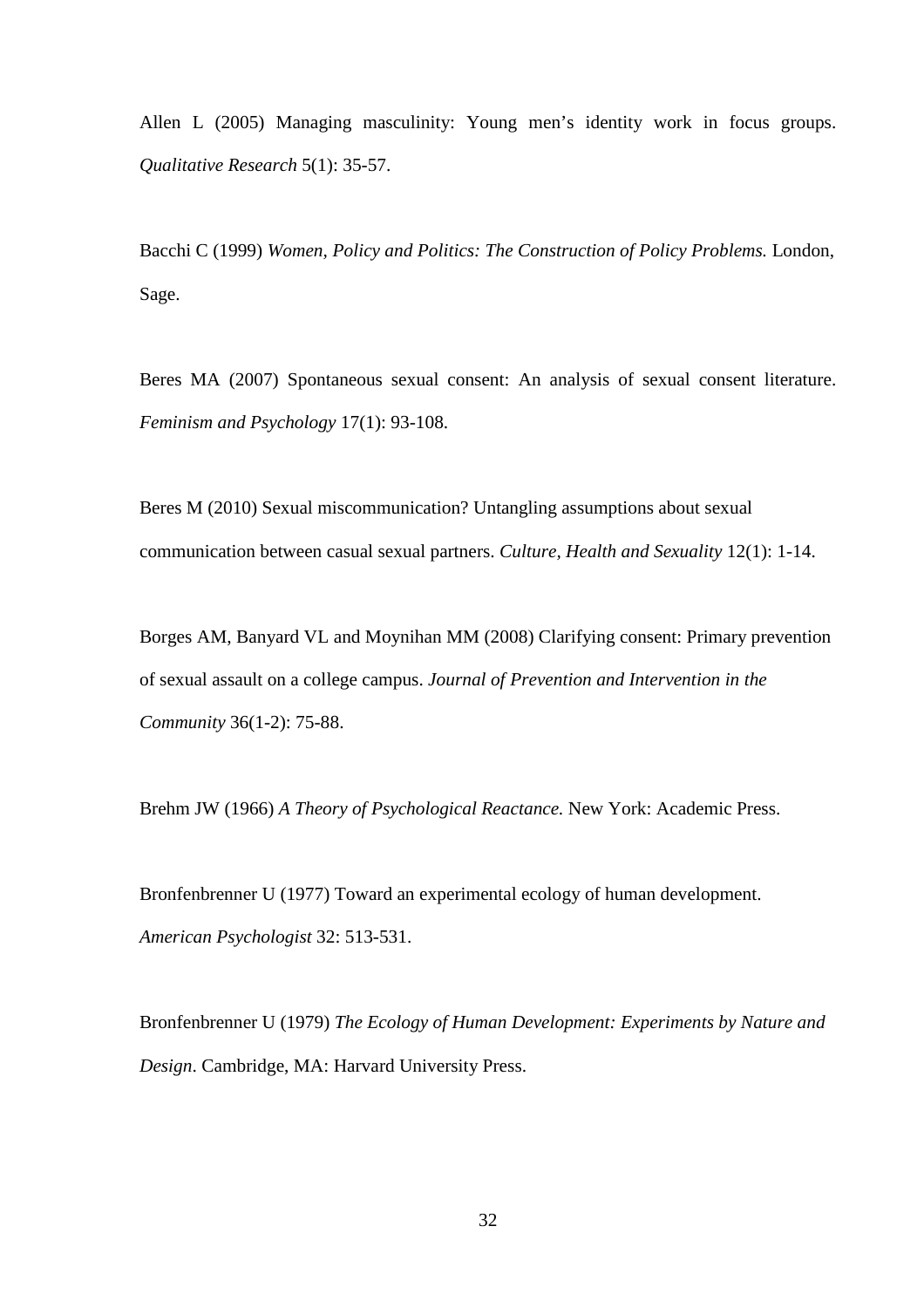Brooks O (2011) Guys! Stop doing it! Young women's adoption and rejection of safety advice when socializing in bars, pubs and clubs. *British Journal of Criminology* 51(4): 635- 651.

Burk LR, Burkhart BR and Sikorski JF (2005) Construction and preliminary validation of the Auburn Differential Masculinity Inventory. *Psychology of Men and Masculinities* 5(1): 4-17.

Burkett M and Hamilton K (2012) Postfeminist sexual agency: Young women's negotiations of sexual consent. *Sexualities* 15(7): 815-833.

Butler J (1988) Performative acts and gender constitution: An essay in phenomenology and feminist theory. *Theatre Journal* 40(4): 519-531.

Campbell A (2005) Keeping the lady safe: The regulation of femininity through crime prevention literature. *Critical Criminology* 13(2): 119-140.

Carmody M (2003) Sexual ethics and violence prevention. *Social and Legal Studies* 12(2): 199-216.

Casey EA and Lindhorst TP (2009) Toward a multi-level, ecological approach to the primary prevention of sexual assault, *Trauma, Violence, & Abuse* 10(2): 91-114.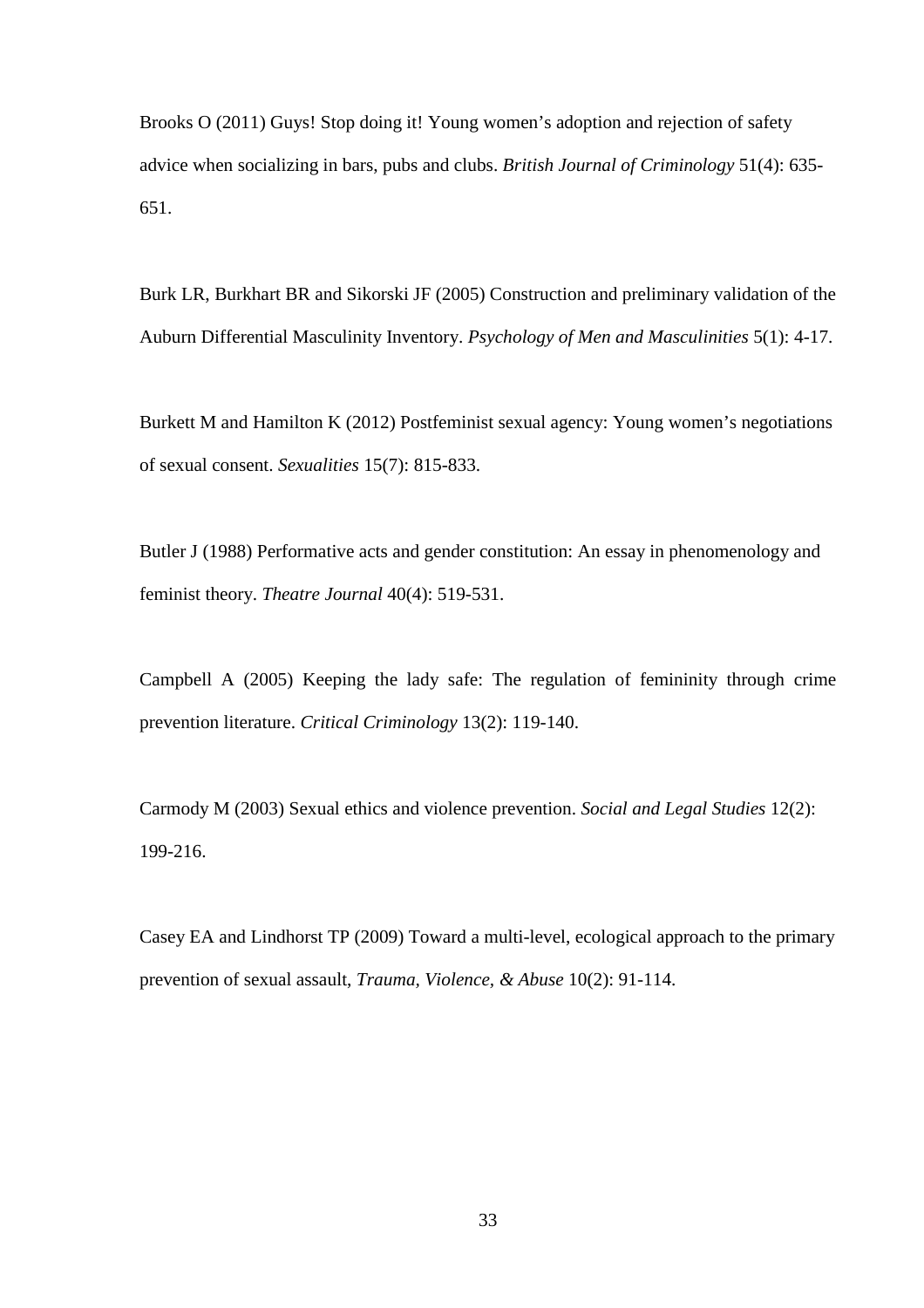Cauberghe V, De Pelsmaker P, Janssens W and Dens N (2009) Fear, threat and efficacy in threat appeals: Message involvement as a key mediator to message acceptance. *Accident Analysis and Prevention* 41: 276-285.

Connell RW (1995) *Masculinities.* Cambridge: Polity Press.

Connell RW and Messerschmidt JW (2005) Hegemonic masculinity: Rethinking the concept. *Gender and Society* 19: 829-859.

DeGue S, Valle LA, Holt MK, Massetti GM, Matjasko JL and Thrap AT (2014) A systematic review of primary prevention strategies for sexual violence prevention. *Aggression and Violent Behaviour* 19: 346-362.

Doull M, Oliffe J, Knight Rand Shoveller JA (2013) Sex and straight young men: challenging and endorsing hegemonic masculinities and gender regimes. *Men and Masculinities* 16(3) 329-346.

Duncanson C (2015) Hegemonic masculinity and the possibility of change in gender relations. *Men and Masculinities* 18(2): 231-248.

Ducat L, Thomas S and Blood W (2009) Sensationalising sex offenders and sexual recidivism: Impact of the Serious Sex Offender Monitoring Act 2005 on media reportage. *Australian Psychologist* 44(3): 156-165.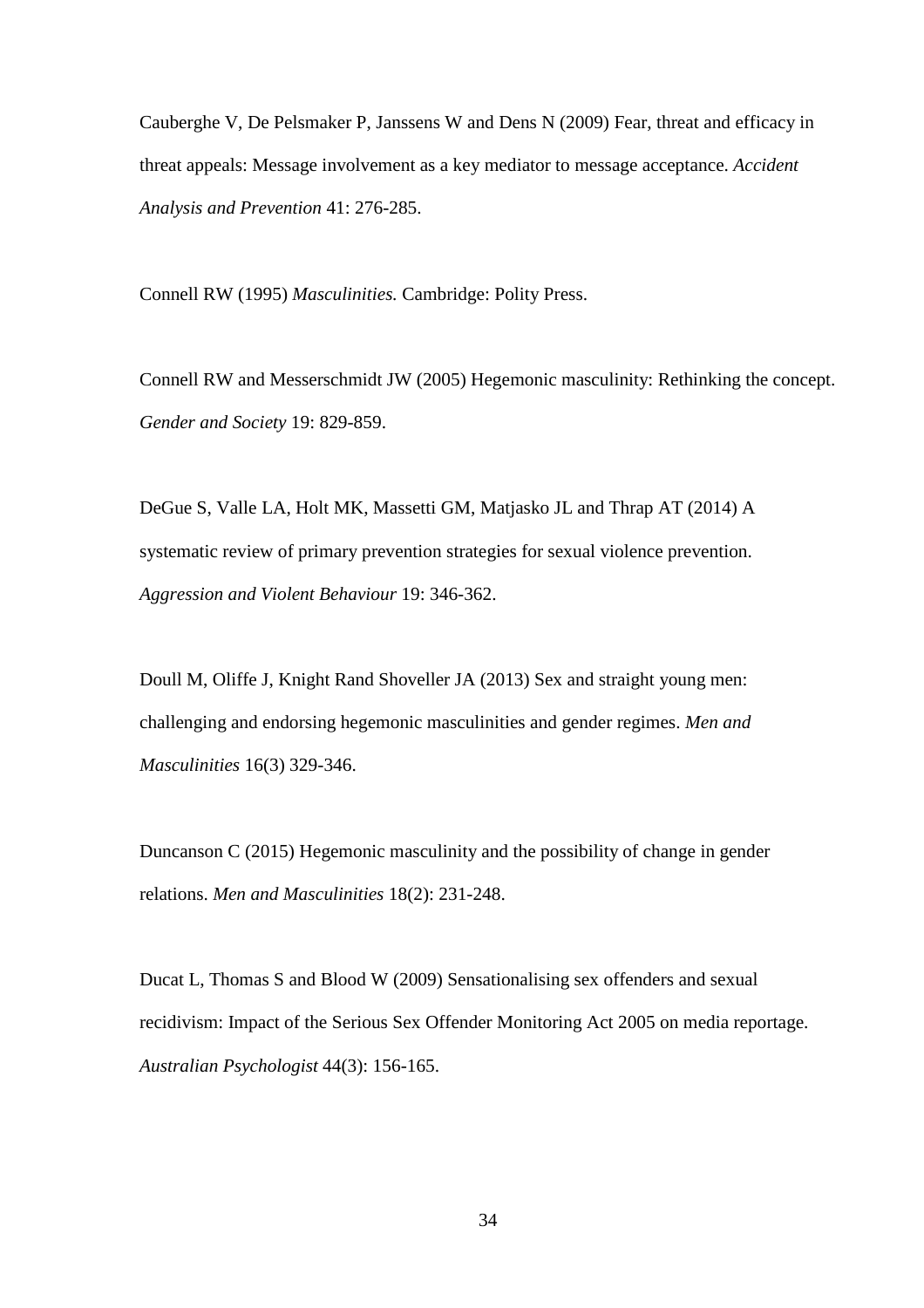Englar-Carlson M and Kiselica MS (2013) Affirming the strengths in men: A positive masculinity approach to assisting male clients. *Journal of Counseling & Development* 91: 399-409.

Felts T, Schneider R, Hofker S, Balloni A, Bisi R. Sette R, Czapska J, Klosa M, Lesinska E, Bodelon E, Igareda N, Casas G, Stenning P, Mitra-Kahn T and Gunby C (2012) *Genderbased Violence, Stalking and Fear of Crime. European Union Project 2009-2011*. Bochum: Ruhr-University.

Fleishman C, (2010) *In Yale Fraternity Pledging, Rape is a Laughing Matter.* Available online: [http://goodmenproject.com/good-feed-blog/in-yale-fraternity-pledging-rape-is](http://goodmenproject.com/good-feed-blog/in-yale-fraternity-pledging-rape-is-laughing-matter/)[laughing-matter/](http://goodmenproject.com/good-feed-blog/in-yale-fraternity-pledging-rape-is-laughing-matter/) (last accessed 8 September 2016).

Fletcher G (2014) Just how do we create change? Sites of contradiction and the 'Black Box' of change in primary prevention. In: Henry N and Powell A (eds) *Preventing Sexual Violence: Interdisciplinary Approaches to Overcoming a Rape Culture.* London: Palgrave Macmillan, pp. 127-150.

Flood M (2008) Men, Sex, and Homosociality: How bonds between men shape their sexual relations with women. *Men and Masculinities* 10(3): 339-359.

Gavey N (2005) *Just Sex? The Cultural Scaffolding of Rape.* London: Routledge.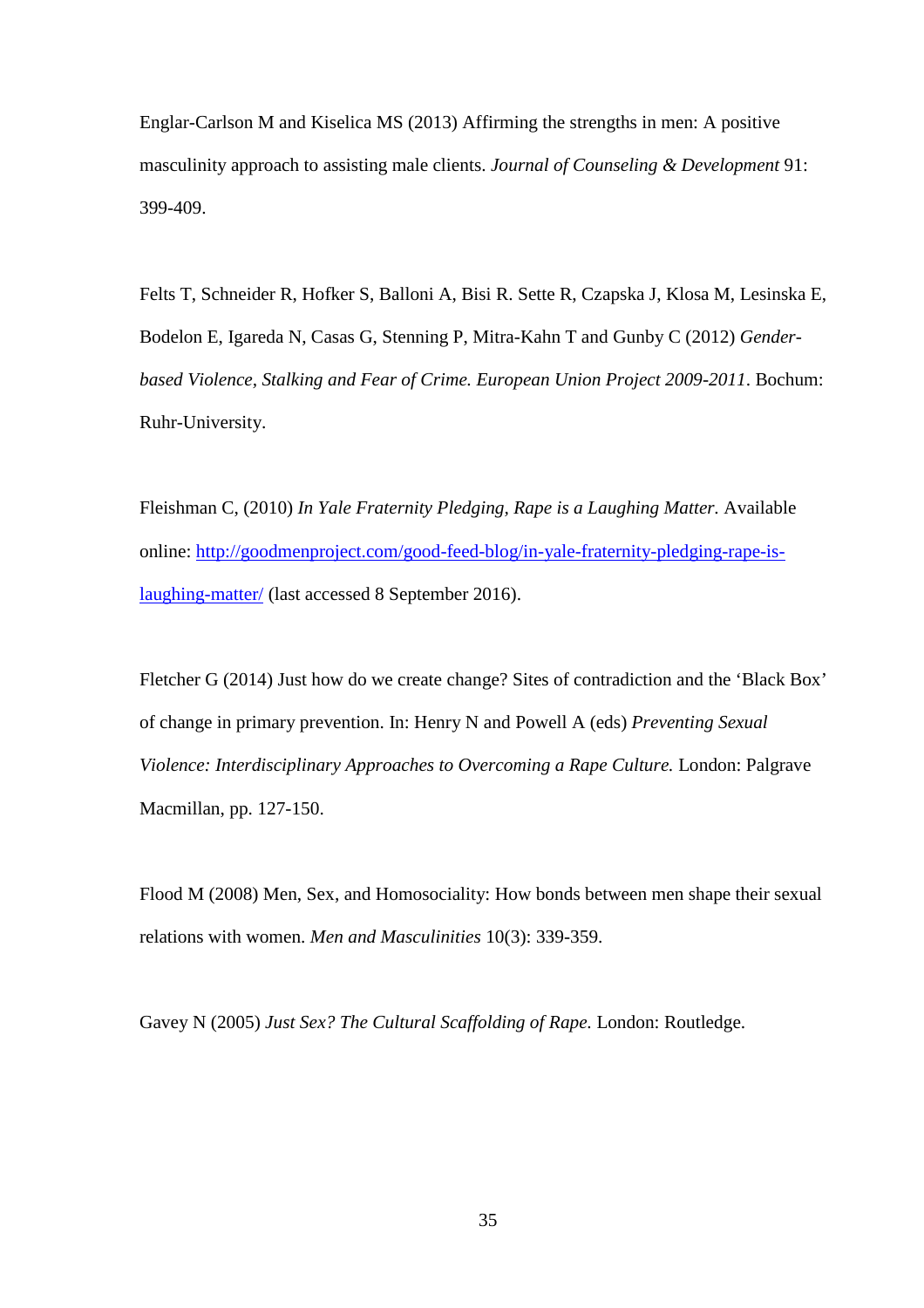Gunby C, Carline A, Bellis M and Beynon C (2012) Gender differences in alcohol-related non-consensual sex; cross-sectional analysis of a student population. *BMC Public Health* 12: 216-227.

Gunby C, Carline A and Beynon C (2013) Regretting it After? Focus group perspectives on alcohol consumption, non-consensual sex and false allegations. *Social and Legal Studies*  22(1): 87-106.

Gunby C, Carline A and Taylor S (2016) Location, libation and leisure: An examination of the use of licensed venues to help challenge sexual violence. *Crime, Media and Culture* DOI: 10.1177/1741659016651751

Hastings G, Stead M and Webb J (2004) Fear appeals in social marketing: Strategic and ethical reasons for concern. *Psychology and Marketing* 21(11): 961-986.

Hearn J (2012) A multi-faceted power analysis of men's violence to known women: from hegemonic masculinity to the hegemony of men. *The Sociological Review* 60: 589-610.

HM Government (2016) *Ending Violence Against Women and Girls: Strategy 2016 – 2020*. London: HM Government.

Hohl K and Stanko EA (2015) Complaints of rape and the criminal justice system: Fresh evidence on the attrition problem in England and Wales. *European Journal of Criminology*  12(3): 324-341.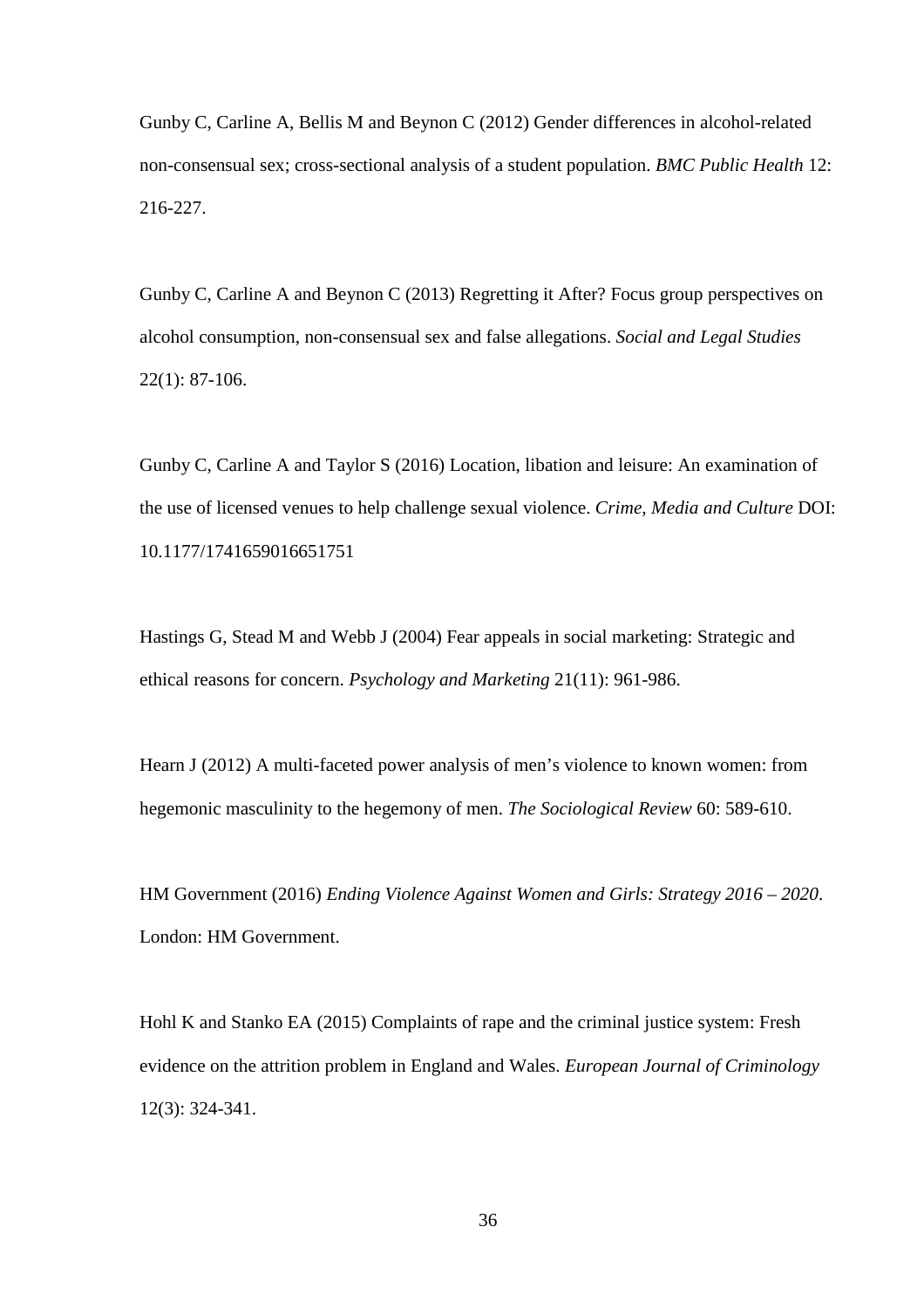Hollander JA (2004) The social context of focus groups. *Journal of Contemporary Ethnography* 33(5): 602-637.

Home Office (2016) *Modern Crime Prevention Strategy*. London: Home Office.

Howarth C (2002) Identity in whose eyes? The role of representations in identity construction. *Journal for the Theory of Behaviour* 32(2): 145-162.

Jewkes R, Morrell R, Hearn J, Lundqvist E, Blackbeard D, Lindegger G, Quayle M, Sikweyiya Y and Gottzen L (2015) Hegemonic masculinity: combining theory and practice in gender interventions. *Culture, Health & Society* 17(S2): 112-127.

Jozkowski KN and Peterson ZD (2013) College students and sexual consent: Unique insights. *Journal of Sex Research* 50(6): 517-523.

Jozkowski KN, Peterson ZD, Sanders SA, Dennis B and Reece M (2014) Gender differences in heterosexual college students' conceptualizations and indicators of sexual consent: Implications for contemporary sexual assault prevention education. *The Journal of Sex Research* 51(8): 904-916.

Lawrence J, Schneider L, Mori L, Lambert PL and Wong AO (2009) The role of gender and ethnicity in perceptions of rape and its after effects. *Sex Roles* 60(5-6): 410-421.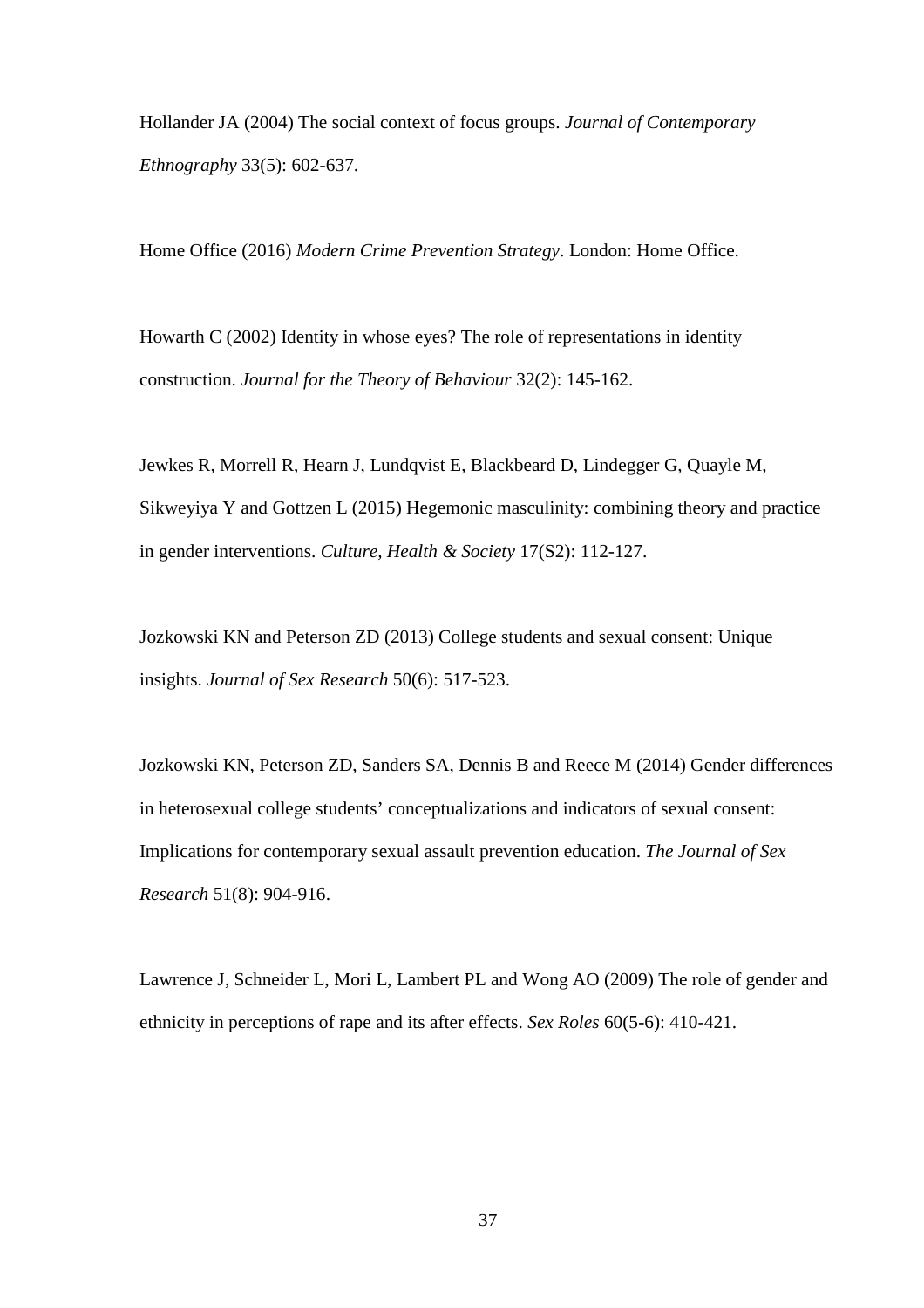Lee T and Krogh C (2005) Where do you suggest we stand? Subject positions inherent in sexual assault prevention messages. *Social Change in the 21st Century Conference* Centre of Social Change Research, Queensland University of Technology.

Lonsway KA and Fitzgerald LF (1994) Rape myths: In review. *Psychology of Women Quarterly* 18(2): 133-164.

Masters TN (2010) 'My strength is not for hurting': Men's anti-rape websites and their construction of masculinity and male sexuality. *Sexualities* 13(1): 33-46.

Malamuth HM, Sockloskie R, Koss M and Tanaka J (1991) Characteristics of aggressors against women: Testing a model using a national sample of college students. *Journal of Consulting and Clinical Psychology* 59(5): 670-681.

Messerschmidt J (2012) Engendering gendered knowledge: Assessing the academic appropriation of hegemonic masculinity. *Men and Masculinity* 15(1): 56-76.

Mosher DK and Sirkin M (1984) Measuring a macho personality constellation. *Journal of Research in Psychology* 18(2): 150-163.

Muehlenhard CL, Humphreys TP, Jozkowski KN, and Peterson ZD (2016) The complexities of sexual consent among college students: A conceptual and empirical review. *The Journal of Sex Research* 53(4-5): 457-487.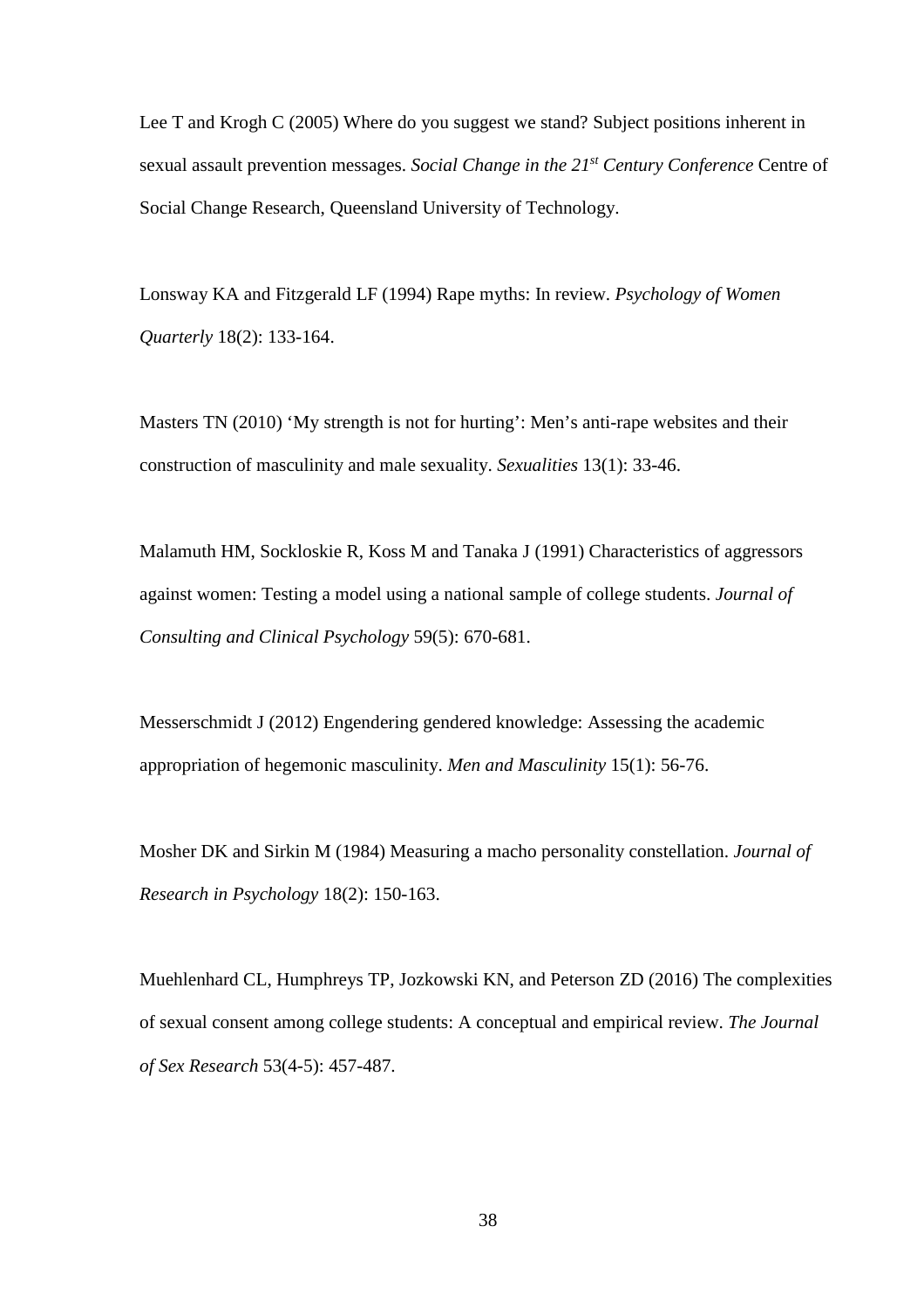Murphy MJ (2009) Can "Men" Stop Rape? Visualizing gender in the "My strength is not for hurting" rape prevention campaign. *Men and Masculinities* 12(1): 113-130.

Nagel B, Matsuo H, McIntyre KP and Morrison N (2005) Attitudes towards victims of rape: Effects of gender, race, religion and social class. *Journal of Interpersonal Violence* 20(6): 725–737.

National Union of Students (NUS) *Hidden marks: A Study of Women Students' Experiences of Harassment, Stalking, Violence and Sexual Assault.* Available online: [https://www.nus.org.uk/global/nus\\_hidden\\_marks\\_report\\_2nd\\_edition\\_web.pdf](https://www.nus.org.uk/global/nus_hidden_marks_report_2nd_edition_web.pdf) (last accessed 28 February 2017).

Nowack V (2012) *Consent Campaign Consultation Evaluation: Research Report 2012*. Liverpool: Liverpool City Council.

O'Brien E (2015) Human trafficking heroes and villains: representing the problem in antitrafficking awareness campaigns. *Social and Legal Studies* 25(2): 205-244.

O'Byrne R, Hansen S, Rapley M (2008) "If a girl doesn't say 'no'...": Young men, rape and claims of 'insufficient knowledge'. *Journal of Community and Applied Social psychology,*  18: 168-193.

Office for Fair Access (OFFA) (2017) *Promoting Fair Access to Higher Education. Access Agreements.* Available online: <https://www.offa.org.uk/access-agreements/> (last accessed 21 February 2017).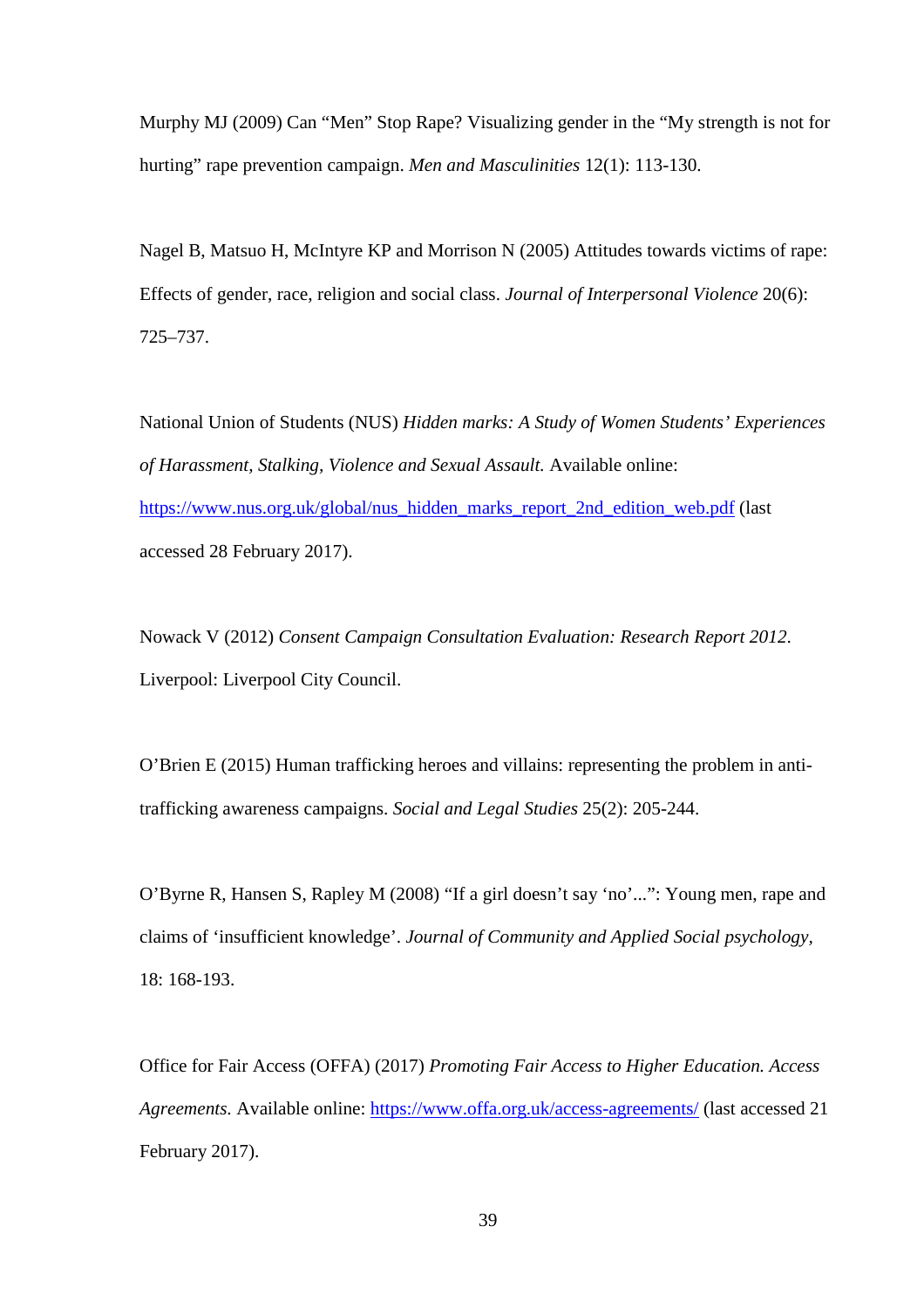Office for National Statistics (ONS) (2016) *Intimate Personal Violence and Partner Abuse*. London: Office for National Statistics.

O'Hara S (2012) Monsters, playboys, virgins and whores: Rape myths in the news media's coverage of sexual violence. *Language and Literature* 21(3): 247-259.

Pease B (2014) Theorising men's violence prevention policies: Limitations and possibilities of interventions in a patriarchal state. In: Henry N and Powell A (eds) *Preventing Sexual Violence: Interdisciplinary Approaches to Overcoming a Rape Culture.* London: Palgrave Macmillan, pp. 22-39.

Phipps A (2016) (Re)theorising laddish masculinities in higher education. *Gender and Education* DOI 10.1080/09540253.2016.1171298.

Phipps A and Smith G (2012) Violence against women students in the UK: time to take action. *Gender and Education* 24(4): 357-373.

Phipps A and Young I (2013) *That's What She Said: Women Student's Experiences of 'Lad Culture' in Higher Education.* Nation Union of Students. Available online: [https://www.nus.org.uk/Global/Campaigns/That's%20what%20she%20said%20full%20repo](https://www.nus.org.uk/Global/Campaigns/That) [rt%20Final%20web.pdf](https://www.nus.org.uk/Global/Campaigns/That) (last accessed 28 February 2017).

Phipps A and Young I (2015) Neoliberalisation and 'Lad Cultures' in Higher Education. *Sociology* 49(2): 305-322.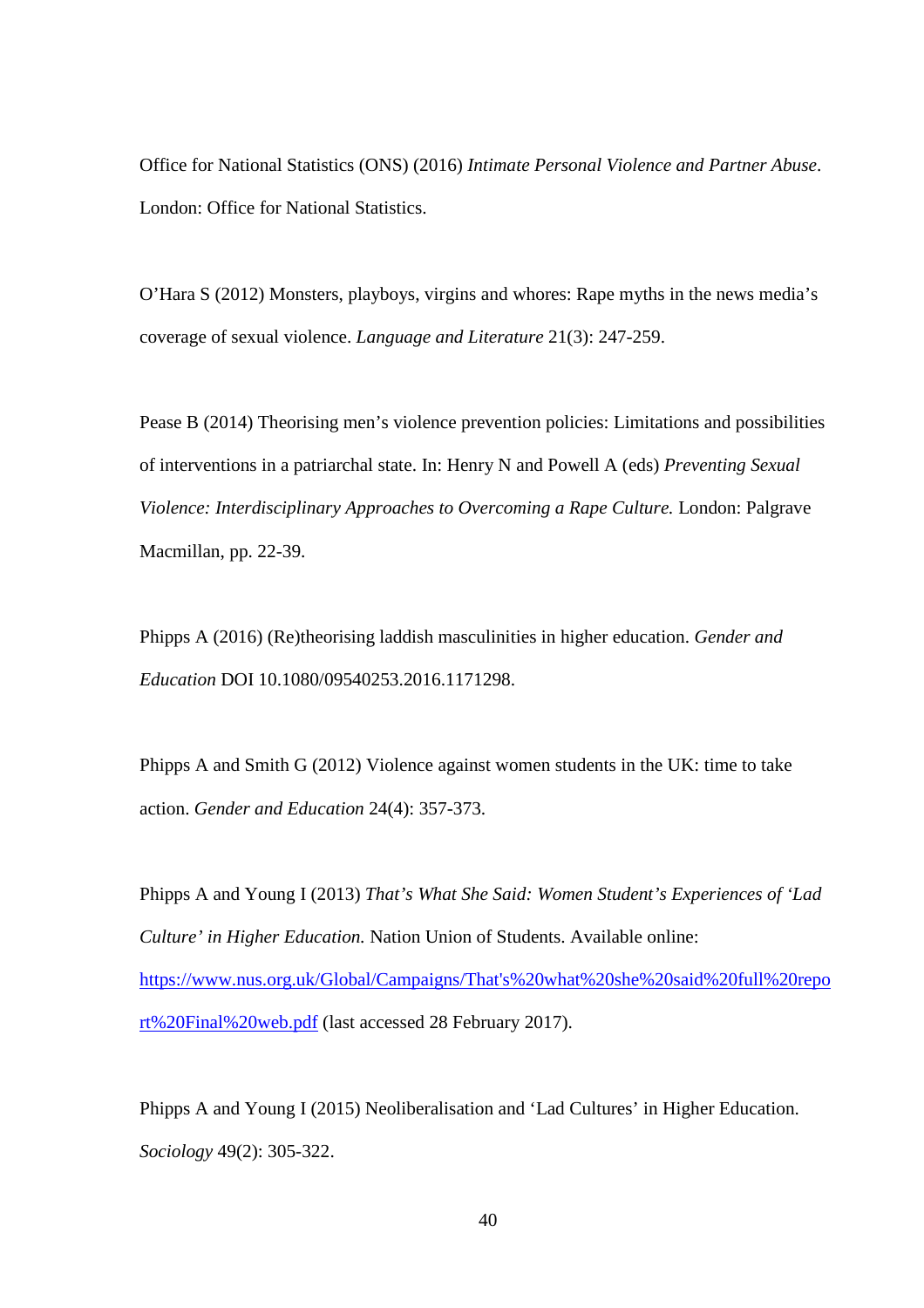Piccigallo R, Lilley TC and Miller SL (2012) 'It's cool to care about sexual violence': Men's experience with sexual assault prevention. *Men and Masculinities* 15(5): 507-525.

Progressive (2009) *This is Not an Invitation to Rape Me: Campaign Evaluation*. Available at: [http://www.rapecrisisscotland.org.uk/workspace/publications/TINAITRM-final](http://www.rapecrisisscotland.org.uk/workspace/publications/TINAITRM-final-evaluation.pdf)[evaluation.pdf](http://www.rapecrisisscotland.org.uk/workspace/publications/TINAITRM-final-evaluation.pdf) (last accessed 20 November 2015).

Powell A and Henry N (2014) Framing sexual violence prevention: What does it mean to challenge a rape culture? In: Henry N and Powell A (eds) *Preventing Sexual Violence: Interdisciplinary Approaches to Overcoming a Rape Culture.* London: Palgrave Macmillan, pp. 1-21.

Quadara A (2014) The everydayness of rape: How understanding sexual assault perpetration can inform prevention efforts. In: Henry N and Powell A (eds) *Preventing Sexual Violence: Interdisciplinary Approaches to Overcoming a Rape Culture.* London: Palgrave Macmillan, pp. 40-63.

Quadara A and Wall L (2012) *What is Effective Primary Prevention in Sexual Assault? Translating the Evidence for Action*. Australian Centre for the Study of Sexual Assault, Australian Government.

Rich MD, Utley EA, Janke K and Moldoveanu M (2010) 'I'd rather be doing something else': Male resistance to rape prevention programs. *The Journal of Men's Studies* 18(3): 268- 288.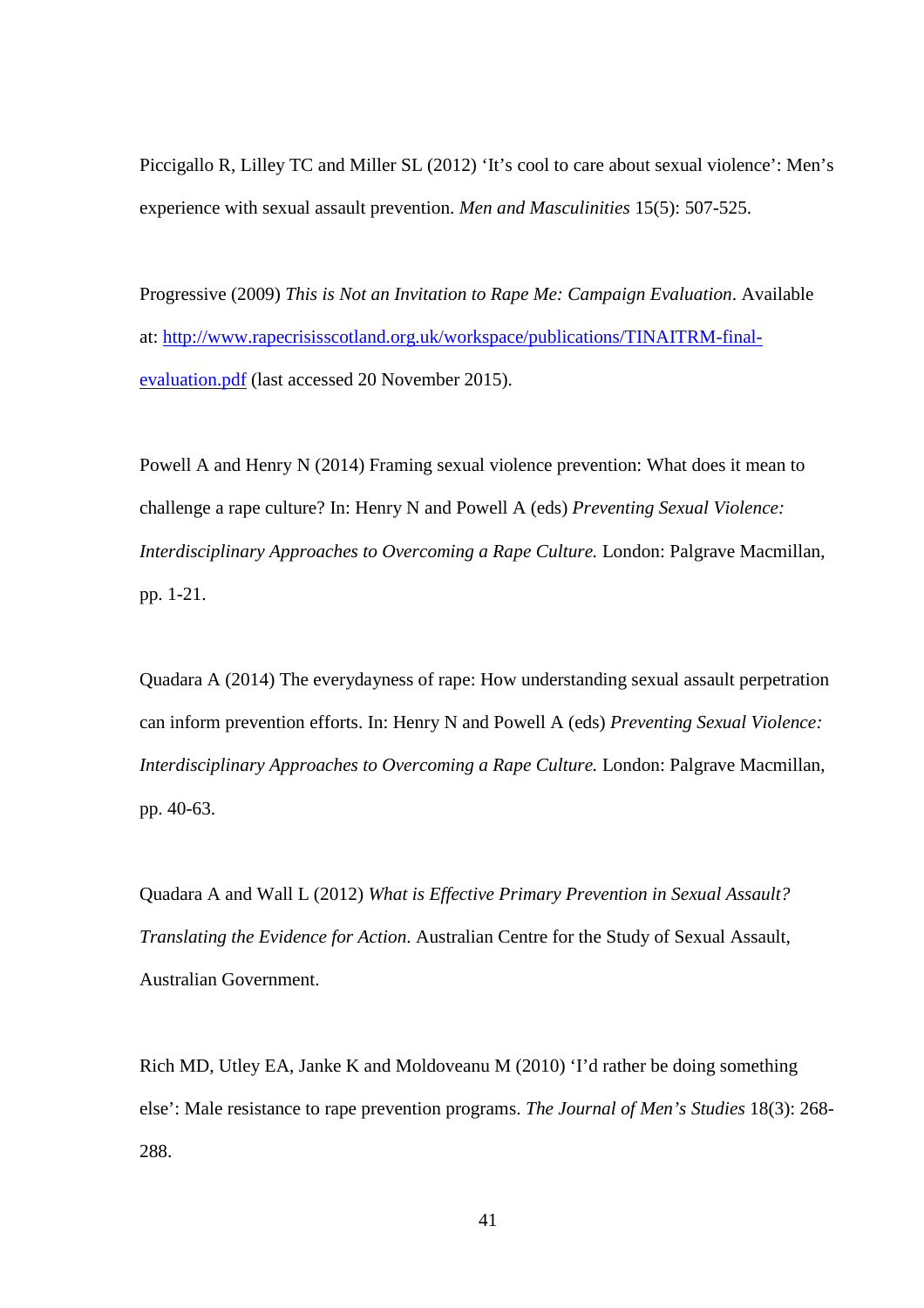Robinson PH and Darley JM (2004) Does criminal law deter? A behavioural science investigation. *Oxford Journal of Legal Studies* 24(2): 173-205.

Rossiter JR and Thornton J (2004) Fear-pattern analysis supports the fear-drive model for antispeeding road-safety TV ads. *Psychology and Marketing* 21(11): 945-960.

Sanghani R (2015) Police rape prevention poster 'blames sexual assault victims'*. The Telegraph*. Available online: [http://www.telegraph.co.uk/women/womens](http://www.telegraph.co.uk/women/womens-life/11522485/Police-rape-prevention-poster-blames-sexual-assault-victims.html)[life/11522485/Police-rape-prevention-poster-blames-sexual-assault-victims.html](http://www.telegraph.co.uk/women/womens-life/11522485/Police-rape-prevention-poster-blames-sexual-assault-victims.html) (last accessed 28 February 2017).

Sheard L (2011) 'Anything could have happened': Women, the night-time economy, alcohol and drink spiking. *Sociology* 45(4): 619-633

Stanley N, Fell B, Miller P, Thomson G and Watson J (2012) Men's talk: Men's understandings of violence against women and motivations for change. *Violence Against Women* 18(11): 1300-1318.

Stern V (2010). *A Report by Baroness Vivien Stern CBE of an Independent Review into how Rape Complaints are Handled by Public Authorities in England and Wales.* London: Home Office.

Stewart DW and Shamdasani PN (2015) *Focus Groups: Theory and Practice.* London: Sage.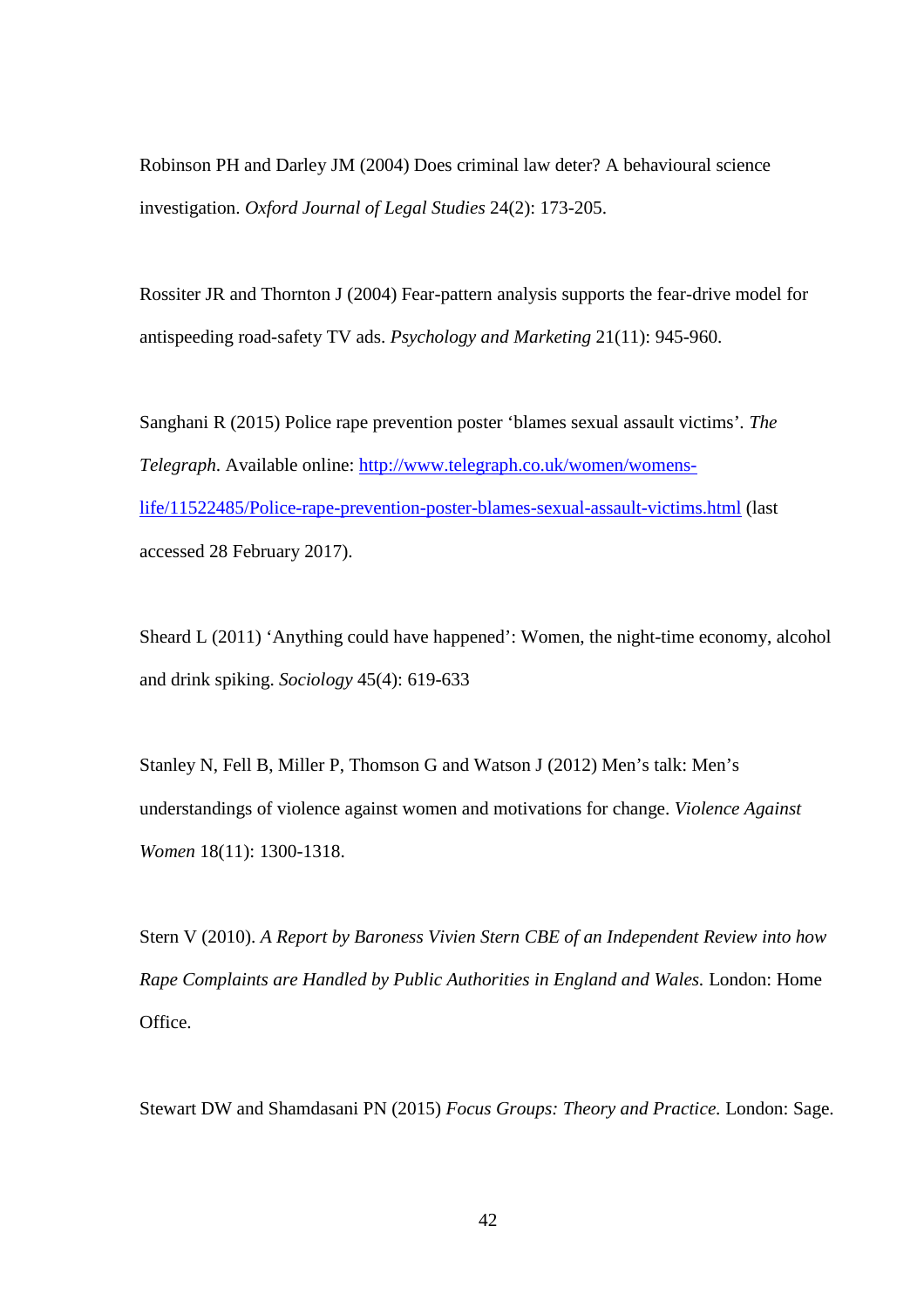Temkin J and Krahe B (2008) *Sexual Assault and the Justice Gap: A Question of Attitude.*  Oxford: Hart.

Terblanche-Smit M and Terblanche NS (2011) HIV/Aids marketing communication and the role of fear, efficacy, and cultural characteristics in promoting social change. *Journal of Public Health* 11(4): 279-286.

University of the West of England (UWE) (n.d.) *The Intervention Initiative.* Available online: *<http://www1.uwe.ac.uk/bl/research/interventioninitiative.aspx>* (last accessed 7th September 2016).

Universities UK (UUK) (2016) *Changing the Culture: Report of the Universities UK Taskforce Examining Violence Against Women, Harassment and Hate Crime affecting University Students.* Available online: [http://www.universitiesuk.ac.uk/policy-and](http://www.universitiesuk.ac.uk/policy-and-analysis/reports/Documents/2016/changing-the-culture.pdf)[analysis/reports/Documents/2016/changing-the-culture.pdf](http://www.universitiesuk.ac.uk/policy-and-analysis/reports/Documents/2016/changing-the-culture.pdf) (last accessed 28th February 2017).

Warren P, Swan S and Allen CT (2015) Comprehension of sexual consent as key factors in the perpetration of sexual aggression among college men. *Journal of Aggression, Maltreatment & Trauma* 24(8): 897-913.

What Uni (2017) All you need to find the right uni. Available at<https://www.whatuni.com/> (last accessed 21 February 2017).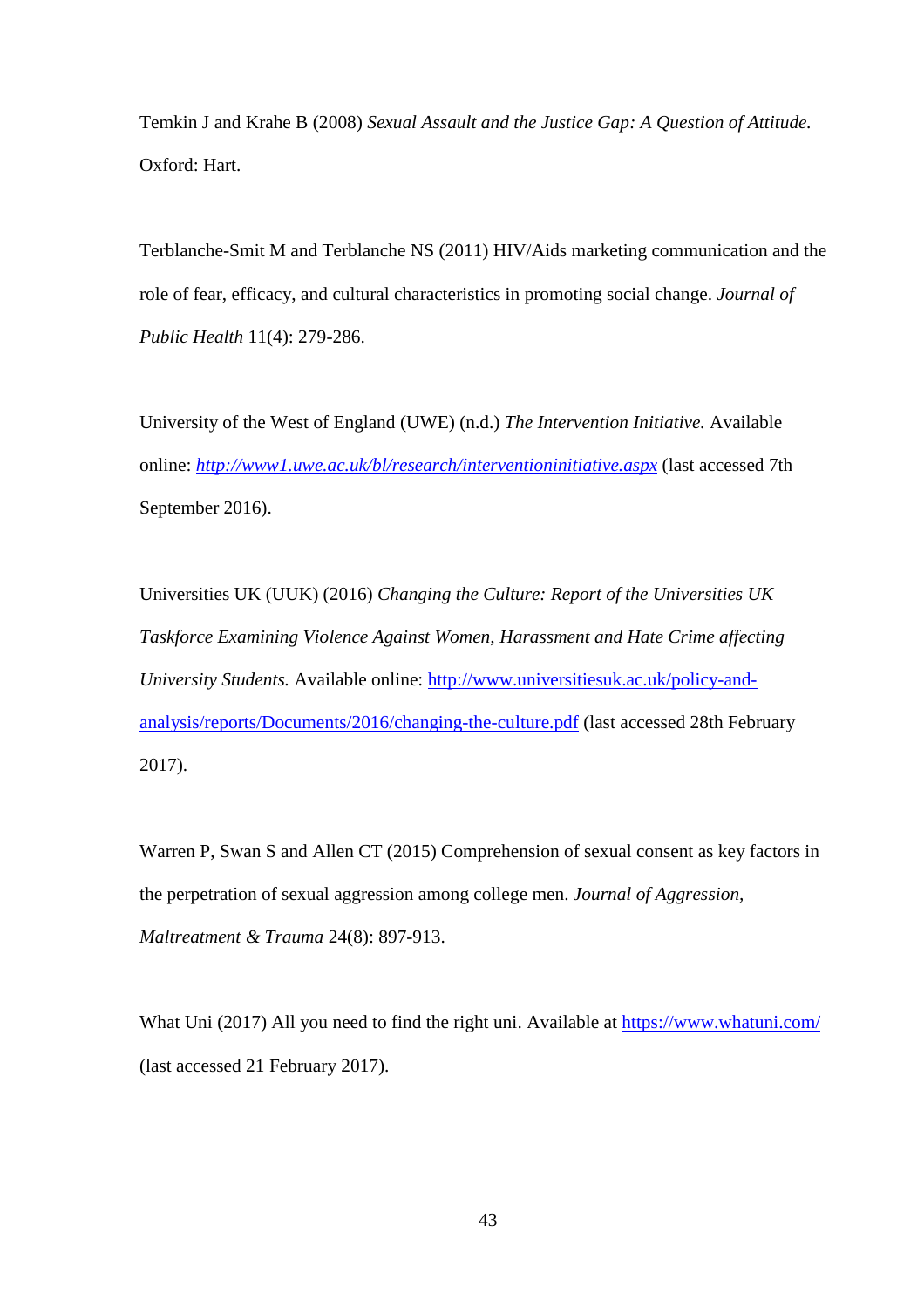Wolburg JH (2006) College students' responses to antismoking messages: Denial, defiance, and other boomerang effects. *The Journal of Consumer Affairs* 40(2): 294-323

World Health Organisation (WHO) and the London School of Hygiene and Tropical Medicine (2010) *Preventing Intimate Partner and Sexual Violence Against Women: Taking Action and Generating Evidence.* Geneva, World Health Organisation.

World Health Organisation (WHO), the United Nations Development Programme and the United Nations Office on Drugs and Crime (2014) *Global Status Report on Violence Prevention 2014.* Geneva: World Health Organisation.

Yager Z, Diedrichs PC, Drummond M (2013) Understanding the role of gender body image research settings: Participant gender preferences for researchers and co-participants in interviews, focus groups and interventions. *Body Image* 10: 574-582.

#### **Cases**

*R v Grewal* [2010] EWCA Crim 2448.

*R v Hysa* [2007] EWCA Crim 2056.